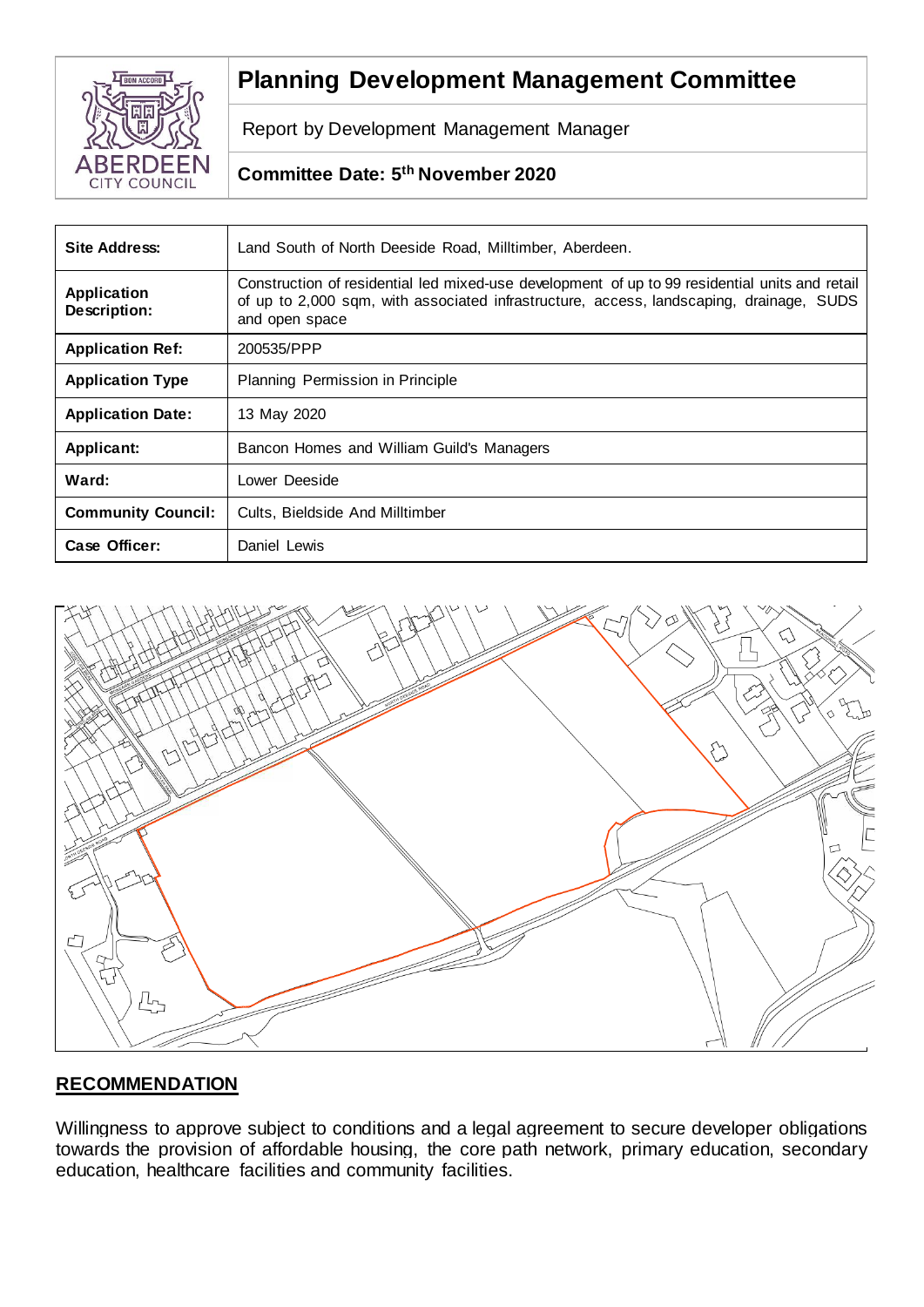# **APPLICATION BACKGROUND**

# **Site Description**

The application site extends to approximately 11.5 hectares and is located on the southern side of North Deeside Road, on the southern edge of the settlement of Milltimber. The site is bound by North Deeside Road and residential properties to the north, the Deeside Way, a small quarry and open space to the south, and further residential properties set in generous plots to the east and west. An access road leading to Milltimber Farm Livery Stables (located to the south of the Deeside Way) runs through the site.

The site itself is largely grassed pasture but does include some elements of planting (particularly along the boundaries). The site slopes down from north to south towards the Dee Valley. There are several boundary treatments, including post-and-wire fencing and drystone dykes to the northern boundary.

The application site is allocated as 'OP114 Milltimber South' in the Aberdeen Local Development Plan 2017 as a *'Mixed-Use Opportunity for 60 houses and 1,225 square metres of ancillary office/retail space. Masterplan required.'*

# **Relevant Planning History**

A proposal of application notice (Ref: 191605/PAN) was submitted on the 21st October 2019 for a *'major residential and retail development with associated infrastructure, access, landscaping, drainage, SUDS and open space.'* This proposal was presented to the Council's Pre-Application Forum on the 5th December 2019.

A previous Proposal of Application Notice (Ref: 170620/PAN) was submitted in May 2017 for a proposed mix-use development (60 dwellings and 1,225 sqm of Class 1 (Shops) and Class 4 (Business) uses relating to the same site. This proposal was presented to the pre-application forum on the 21st September 2017.

An EIA screening opinion for the above proposal (Ref: 171171/ESC) was submitted in September 2017; this concluded that an Environmental Impact Assessment was not required, as confirmed on the 18th October 2017.

# **APPLICATION DESCRIPTION**

# **Description of Proposal**

The application seeks Planning Permission in Principle (PPiP) for a mixed-use development comprising up to 99 residential units and retail development of up to 2,000 sqm.

Since the application was initially submitted and validated using the above description, the development has been refined through the master planning and application assessment process and is now considered to be an in principle development proposal of *'up to 80 residential units and up to 1,225 sqm of ancillary office/retail space.'* As this development proposal is still within the parameters of the original application title, the description has not been amended. Re-notification of neighbours and advertisement of the application was undertaken following the submission of additional information related to the refined proposal. For the avoidance of doubt, the scale of development and uses being assessed through this application and the associated Masterplan and other supporting documents that were the subject of re-notification in September 2020 relate to the reduced scale of development.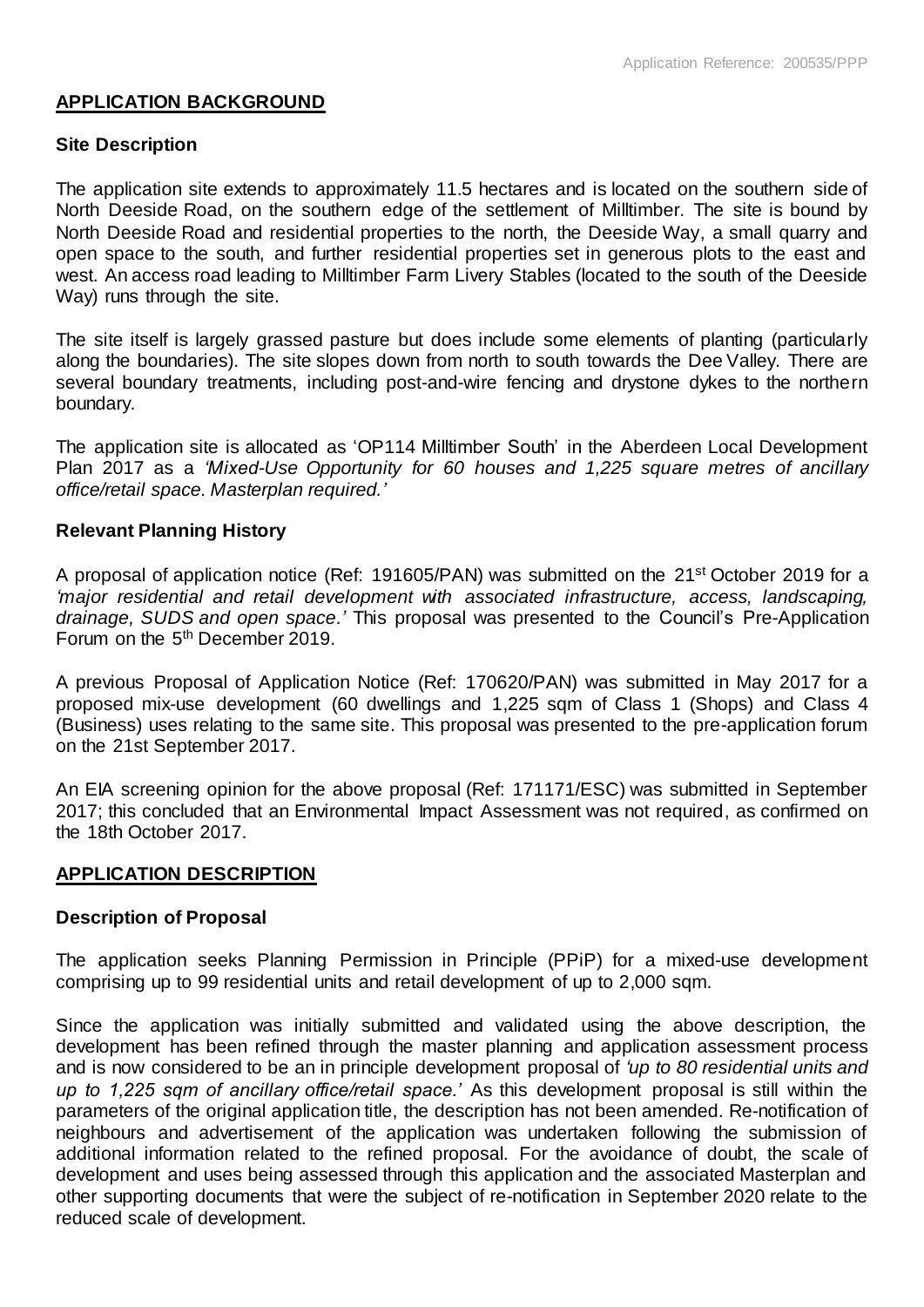The indicative masterplan submitted in support of the application shows a landscape buffer along the northern section of the site, with two vehicular accesses onto North Deeside Road. The residential element is indicated as running through most of the site with the office/retail element proposed in the north-east corner. A SUDS basin is indicated in the south-east section of the site. Planting is indicated throughout the site with three footpath connections indicated on to the Deeside Way.

As the proposal is for PPiP the details will be provided through any future application for either detailed planning permission or approval of matters specified in condition. The purpose of the PPiP application and associated Masterplan is to set the parameters for an appropriate mix, layout and scale of development when assessed against the LDP allocation and relevant policies.

# **Supporting Documents**

All drawings and supporting documents listed below can be viewed on the Council's website at: [https://publicaccess.aberdeencity.gov.uk/online](https://publicaccess.aberdeencity.gov.uk/online-applications/applicationDetails.do?activeTab=documents&keyVal=Q9WN8YBZHQL00)[applications/applicationDetails.do?activeTab=documents&keyVal=Q9WN8YBZHQL00](https://publicaccess.aberdeencity.gov.uk/online-applications/applicationDetails.do?activeTab=documents&keyVal=Q9WN8YBZHQL00)

*Archaeological Assessment: December 2019:* looked at various aspects including a background to the site, an archaeological background, requirements of the survey and associated references.

*Pre-Application Consultation Report: May 2020:* this introduces the proposal, provides details of the requirements of the consultation process, a background to the proposals, the proposal of application process, details of pre-application consultation and a summary of the pre-application consultation. There were also various appendices submitted in support of the application.

*Planning Delivery Statement: May 2020:* provides details of the site, a background to the allocation of the site in the ALDP 2016 and other planning history, details of the pre-application consultation and supporting information, development principles, development plan details, other material considerations and overall conclusions/ recommendations.

*Tree Survey Report: November 2019:* provides an introduction, tree survey methodology, survey results and details of trees and development. Appendices showing details of the tree survey drawing were also submitted in support.

*High-Level Landscape and Visual Appraisal: April 2020:* looks at various aspects including the provision of an introduction and overview, details the proposed development and contextual discussions, visibility analysis, visibility findings, mitigation and enhancement measures and several panoramas.

*Ecological Appraisal: October 2019:* this document provided an introduction methodology, assessment and limitations, optional biodiversity measures and overall recommendations.

*Transport Assessment: April 2020:* provided an introduction, planning policy context, site accessibility, development proposals, trip generation and distribution, traffic impact analysis, residential travel plan framework, employer travel plan framework and an overall summary/ conclusion.

*Flood Risk Assessment: April 2020:* this introduced the proposal, planning policy details, details of the development site, potential sources of flood risk, flood risk and an overall conclusion.

*Drainage Assessment: April 2020:* provides the overall drainage assessment and various appendices which look at the simple index approach, associated drawings and calculations.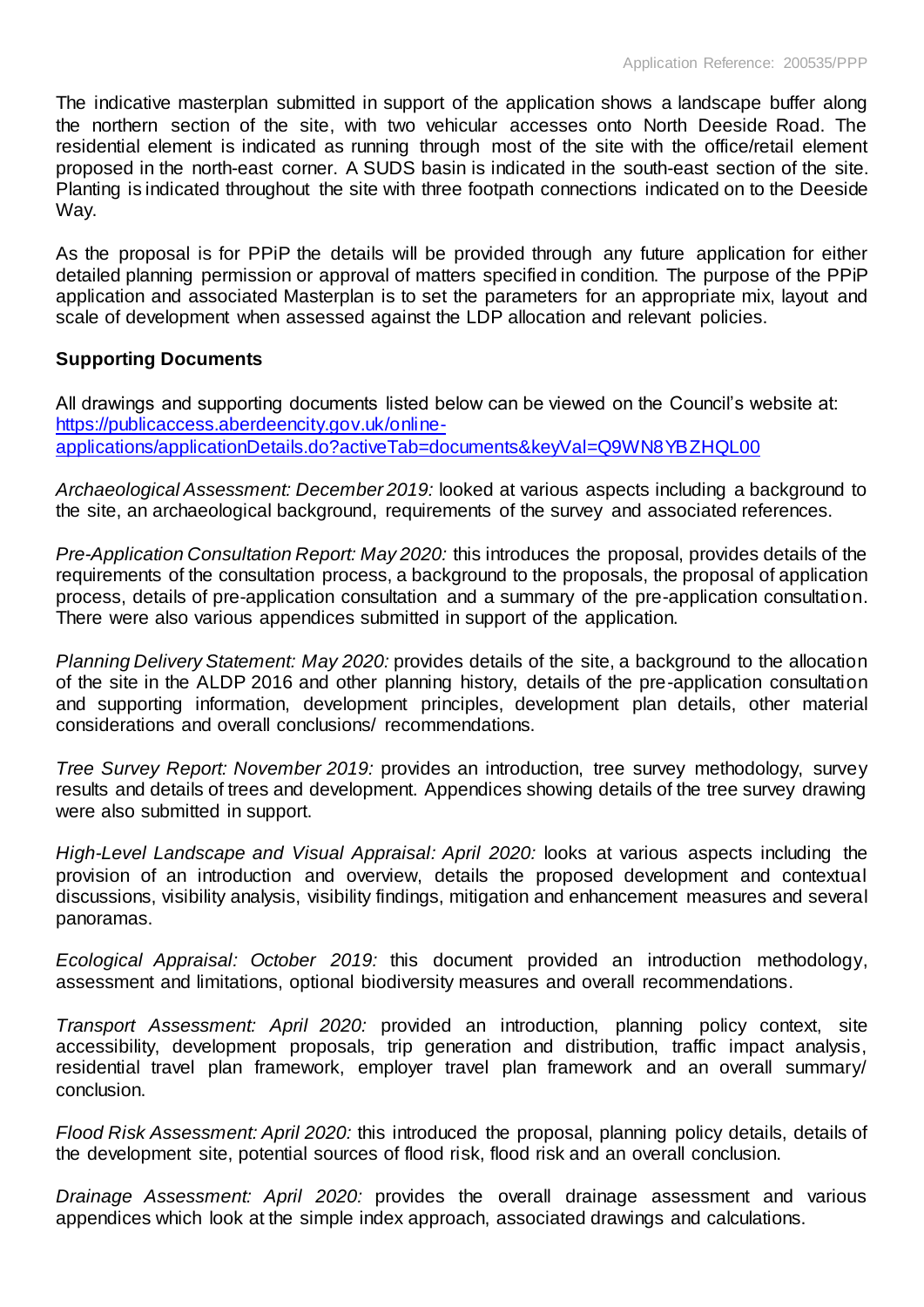*Planning Delivery Statement: Addendum: September 2020: provides an introduction, an update on* the development plan and associated material considerations and an overall conclusion.

*Post-Application Consultation Response Report: September 2020:* provides an introduction, statutory consultee responses, discusses the response from Cults, Bieldside and Milltimber Community Council, third party representations and an overall conclusion.

*Masterplan and Design & Access Statement: September 2020:* this document will be discussed in greater detail in this report. The masterplan looks at various issues including a site overview, planning context, character analysis, site analysis, details of stakeholder engagement, the vision, design concept, masterplan drawing, design principles, resources, and delivery.

# **Reason for Referral to Committee**

The application has been referred to the Planning Development Management Committee because the proposal has been subject to more than 6 timeous letters of objection, and an objection has been received from Cults, Bieldside and Milltimber Community Council. The development was also advertised as a potential departure from the adopted Aberdeen Local Development Plan. Consequently, the scheme falls outwith the Council's adopted Scheme of Delegation.

# **Pre-Application Consultation**

A Proposal of Application Notice (PoAN) was submitted to the Council on the 21st October 2019. The applicant undertook statutory pre-application consultation which included a public event, advertisement in the local press, engagement with the Community Council and with elected members within the ward.

The first public event was held on the 4<sup>th</sup> November 2019 between 2pm and 7pm at Deeside Fellowship Church. The aim of this event was to inform attendees of the first stage of pre-application consultation and collate feedback for the second event and to feed into the application for planning permission in principle. Eight exhibition boards were included at this event. It was estimated that over 100 people attended this event, with 32 written representations submitted within the consultation period.

The second public event was held on the  $4<sup>th</sup>$  December 2019 between 2pm and 7pm at the same venue, with the event advertised in line with the pre-application event guidance. The time between the event allowed the applicants time to review the information previously submitted and exhibition boards were again utilised to show how the proposals had evolved. Over 50 people attended this event, with 22 written responses submitted to the applicants within the consultation period.

A presentation was also made to the meeting of the Cults, Bieldside and Milltimber Community Council on the 28<sup>th</sup> November 2019.

In addition to the above, the applicant presented to the Council's Pre-Application Forum on Thursday 5<sup>th</sup> December 2019. The forum was open to the public and took the form of a 10-minute presentation to elected members to enable them to ask any questions they may have in connection with the application prior to it being lodged. This included a presentation from the applicant who discussed details of the public event, the site's allocation in the LDP, differences between the previous submission in 2017, the description of the proposed development, access to the site and transportation matters. Members asked questions of both the applicant and the case officer and noted matters in relation to: construction traffic, that all comments from the public should be fed back to the agent at this stage and only to Aberdeen City Council after the application was submitted and regarding access, that there would be no traffic light junctions, in order to prevent traffic from building up and that there should be filter lanes instead.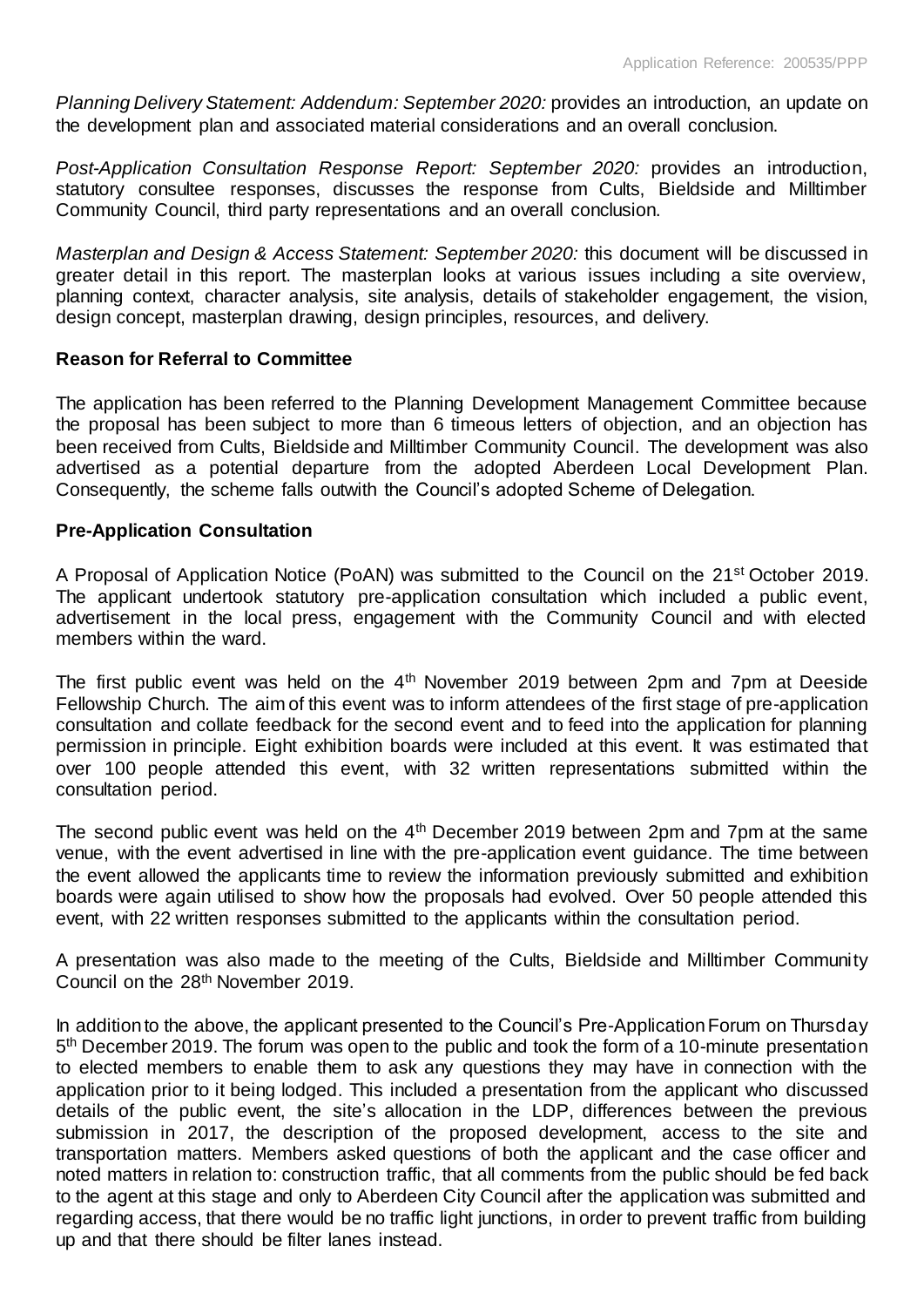# **CONSULTATIONS**

**Aberdeen International Airport –** no objection to the proposal but have requested the insertion of a condition in relation to the submission of a Bird Hazard Management Plan. They have also requested the insertion of an informative in relation to the use of cranes.

**ACC - Developer Obligations –** have advised on required obligations towards the core path network (£29,760), primary education (£1,193,546), secondary education (£31,620), healthcare facilities (£81,886) and sport and recreation (£146,280). They also confirmed that 25% affordable housing should be provided on site.

**ACC - Education –** note that the proposed development falls within the school catchment zones for Milltimber School and Cults Academy. Both schools are approaching full capacity, so would require a financial contribution from the developer to contribute to the cost of the planned replacement Milltimber School (under construction) (£1,193,546), and to cover the cost of reconfiguration work at Cults Academy (£31,620), in order to provide additional capacity to accommodate pupils expected to be generated by the development.

**ACC - Environmental Health –** no objection to the proposal but have requested the insertion of a condition requiring the submission of a Noise Impact Assessment, Air Dust Risk Assessment, and a Dust Management Plan. They have noted no concerns in relation to the air quality impact of the proposal and have suggested the insertion of an informative in relation to noise from construction works.

**ACC - Structures, Flooding and Coastal Engineering –** have reviewed the submitted Flood Risk Assessment and had no comment to make on the proposal.

**ACC - Housing –** would seek a minimum of 25% affordable housing on site. Note that social housing is in great demand across the city; therefore, the preference would be for the on-site provision of social housing and the developer should enter early discussions with Registered Social Landlords in this regard. The developer should also contact the Housing Strategy Team to determine an appropriate mix of house sizes and types, which should reflect the whole development.

**Police Scotland –** have provided some general guidance on crime in the surrounding area and that due consideration should be given to crime reduction measures during the construction phase. They have also suggested liaison with Police Scotland regarding designing principles of the Crime Prevention through Environmental Design and the applicant should attain the "Secured by Design" award and recommend the development achieves the Police SBD accreditation as part of the planning conditions.

**ACC - Roads Development Management Team (RDM) –** colleagues in RDM have reviewed the submitted information and have made the following comments on the application:

Walking and Cycling: the proposal includes pedestrian links through the site along with connections to North Deeside Road and the Deeside Way. Acknowledge that the site will be well served in terms of cycle links including provision on to the Deeside Way, which forms part of the National Cycle Route providing a direct link in to the City and with other cycle routes across the city. The applicant proposes direct pedestrian and cycle access from the site on to the Deeside Way.

Note the proposal to provide an appropriate pedestrian crossing over North Deeside Road to provide future residents of the site safe crossing to the remainder of the Milltimber Community and vice versa for existing residents to access the proposed office/ retail uses. This is welcomed to create sustainable accessibility. Detailed design of such provision shall form part of future MSC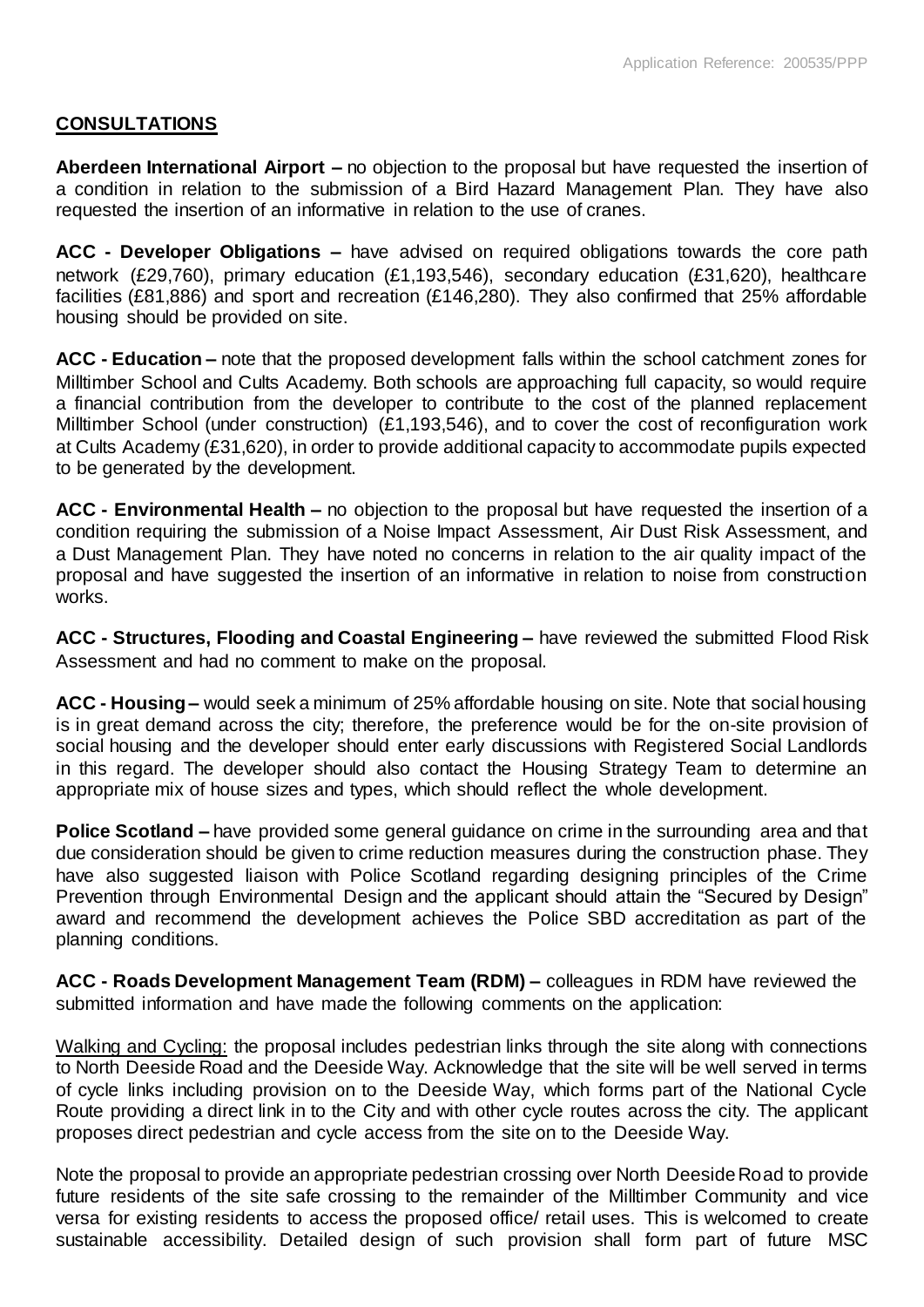applications and should be conditioned accordingly.

Public Transport: note that the nearest bus route to the site is on North Deeside Road (north of the site). The route provides regular services along NDR into the city and westwards along Deeside. Bus stops are located within 200 metres of the site boundaries and the site will be adequately served in terms of public transport.

Parking: note that exact details of the development have not been provided but have advised of the parking requirements for each type of development proposed. This will include parking, cycle parking and the electric vehicle charging provision. Given the PPiP nature of this application, finalisation of the above shall come at MSC stage; therefore, suitable conditions will require to be placed on any approval.

Development Access / Construction Consent: due to the level of development the site shall require to be served by two accesses on to North Deeside Road. This is to allow an access to serve the residential side of the site and another to serve the commercial element with an emergency access link between the two.

Note that a right-hand filter lane is proposed into both accesses. Exact design details of the junctions and alterations to North Deeside Road require to be conditioned and confirmed as part of future MSC applications for the site. The pedestrian crossing would also be subject to a future MSC application. These works will also require Roads Construction Consent and to be designed to the relevant ACC standards.

Refuse and Servicing: require an appropriate condition in relation to the provision of how the residential and commercial aspects of the site shall be served in terms of refuse and deliveries. This shall include swept path analysis for refuse vehicles accessing/ egressing the site.

Local Network Impact: evidence has been submitted through the supporting TA that the development would have no adverse effect on the local road network and its nearest junctions. No further observations in this regard.

Travel Plan Framework (Residential Travel Pack) / Safe Routes to School: note the submission of a Travel Plan Framework for both the residential and commercial aspects of the site which outlines the appropriate objectives and aims to promote alternative and sustainable transport methods. A finalised Residential Travel Plan should be conditioned.

Safe Routes to School assessment has also been provided in the TA, which identifies access to Milltimber Primary School and Cults Academy. They are content with the arrangements proposed. Also noted that the new Milltimber Primary School is under construction and this would also be accessible for proposed residents.

Drainage Impact Assessment: note the submission of a Drainage Assessment which outlines appropriate drainage and SUDS proposals. Note that additional aspects of roads drainage in relation to newly constructed roads will need to be included in the previously mentioned Roads Constructi on Consent.

Conclusion: subject to the insertion of relevant conditions and the above comments Roads Development Management have no objection to the application.

**Scottish Environment Protection Agency –** an updated consultation response was received in September 2020. SEPA have confirmed that if PPiP is granted for the site then they would request the insertion of a condition requiring that an investigation is carried out to prove the existence and route of the watercourse/ drain through the eastern section of the site, allowing any future detailed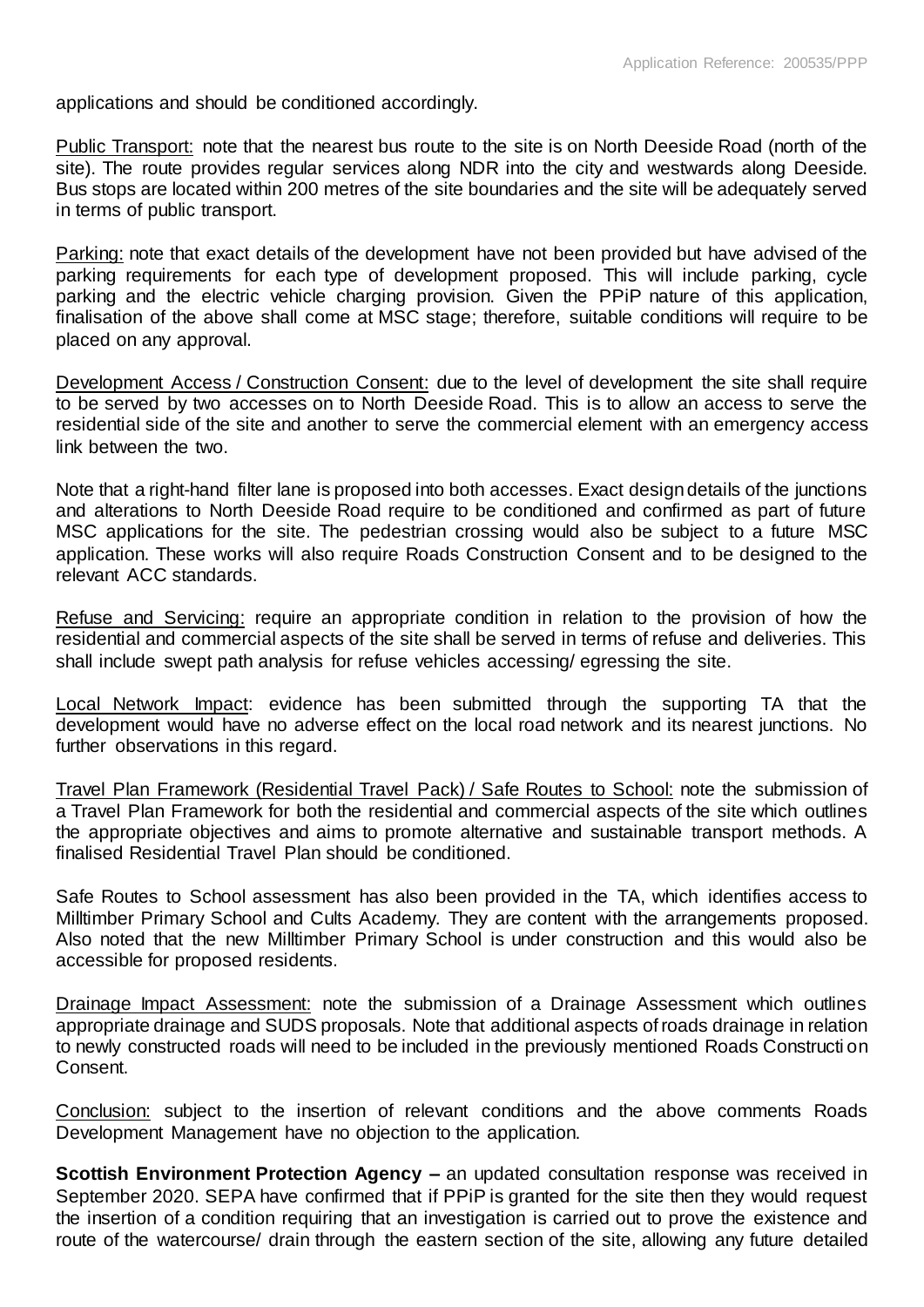design proposals to take account of this. They have also suggested that priority should be given to de-culverting any watercourse/ drain and the creation of blue and green infrastructure along its route. It is considered that this matter could also be controlled via an appropriately worded planning condition.

**NatureScot (formerly Scottish Natural Heritage) –** note that there are natural heritage interests of international importance close to the site, namely the River Dee Special Area of Conservation (SAC). However, it is their view that these will not be adversely affected by the proposal, provided the Council are satisfied that the proposed drainage arrangements are adequate to prevent water quality impacts, and that measures to prevent silt entering the River Dee SAC during construction are identified and adhered to. They have also provided some general guidance on the River Dee SAC and note that the Council should consult with their standing advice in relation to any other nature conservation issues.

**Scottish Water –** have advised that they are unable to confirm water capacity at this time and requested that the developer complete a pre-development enquiry to Scottish Water. They have advised that there is sufficient capacity for foul only connection into the wastewater treatment works.

**ACC - Waste and Recycling –** advise of the waste management requirements for the proposed development. This includes the requirement for further details of the proposed residential properties and the provision of swept path analysis at the next planning stage.

**Archaeology Service (Aberdeenshire Council) –** have reviewed the submitted Archaeological Assessment, and recommend a condition requiring the submission of a programme of archaeological works.

**Cults, Bieldside and Milltimber Community Council (CBMCC) –** object to the application and wish to see the site revert to Green Belt status as well as its present Green Space Network designation. They note that the site was allocated for development following recommendations by the Scottish Ministers' Reporter in 2016 following successive planning cycles in which the Council sought to retain the site as Green Belt and Green Space Network.

They have raised the following concerns with the proposed development:

- 1. Concerns about the level of information submitted at the pre-application consultation, and the level of development now proposed, stating that the development would have an adverse impact and would be contrary to Policy H1 of the ALDP.
- 2. Commented on the time since the allocation of the site, and how circumstances have changed. Also commented on the demand for the types of housing proposed.
- 3. Query the recommendations of the reporter when allocating the site in relation to landscaped vies and how this would be altered by the AWPR. Also queried the comments relating to the requirement for the mixed-use element of the proposal and the demand for such. Also noted that the public did not have a chance to comment further on this proposal at this stage. Speculative comments from the reporter that the "*new primary school might be able to accommodate the additional pupils".*
- 4. The recently approved Aberdeen City and Shire Strategic Development Plan and the proposed 2022 Aberdeen Local Development Plan do not require the site to meet their housing allocation targets. This is a change from the 2016 Examination, where the reporter sought an additional allocation for Lower Deeside.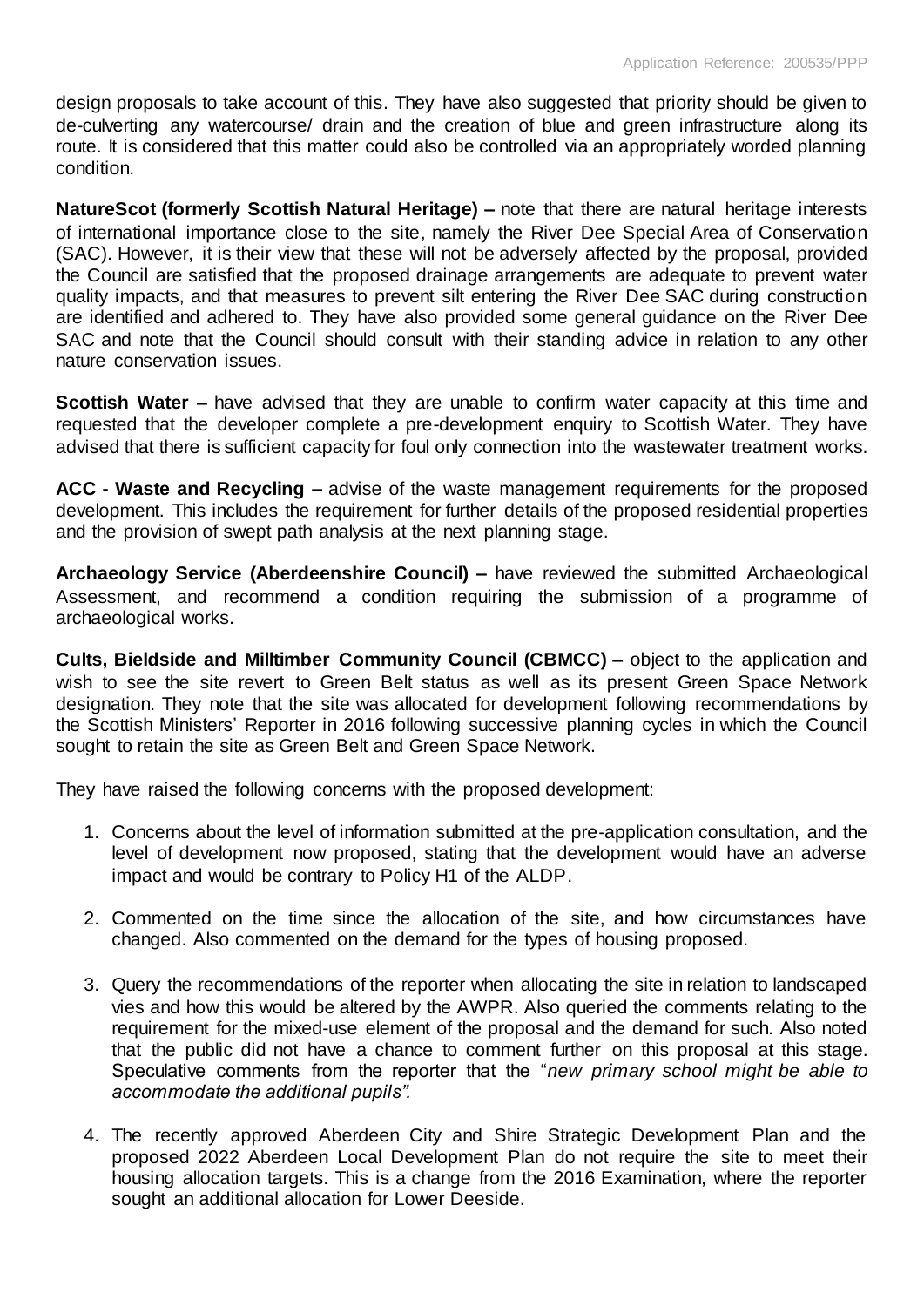- 5. Strongly disagree with the views expressed in the Planning Delivery Statement para 5.12 that *"very little weight can be given to the emerging ALDP 2022 until it is adopted*". The ALDP 2022 is now a material planning consideration. By approving this document, Aberdeen City Council has clearly expressed its "settled will" that the Milltimber South site should not appear in the ALDP 2022 and should revert to Green Belt/Green Space Network status.
- 6. Note the level of objections received and the views expressed by objectors. The site offers uninterrupted views of the rural landscape and the proposal would fail to comply with Policies NE1 and H1 as it would erode the character of the Green Space Network and result in the loss of a valued area of open space.
- 7. Concerns raised regarding the retail unit, the levels of parking it would require and attraction of passing trade. The proposal would result in additional traffic on North Deeside Road and HGV movements (in relation to deliveries/ refuse pick up) and would adversely affect the amenity of the area, contrary to H1 of the LDP. Also commented on consumer demand, the viability of existing stores in Cults, Bieldside and Cutler would be threatened, thus contravening Policy NC5.
- 8. Increase in traffic movements on North Deeside Road. Concerns in relation to safe routes to school, and how parents may resort to the use of car. Also comment that the Transport Assessment overstates the frequency of bus services, especially in the evening hours.
- 9. Concerns in relation to build rates and that the site could be left fallow if demand were to falter.
- 10.Impact on medical and education facilities.

A further response was received from CBMCC following the re-notification on the 2<sup>nd</sup> October 2020. The comments raised were as follows:

- 11.Disagree that the ALDP 2017 is the primary document for considering the application. Note that the current economic situation should be considered and that the site is not required to meet the needs of the recently adopted SDP or the proposed ALDP. The decision of Full Council to remove the site should be given significant weight.
- 12.Disagree with the supporting information which advises that the proposed ALDP will lack "professional scrutiny" until it has been through Public Examination by the Reporter. This is disrespectful to ACC planning officers and the democratic decisions taken by elected members. It also disrespects the arguments put forward in many of the public objections by people of a professional background.
- 13.Further comment was also received on the levels of objection submitted, with the applicant claiming that the level of objection was due to the site being proposed for removal from the ALDP 2020. The lack of objection at MIR stage was due to a misapprehension that because the site was regarded by the ACC planners as unsuitable for inclusion in the plan it did not require comment.
- 14.Note ACC Housing requiring 25% affordable housing on site, which is not referred to on the masterplan. Request clarification on how this is to be addressed.
- 15.The applicant's response suggested that *"the Reporters considerations, whilst entirely relevant, have been somewhat superseded by the adoption of the LDP".* The Reporter's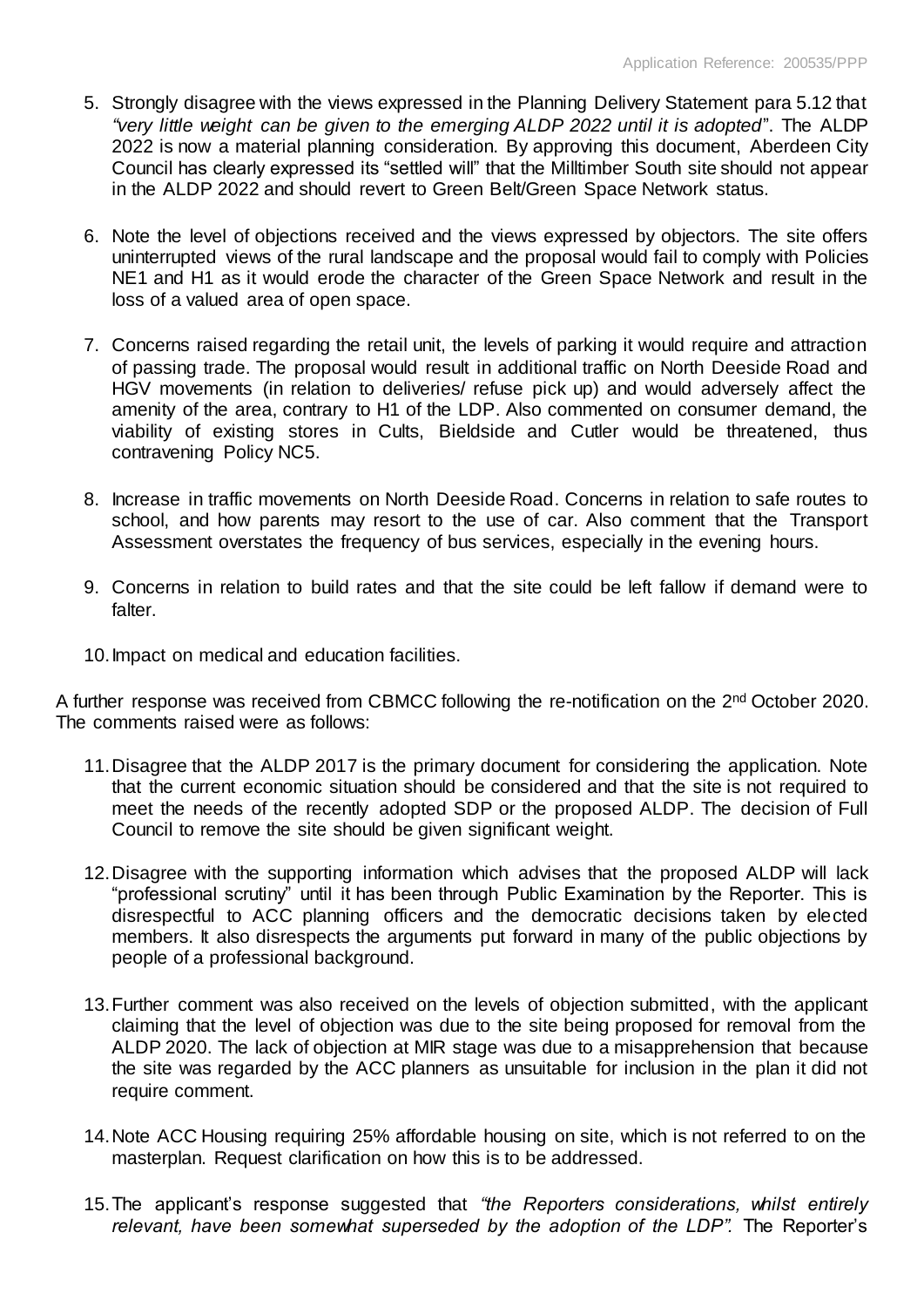conclusions (which the objection letter of 4 June considers "questionable") drove his recommendation for the inclusion of the Milltimber South site in ALDP 2017 following which ACC felt unable to do anything other than include it in the adopted Plan.

- 16.In making its points, the whole document (the Post-Application Consultation Response) relies heavily on the allocation of OP114 in the adopted ALDP 2017 without having any answer to the concerns expressed above about the state of the Aberdeen economy, the over-provision of executive housing in Lower Deeside or the status of the much more recent SDP 2020 and proposed ALDP 2020.
- 17.The revised masterplan/ design and access statement suggests a scope of 80 dwellings would be appropriate and that the applicant would accept a condition limiting the retail/ commercial development to 1225sqm. This is not contained within the MP, so it is difficult to give this credence.

Given that the ALDP 2017 allocation for OP114 is for 60 houses and 1225 $m<sup>2</sup>$  the lack of specificity on the scope of this application is confusing and unacceptable and all the points in the Community Council's original objection letter stand.

# **REPRESENTATIONS**

782 letters of representation (excluding duplicates) have been received (777 letters of objection and 5 letters in support). The matters raised have been summarised and responded to in the section of this report titled *"matters raised in representation".* 

A second round of public consultation was carried out in September/ October 2020, following this a further 38 representations (objections) were received. A number of these reiterated previous objections to the application (and matters raised) and any new issues raised have been highlighted from point 69 in the section titled "matters raised in representation".

# **MATERIAL CONSIDERATIONS**

# **Legislative Requirements**

Sections 25 and 37(2) of the Town and Country Planning (Scotland) Act 1997 require that where, in making any determination under the planning acts, regard is to be had to the provisions of the Development Plan and that determination shall be made in accordance with the plan, so far as material to the application, unless material considerations indicate otherwise.

# **National Planning Policy and Guidance**

- Scottish Planning Policy (SPP)
- Designing Streets (2010)

# **Aberdeen City and Shire Strategic Development Plan (2020) (SDP)**

The Strategic Development Plan 2020 was published in August 2020. The purpose of this Plan is to set a clear direction for the future development of the City Region. It sets the strategic framework for investment in jobs, homes and infrastructure over the next 20 years and promotes a spatial strategy for the next 20 years. This includes a housing land allowance of 5,107 homes in the Aberdeen City area between 2020 and 2032. All parts of the Strategic Development Plan area will fall within either a Strategic Growth Area or a Local Growth and Diversification Area. Some areas are also identified as Regeneration Priority Areas. The following general targets are identified;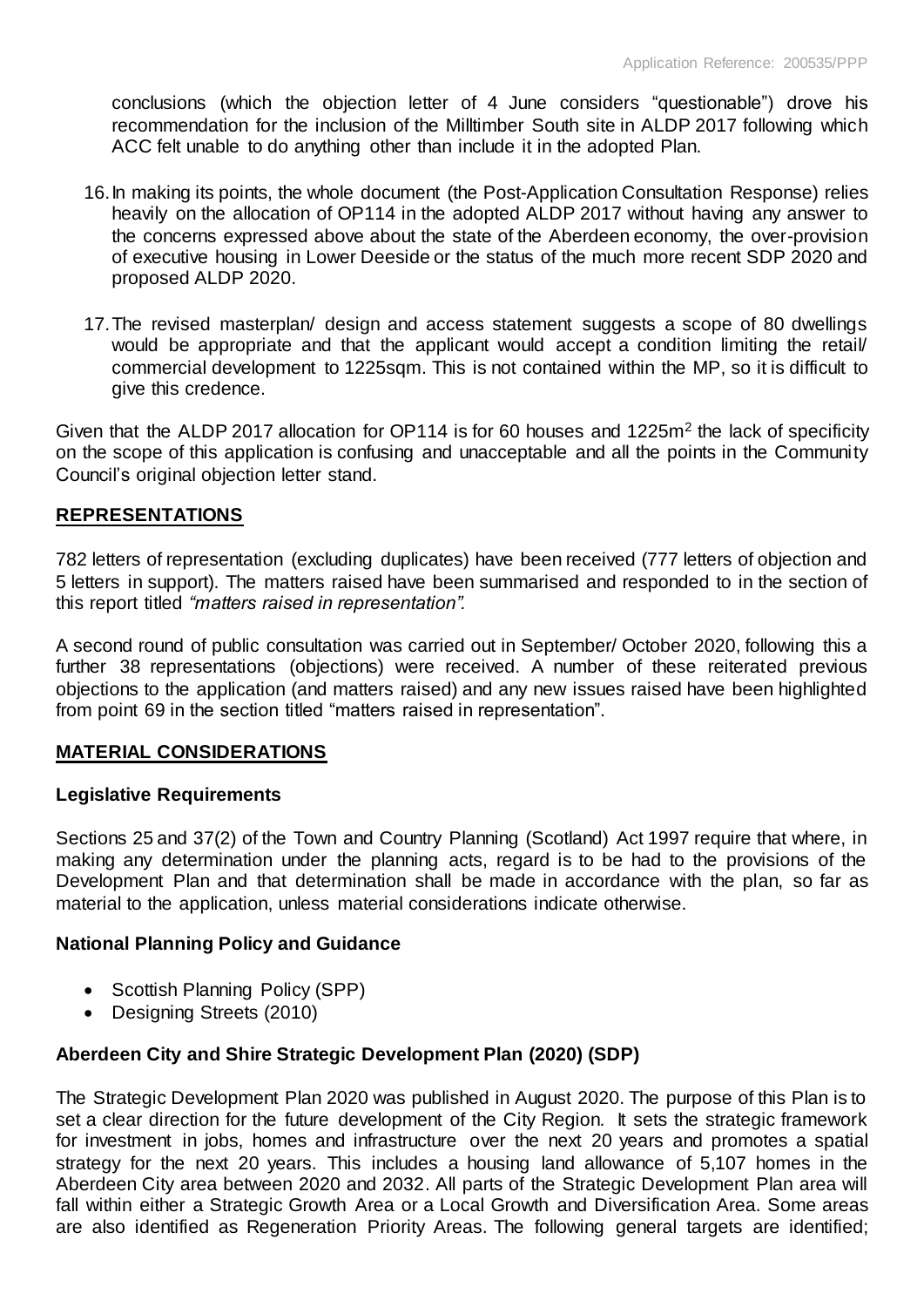promoting diversified economic growth, promoting sustainable economic development which will reduce carbon dioxide production, adapting to the effects of climate change and limiting the amount of non-renewable resources used, encouraging population growth, maintaining and improving the region's built, natural and cultural assets, promoting sustainable communities and improving accessibility in developments.

# **Aberdeen Local Development Plan (2017) (ALDP)**

- LR1: Land Release Policy
- OP114: Milltimber South
- D1: Quality Placemaking by Design
- D2: Landscape
- D4: Historic Environment
- NC7: Local Shop Units
- NC8: Retail Development Serving New Development Areas
- I1: Infrastructure Delivery and Developer Obligations
- T2: Managing the Transport Impact of Development
- T3: Sustainable and Active Travel
- T4: Air Quality
- T<sub>5</sub>: Noise
- H2: Mixed Use Areas
- H<sub>3</sub>: Density
- H4: Housing Mix
- H5: Affordable Housing
- NE4: Open Space Provision in New Development
- NE5: Trees and Woodlands
- NE6: Flooding, Drainage and Water Quality
- NE8: Natural Heritage
- NE9: Access and Informal Recreation
- B4: Aberdeen Airport
- R6: Waste Management Requirements for New Development
- R7: Low and Zero Carbon Buildings, and Water Efficiency
- CI1: Digital Infrastructure

# **Proposed Aberdeen Local Development Plan (2020)**

The Proposed Aberdeen Local Development Plan (Proposed ALDP) was approved at the Council meeting of 2 March 2020. The Proposed ALDP constitutes the Council's settled view as to what the final content of the next adopted ALDP should be and is now a material consideration in the determination of planning applications. The Aberdeen Local Development Plan 2017 will continue to be the primary document against which applications are considered. The exact weight to be given to matters contained in the Proposed ALDP (including individual policies) in relation to specific applications will depend on whether – these matters have been subject to public consultation through the Main Issues Report; and, the level of objection raised in relation these matters as part of the Main Issues Report; and, the relevance of these matters to the application under consideration. The foregoing can only be assessed on a case by case basis.

The site is designated as OP114 (Milltimber South) in the adopted Aberdeen Local Development Plan 2017, whereas at the Full Council meeting on the 2<sup>nd</sup> March 2020 it was agreed to remove the site from the Proposed ALDP 2020 and re-designate the land as Green Belt and Green and Blue Infrastructure (currently known as Green Space Network). The Proposed LDP thereafter underwent a period of public consultation that ended on 31st August 2020. The status and materiality of the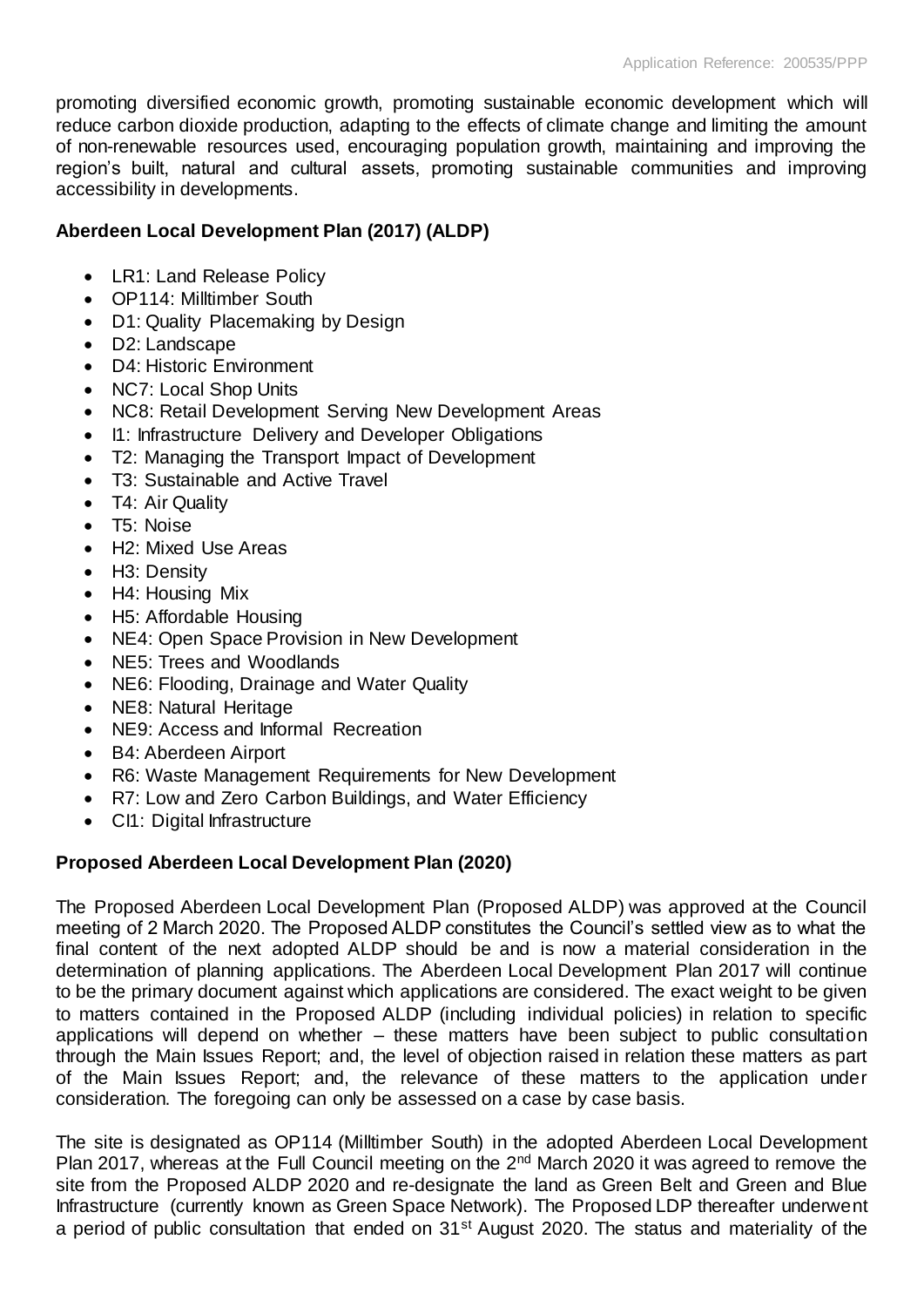PLDP is considered in the evaluation section below.

The following PALDP policies are of relevance to the determination of this application: WB1: Healthy Developments, WB2: Air Quality, WB3: Noise, NE1: Green Belt, NE2: Green and Blue Infrastructure , NE3: Our Natural Heritage, NE4: Our Water Environment, NE5: Trees and Woodland, D1: Quality Placemaking, D2: Amenity, D4: Landscape, D5: Landscape Design, R5: Waste Management Requirements for New Development, R6: Low and Zero Carbon Buildings, and Water Efficiency. H3: Density, H4: Housing Mix and Need, H5: Affordable Housing, VC9: Out of Centre Proposals, I1: Infrastructure Delivery and Developer Obligations, T2: Sustainable Transport, T3: Parking and CI1: Digital Infrastructure.

# **Supplementary Guidance (SG)**

- Landscape
- Hierarchy of Centres
- Planning Obligations
- Affordable Housing
- Transport and Accessibility
- Air Quality
- Noise
- Natural Heritage
- Trees and Woodlands
- Flooding, Drainage and Water Quality
- Green Space Network and Open Space
- Resources for New Development
- Aberdeen Masterplanning Process (Technical Advice Note)

# **Other Material Considerations**

• Aberdeen City and Aberdeenshire Retail Study

# **EVALUATION**

# **Principle of Development**

The Aberdeen Local Development Plan (ALDP) identifies the site as the majority of an Opportunity Site 114 – Milltimber South, for 60 houses and 1,225 square metres of ancillary retail/office space. The application site does not include a small area of land in the south east of the OP114 allocation. It also identifies the requirement for a masterplan. The site also benefits from a mixed-use policy and land designation (Policy H2 – Mixed Use Areas), which advises that applications for development within such areas must take account of the existing uses and character of the surrounding area and avoid undue conflict with adjacent land uses and amenity. It goes on to state that, where new housing is proposed, a satisfactory residential environment should be created which should not impinge upon the vitality and operation of existing businesses in the vicinity and conversely, where new business/ commercial uses are permitted, development should not adversely affect the amenity of people living and working in the area. Policy LR1: Land Release Policy is of relevance to the principle of this proposal. This policy advises that housing and employment development on existing allocated sites will be approved in principle within areas designated for housing or employment.

In this instance, the proposal seeks consent for a development of up to 99 residential units and up to 2,000sqm of retail space, which is clearly in excess of the allocation indicated in the adopted LDP. It should, however, be noted that the unit numbers provided for all opportunity sites in the plan are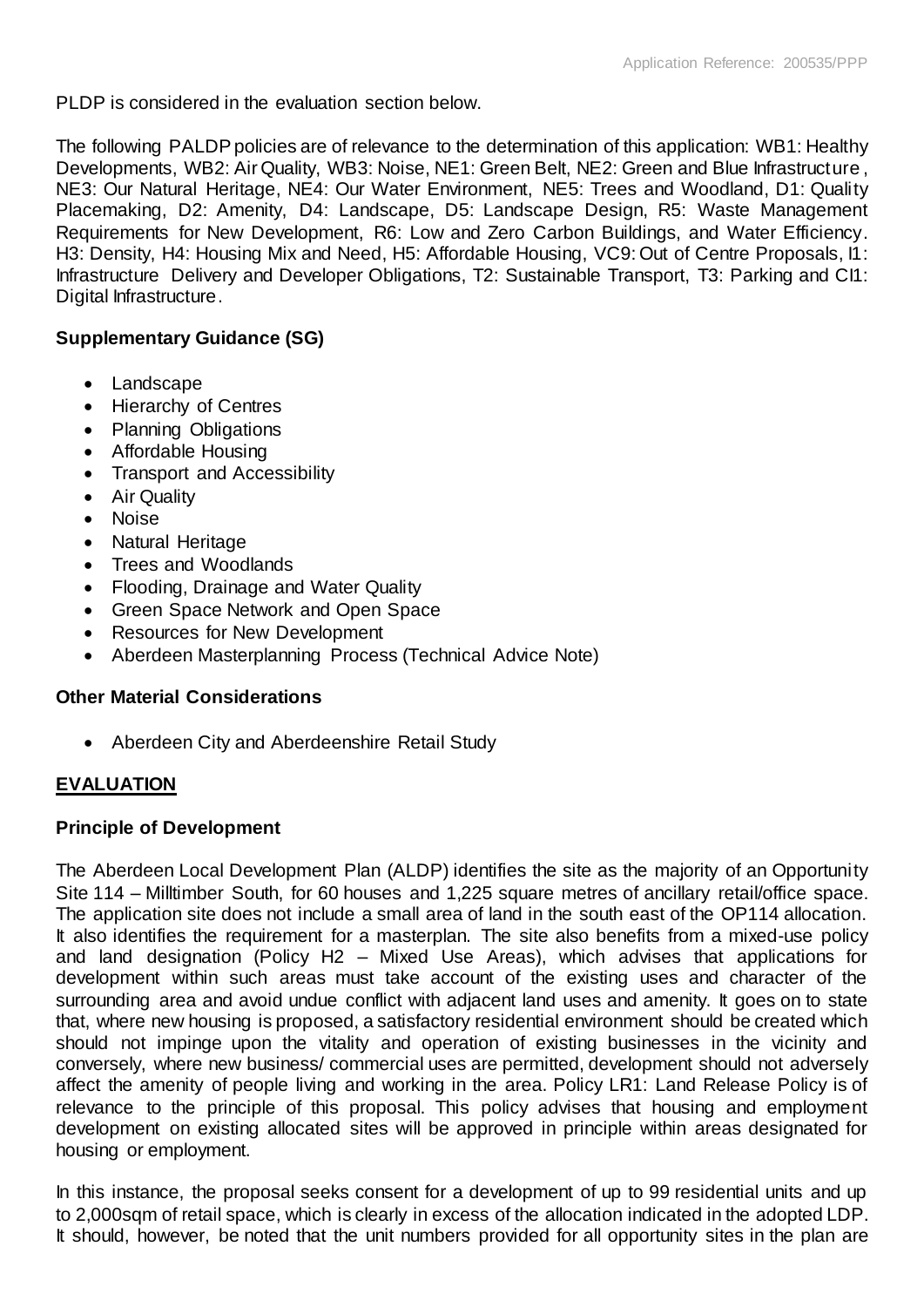indicative, and, furthermore, the description "up to" allows the Planning Service scope to restrict the level of development approved as part of this application via appropriately worded planning conditions. The masterplan, as discussed below, has provided details which show that the site could adequately accommodate up to 80 dwellings. In the case of the level of retail development, however, no supporting information has been submitted that would support the conclusion, or justify that, that the site is suitable for any more retail floorspace than the 1,225sqm of mixed-use retail/ office space indicated in the ALDP. With the foregoing in mind, and subject to conditions restricting the level of residential development to no more than 80 units and commercial development to no more than 1,225sqm, it is considered that the proposal would not conflict with the OP114 allocation (noting that up to a further 20 units or 33.3% of the allocation could be provided), nor would it conflict with Policy LR1 (Land Release Policy) or H2 (Mixed-Use Areas) of the ALDP.

# **Aberdeen City and Shire Strategic Development Plan (SDP)**

The SDP was formally approved in August 2020. This document includes a housing land allowance of 5,107 homes in the Aberdeen City area between 2020 and 2032. It has been argued in representations that this target will have been met in the Proposed ALDP and therefore there is no requirement to deliver housing at OP114. It is also suggested that given that this is the most recent and up-to-date document as part of the 'Development Plan' that comprises both the SDP and the LDP (and Supplementary Guidance), material weight should be given to this in the determination of the current application.

Section 25 of the Town and Country Planning (Scotland) Act 1997 states that the application requires to be determined in accordance with the Development Plan, while Section 24 of the same Act makes it clear that, in a Strategic Development Plan area such as Aberdeen, the development plan comprises both the strategic development plan and the local development plan, together with any supplementary guidance issued in connection with these plans.

There is no primacy given in the legislation to either of these plans in the decision-making process such that, in this case, both the SDP and the LDP should be accorded at least equal weight. Although the SDP is a more recent document, having been published in August 2020, it does not identify specific development sites or allocations, but rather contains city-wide Housing Supply Targets, Housing Land Requirements and LDP Housing Allowances. The housing numbers specified in these then fall to the LDP to identify and deliver, on a site-specific basis.

The current Development Plan comprises both the Aberdeen City and Shire Strategic Development Plan 2020 and the Aberdeen Local Development Plan 2017. Specific allocations in the 2017 LDP include Milltimber South OP114 for '60 homes and 1,225 sqm employment land' in the period 2017- 2026.

The Proposed Local Development Plan 2020 does not include the application site as an allocated site. However, it is an allocated site within the extant ALDP 2017 that currently forms part of the Development Plan, with the SDP 2020 containing no detail on the requirements for the site. With the foregoing in mind, the current application must be considered in the context of the OP114 allocation that was included in the ALDP 2017 and still stands as the adopted development plan policy for the site which is afforded more weight in the decision making process than the Proposed ALDP. Further consideration is provided below on the status and weight to be given to the Proposed ALDP 2020.

# **Masterplan**

A masterplan is required for the site as specified by the LDP allocation and in accordance with the Aberdeen City Council Masterplanning Process, Technical Advice Note. The aims and aspirations of the masterplan are to guide the future development of the site, set principles to ensure aspirations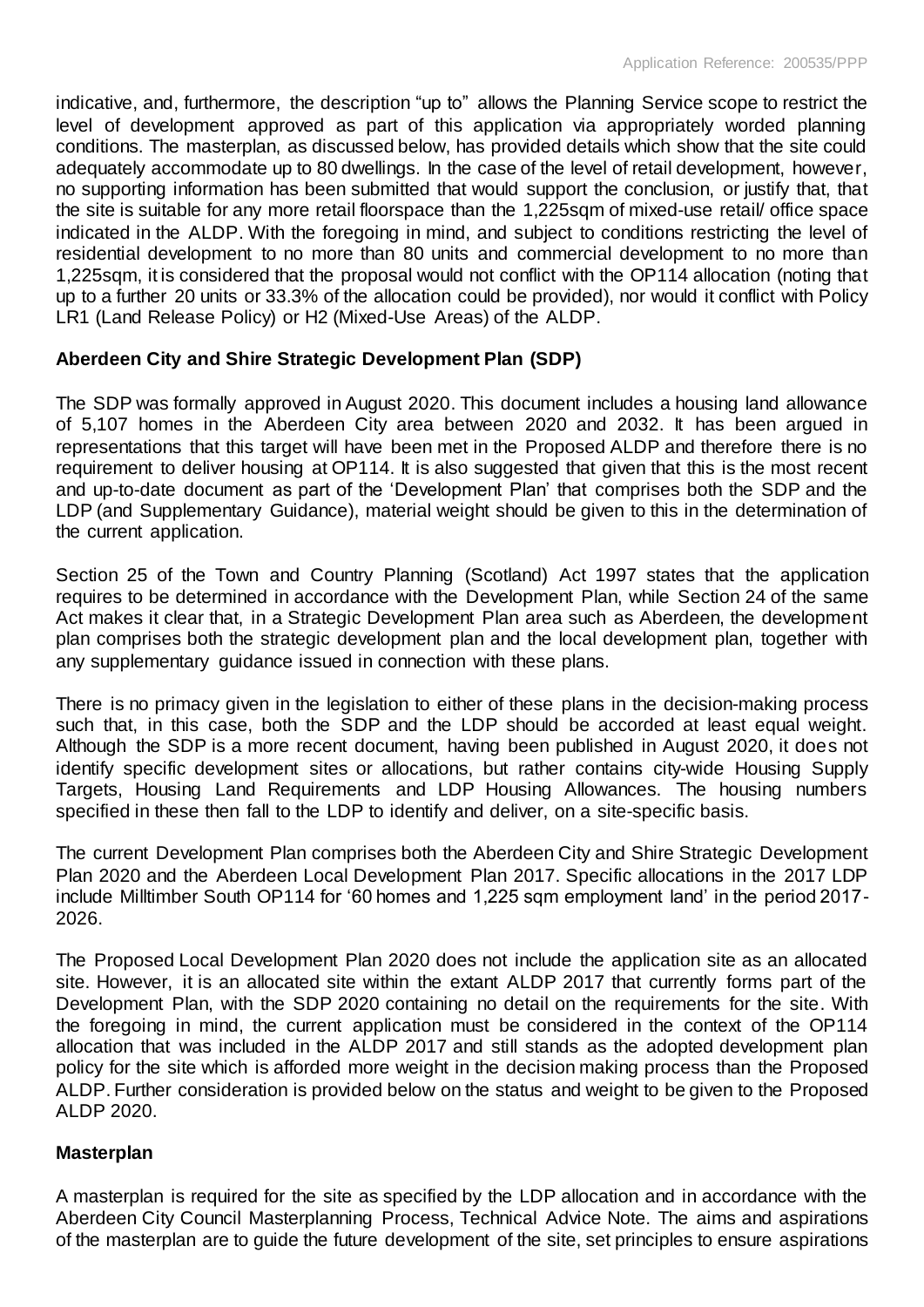can be met for a high quality design approach, and to determine how an acceptable level of development could be delivered on site in accordance with local, regional and national policy aspirations for sustainable economic growth.

A Masterplan forms part of this PPiP application. The originally submitted Masterplan did not fully address the requirements of the process. A revised masterplan document was submitted in September 2020, which looks at various aspects including a site overview, planning context, character analysis, site analysis, details of stakeholder engagement, the vision, design concept, masterplan drawing, design principles, resources and delivery. The proposed development set out in the PPiP application is considered to accord with the general aspirations of this document, and this is an important material consideration that weighs in favour of the development. The proposed scale of development and general urban form are considered to accord with the Masterplan's wider design objectives.

It is, however, noted that the approach taken with the submitted Masterplan is different from that which would normally be expected and falls short on some aspects that would typically be provided as part of a Masterplan. Rather than a final Masterplan 'layout', showing how the whole development could be accommodated on site, the submitted document only discusses "pockets of development". In addition, further detail on the proposed retail/ commercial unit could have been provided to further allay any concerns over its potential future layout, siting, and design.

Nevertheless, the masterplan shows the indicative locations for the residential and mixed-use areas, as well as vehicular access points, indicative internal road layouts, pedestrian access points, emergency access links and footpath connections. It also gives a general idea of open space and landscape buffers, open spaces adjacent to existing buildings, replacement tree planting and the location of the SUDS/ drainage basin. This Masterplan has demonstrated how two small pockets of residential development could be built out, with the intention of the same principles been reproduced across the rest of the site. The principles set include boundary treatments, natural building lines, high quality materials, extensive planting, and appropriate scale of buildings within the site. The indicative development layout, form and scale are considered to respect the nature of the existing site and indicate that a form of residential development could be designed with due consideration for its surrounding context, whilst providing appropriate buffers to surrounding properties in the surrounding area, thereby complying with the contextual requirements of Policy D1 of the ALDP.

Analysis of the submitted Masterplan and associated documentation demonstrates that, an acceptable form and scale of development could be provided for up to a maximum of 80 residential properties and a small commercial element (of up to 1225 sqm). It has been demonstrated that a proposal of 80 residential units would respect the semi-rural nature of the site and surrounding area, in line with the residential development pattern found immediately east and west of the site.

The Masterplan shows how the development would allow connections to the north and south while also ensuring that the views from North Deeside Road looking south and west up the Dee Valley would be adequately retained. New connections would be provided to the Deeside Way via steps in the southern section of the site. Open space would be provided through the site with a network of tree lined paths connecting the Deeside Way through the site to North Deeside Road. A landscape buffer, which is to be the primary open space within the development, will be provided on the northern section of the site alongside North Deeside Road. Landscape enhancement would also be provided on the new connections to the Deeside Way. The landscape strategy indicates that it is the intention to *"provide a framework structure that protects and enhances the existing green infrastructure whilst providing a network of spaces and green links that will further link these features promoting the recreational, ecological and access value of the green space network for the community".*

In establishing whether a proposed density of development is appropriate and may be considered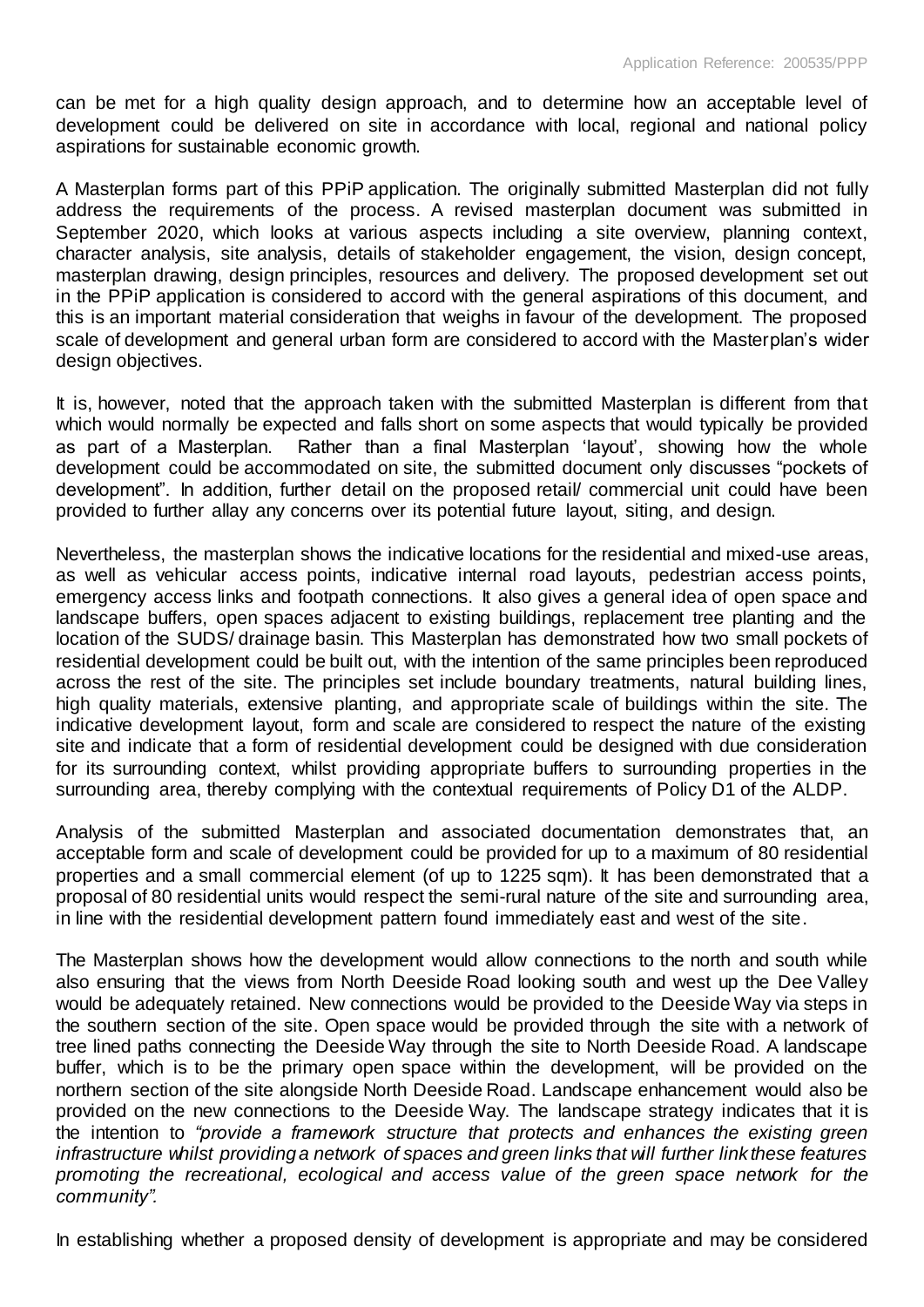acceptable for a specific site, the minimum levels sought through Policy H3 (Density) of the ALDP (30 dwellings per hectare) cannot be applied in isolation. This policy also states that any development must also have consideration of the site's characteristics and those of the surrounding area and create an attractive residential environment and safeguard living conditions within the development. If the minimum density were applied in this location the development could have seen 159 dwellings constructed on site. Conversely, the LDP allocation of 60 units would result in a density of 11.3 dwellings per hectare. The masterplan discusses density of the development in the surrounding area, where properties to the north of North Deeside Road have an average density of 12.6 dwellings per hectare, and those to the south have a gross density of 4.1 dwellings per hectare.

As stated in the policy (H3) a balanced approach should therefore be taken, based on the site context, the character of the area and what can be demonstrated to be an appropriate development density as justified through the Masterplan and other supporting documents that make up the PPiP application. It should be noted that the purpose of this policy is to fulfil the strategic targets of the Strategic Development Plan. This states that developments such as this should *'generally have no less than 50 dwellings per hectare'*. From this it can be derived that the figure is a guideline that should be considered in tandem with all other material considerations. In this instance the proposal is an allocated site for 60 units (equivalent to approximately 11.3 dwellings per hectare). The provision of a maximum of 80 units on site in line with the indicative layout format presented through the Masterplan would result in a maximum development density of 15 dwellings per hectare.

Taking into account the foregoing it is considered that the provision of a maximum of 80 dwellings on site would not constitute overdevelopment and that an acceptable development could be provided at this density that would respect the development pattern found on the southern side of North Deeside Road.

Whilst it is acknowledged that the density of development proposed (approximately 15 units per hectare) is considerably below expectations of Policy H3, the proposed density is considered appropriate in terms of the context of the site; given the character of the surrounding area. The Planning Service is thereby satisfied that not meeting the density guidelines of Policy H3 is not a significant material consideration weighing against approval of the application in the context of site specific considerations which fully justify a lower density in this particular instance.

The masterplan also shows that adequate areas of public open space would be provided as per the requirements of Policy NE9 (Access and Informal Recreation) of the ALDP. It is appreciated that as the proposal is for PPiP no details of housing design or mix have been provided, but the masterplan gives an indication of what would be provided on site including a mix of styles, scales and designs in accordance with Policy H4 (Housing Mix) of the ALDP. This would include a mix of 25% affordable housing units.

It is noted that some objections raised concerns regarding impact on residential amenity and any new builds on the site would need to demonstrate that they did not adversely impact on existing amenity, in line with Policy H2: Mixed Use Areas. This could be ensured as part of the consideration of future MSC applications. The masterplan indicatively shows the office/retail unit located close to residential properties on the eastern boundary. However, with landscaping or other appropriate buffers, including work on the topography of the site, it is considered that the proposals could be sited without undue conflict with surrounding amenity. The finer details such as final locations/ designs/ heights etc would be dealt with through the detailed/ MSC application process.

Compliance with all remaining detailed guidance contained in policies of the ALDP and related SG is dependent on assessment of the detailed layout and form of each individual phase of the development, and these are issues which are to be addressed by detailed / MSC application process and would be controlled via appropriately worded planning conditions.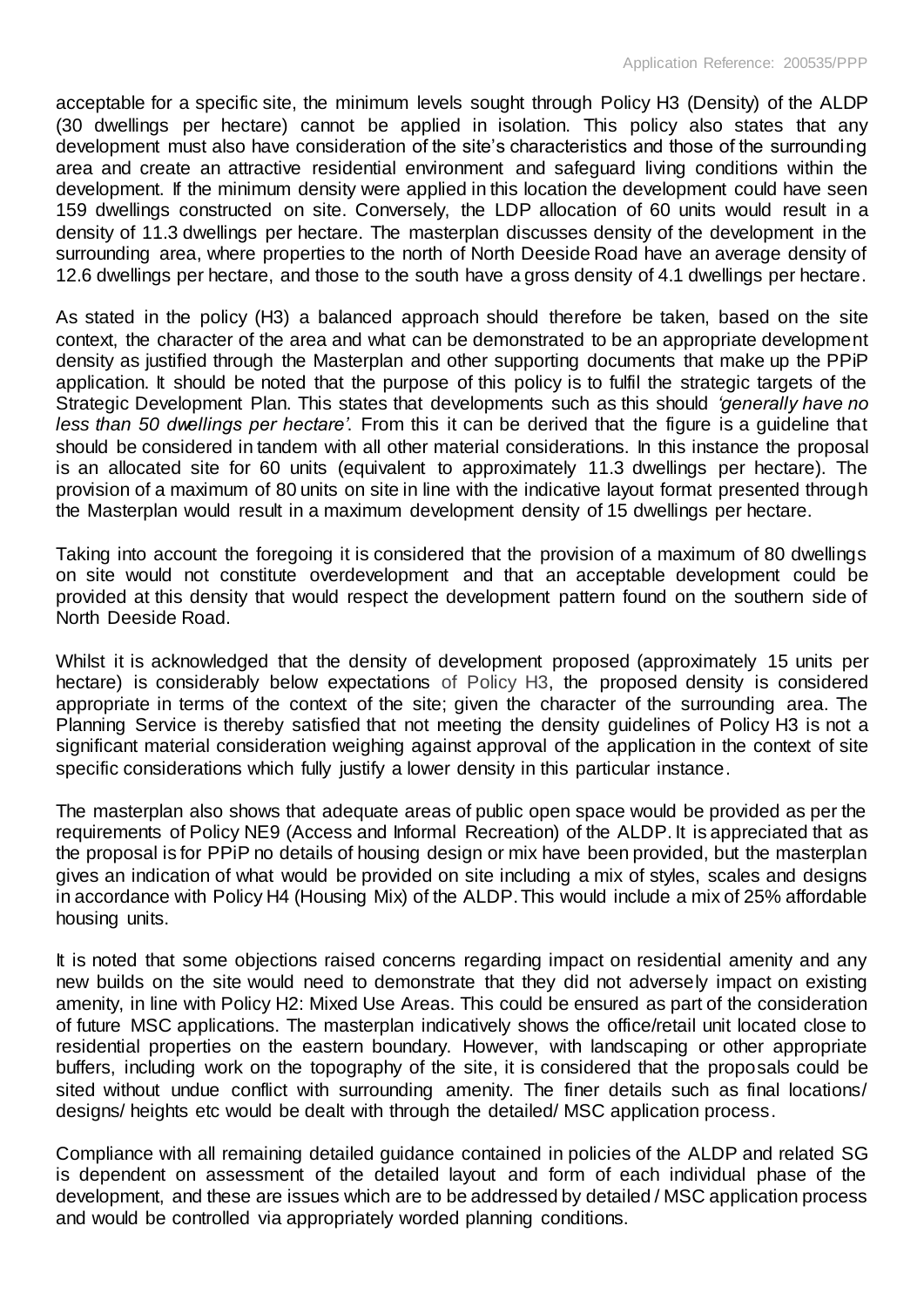# **Landscape and Visual Impact**

Policy D2 (Landscape) of the ALDP advises that "*developments will have a strong landscape framework which improves and enhances the setting and visual impact of the development, unifies urban form, provides shelter, creates local identity and promotes biodiversity. In order to secure high quality development, planning applications for new development must include a landscape strategy and management plan incorporating hard and soft landscaping design specifications."*

Various documents have been submitted in support of the application to address the visual impact and landscape setting of the proposed development. For instance, a number of the visualisations submitted within the masterplan document show a strategic landscape buffer along the frontage of the site, with the dwellings proposed at a lower level to ensure that the views from North Deeside Road across the Dee Valley and towards the hills would be retained to some extent. A number of photomontages and existing/proposed viewpoints were submitted in support of the application, which gave views from North Deeside Road, the Deeside Way (south-east corner of the site), South Deeside Road, the AWPR, Maryculter Cemetery and Millbank Farm.

The masterplan and appraisal (along with the photomontages) suggest that a strong landscape framework can be provided within the site that would soften/mitigate the visual impact of the proposal and that a form of residential/mixed use development could be provided to complement the sloping nature of the site without having an adverse impact on the surrounding landscape, nor adversely impacting on views of the Dee Valley from North Deeside Road. A landscape strategy and management plan, along with detailed cross sections through the site showing exact locations of the housing against the levels of the site would also be controlled via an appropriately worded planning condition. As a result, it is considered that the proposal would comply with the general aspirations of Policy D2 of the ALDP.

# **Mixed-Use Element**

The site is allocated in the ALDP for up to 1,225 sqm of ancillary office/ retail space and the description of the proposal includes *"retail of up to 2,000sqm".* No suitable supporting information has been submitted to support any form of retail/mixed use development above the site allocation, in terms of its potential retail impact on existing retail centres as defined in the LDP. Therefore, an increase in retail floorspace above 1,225 sqm has not been justified as outlined earlier in this report. An update to the Aberdeen City and Aberdeenshire Retail Study was undertaken on behalf of the Council in May 2019 in support of the emerging Aberdeen 2022 LDP. OP114 was identified as per the current LDP allocation. The Study states that the OP114 mixed use allocation should be retained and clarifies that the type of retail should be primarily convenience floor space. The Retail Study Update also refers to OP114 as *'local convenience of 500sqm gross floor area and some comparison and local services.'* This reference is in line with the mixed-use commercial element of the proposal that would leave space for ancillary office use in addition to retail provision. With the foregoing in mind the office/ retail element proposed through the application is considered acceptable providing it is restricted to the floorspace specified in the allocation through an appropriately worded planning condition, as is proposed via condition 4.

Policy NC7 (Local Shop Units) states that *"alternative uses should not conflict with the amenity of the neighbouring area".* In this instance it is noted that the proposal is for PPiP and finalised details of the commercial element have not been provided. The updated masterplan provided crosssections of the site, along with proposed areas of planting along the eastern boundary to lessen the impact of this proposals. These details indicate that a commercial unit of some form, of a scale in line with the site's allocation, could be provided on site without adversely affecting the character or amenity of the surrounding area. Finalised details of the use and floorspace mix, layout, siting, and design of such a unit, along with details of screening along the eastern boundary of the site would be provided at MSC stage, where detailed matters such as impact on amenity could be fully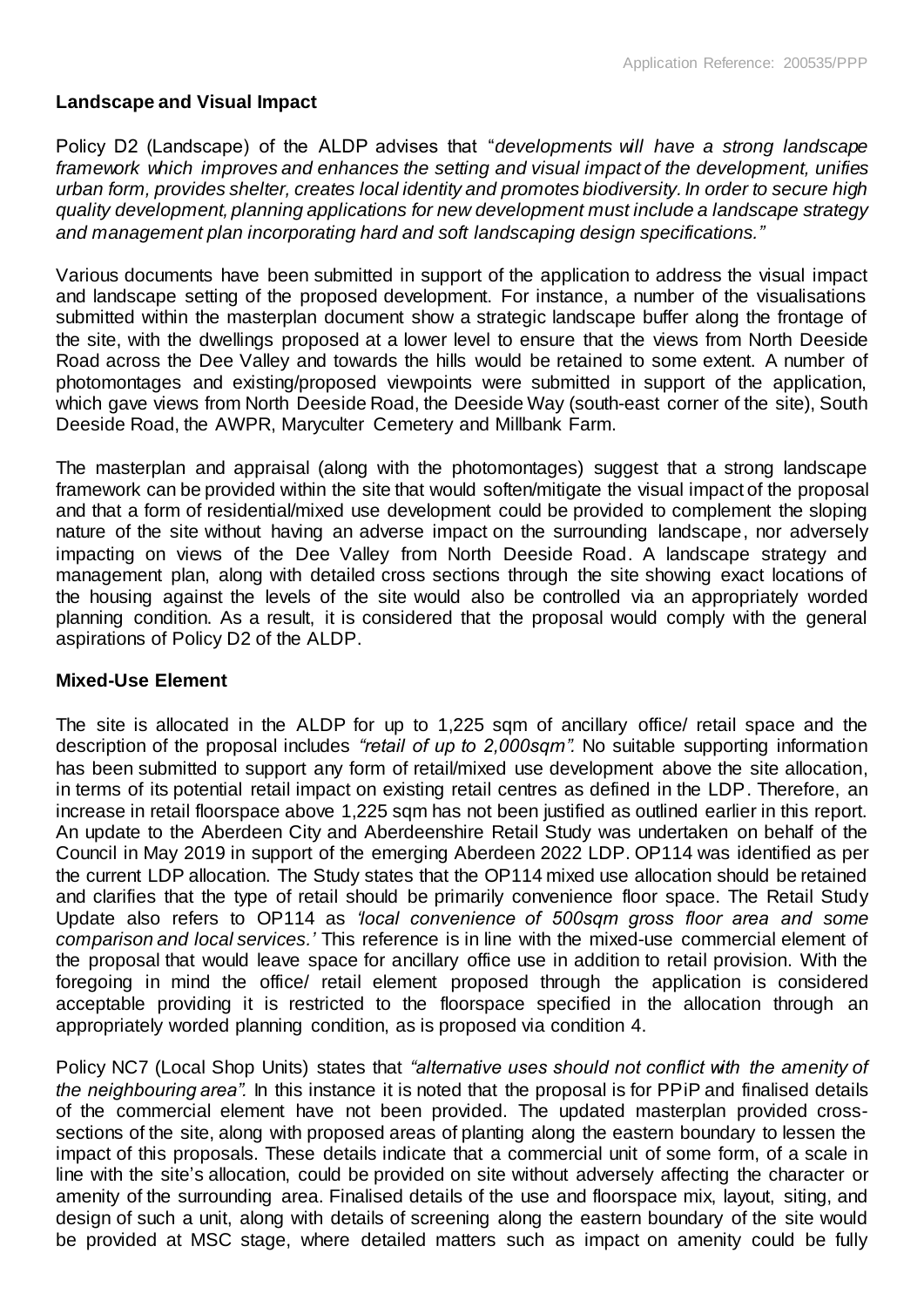considered. Subject to the imposition of the condition restricting floorspace suggested above, it is considered that the proposal would comply with the general terms of Policy NC7 of the ALDP.

The development is considered to meet the requirements of Policy NC8 (Retail Development Serving New Development Areas), given that it includes retail provision in line with the site's allocation in the adopted LDP.

# **Transportation**

In terms of roads/ transportation matters the applicants have submitted a Transport Assessment (TA) in support of the application. Access to the development is proposed via new site access junctions from the A93 North Deeside Road. The TA indicates that both junctions would incorporate right turn ghost islands. Additional pedestrian connections would also be provided from North Deeside Road and from the Deeside Way to the south. An emergency access would also be formed via a linkage between the proposed residential and retail/office space accesses. This is proposed to be stopped up and used for a pedestrian and cycle route. Parking would also be provided in accordance with the relevant ACC standards.

In terms of Safe Routes to School, the TA noted that both the catchment schools can be accessed via existing pedestrian crossings (Milltimber School and the proposed new Milltimber Primary School are located to the north of North Deeside Road and Cults Academy is accessed via bus stops and the 419 school bus). It is expected that crossing of North Deeside Road will be enhanced further with the provision of a new pedestrian crossing facility. Provision of such a facility would be conditioned and has been considered acceptable to colleagues in RDM.

The TA has been assessed by colleagues in RDM, who have no objection to the proposals, with their comments summarised in the consultation section above. They are content with the walking and cycling upgrades proposed (with the submission of further information to be controlled via an appropriately worded planning condition).

In terms of public transport, it is noted that bus stops are located within 200m of the site and easily accessible and there are no concerns in that regard. They would also expect parking to be provided in accordance with the required standards and have advised of the parking provisions for each element of the proposal. This includes the provision of EV charging points. Again, this matter will be controlled via a planning condition.

Colleagues noted that due to the level of development being proposed on site, two accesses onto North Deeside Road would be required, with one serving the commercial element and one to serve the residential properties. Exact details of the two accesses and pedestrian crossings would be controlled via planning condition, with their final design confirmed at MSC stage. They will also be subject to application for Roads Construction Consent.

Colleagues in RDM also accepted the findings of the TA, which confirmed that the proposed development would have no adverse impact on the local network and surrounding road junctions. Other aspects, such as the provision of a residential travel pack would also be controlled via condition.

Subject to the insertion of conditions that address the matters raised above colleagues in RDM have no objection to the proposed development. The proposal would therefore comply with Policies T2 and T3 and its associated SG: Transport and Accessibility of the ALDP.

#### **Waste Management/ Servicing**

The proposal has been assessed by colleagues in waste management, who have advised of the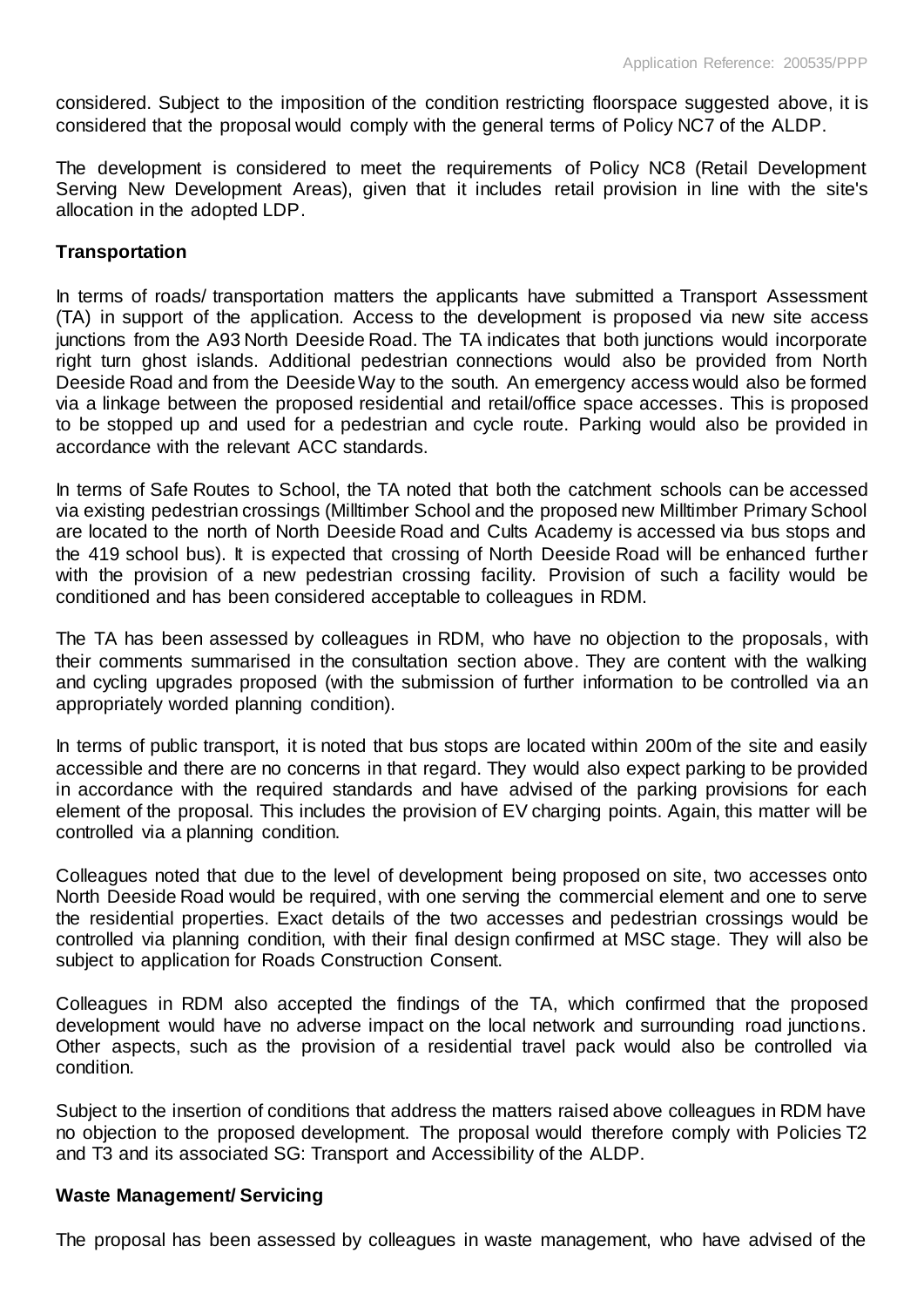requirements for the proposed development (an informative will be added in this regard). They have also advised that the developer will need to provide further information regarding waste and recycling provision for the new residential properties, along with a swept path analysis to ensure that refuse vehicles can safely manoeuvre through the site in a forward gear. These matters can be controlled via conditions in any future MSC application. The proposal would therefore comply with Policy R6: Waste Management Requirements for New Developments of the ALDP.

# **Drainage/ Flooding**

In terms of flooding and drainage, both a Flood Risk Assessment (FRA) and Drainage Impact Assessment (DIA) were submitted in support of the application. The Level 1 FRA looked at various aspects including fluvial flows, sewer flooding, overland flows and ground water and concluded that the proposed development site is not considered to be at risk of flooding. This report was reviewed by both colleagues in Flooding and RDM and the contents of the report were considered acceptable.

The DIA noted that there are existing combined sewers located to the north of the development site, which gravitate through the site at three locations and connect into a larger combined sewer which is located within the application site boundary. It notes that many of these sewers would remain as existing except for the 300mm diameter combined sewer that is in the north-east corner of the development site.

New gravity sewers will be provided to serve the properties within the development, and these new foul sewers will be located within the proposed access roads, shared driveways, and areas of open space within the site. The commercial development would be drained via new private gravity foul drain, which will discharge into the existing combined sewer infrastructure.

In terms of surface water drainage, surface water run-off will be dealt with via new gravity surface water sewers and road drains, with each plot connected to these sewers via a disconnection chamber. Private driveways and areas of parking would be constructed using porous paving and stone filled filter trenches. Surface water flows from the access roads would be shed to trapped gullies and the sewers and road drains would gravitate to the extended detention basin along the south-eastern boundary of the development. These flows would be restricted to not exceed the predevelopment greenfield run-off value and would then discharge at the controlled rate into the proposed grass conveyance swale. Finalised details of these matters would be controlled via an appropriately worded planning condition.

It is noted that SEPA have also commented on the proposal and they have requested the insertion of a planning condition on the proposed development requiring the undertaking of an investigation to prove the existence and route of the watercourse and drain that run through the eastern section of the site and that no development should take place over any culverted watercourse or drain. Priority should also be given to de-culverting any watercourse or drain and the creation of bluegreen infrastructure along the route should be encouraged. It should be noted that this investigation may make some areas of the site undevelopable and further reduce the level of development that could be realistically accommodated on site. This will only be confirmed when the required assessment is undertaken. SEPA have confirmed that they have no objection to the proposal provided the above is undertaken.

The DIA has been assessed as acceptable by colleagues in RDM and the FRA is considered acceptable to colleagues in the Flooding Team. Consequently, it is concluded that the proposal would comply with Policy NE6: Flooding, Drainage and Water Quality and its associated SG of the ALDP.

# **Natural Heritage**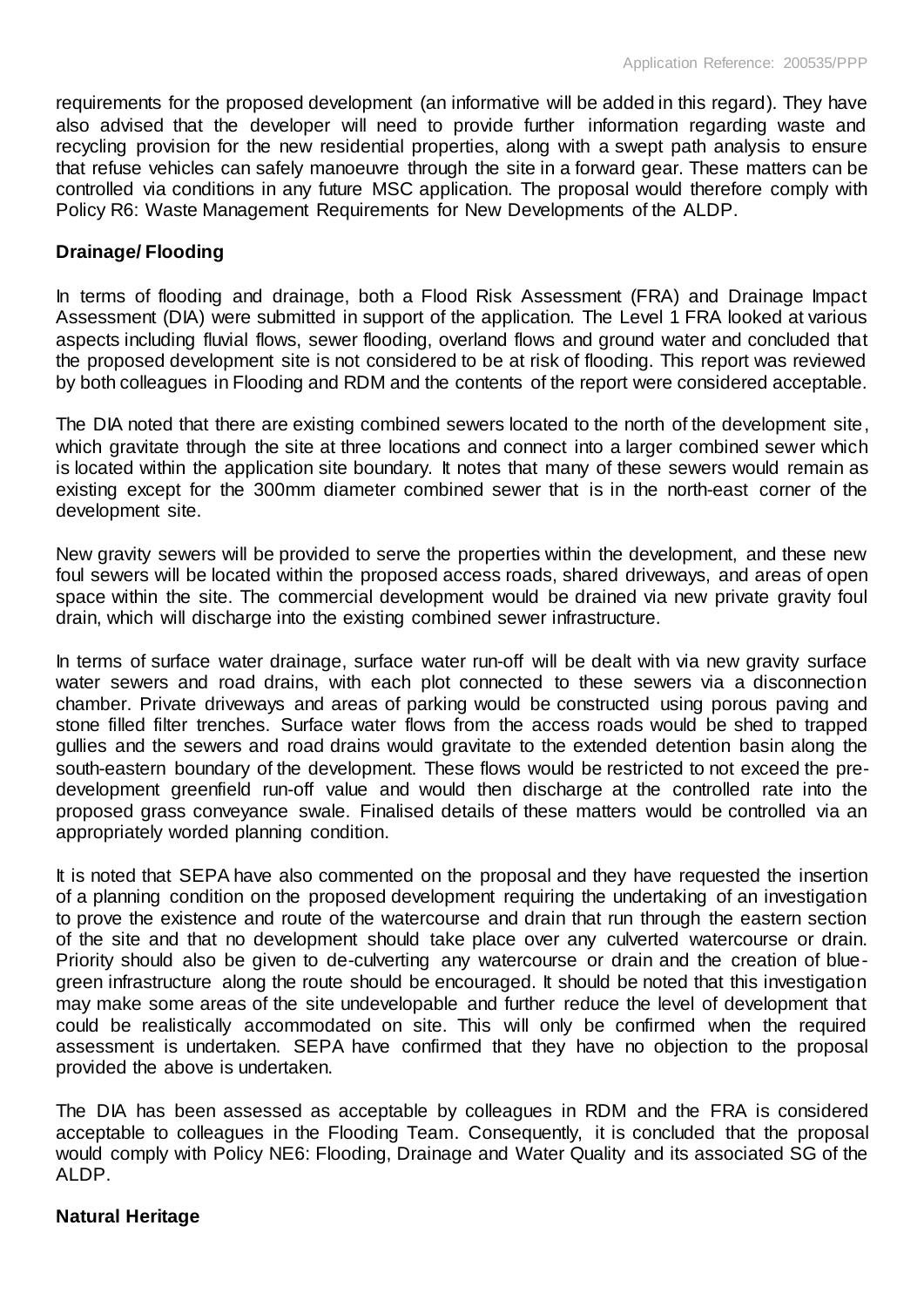An ecological survey was submitted in support of the application. This document included several recommendations including the requirement for a badger licence if construction is planned within 30m of any badger setts and noted that further monitoring was to take place in September/ October 2020. It also noted that there was the potential to impact on bats if any tree felling were to take place. This matter is discussed in the *"trees and woodland"* section of this report, but it is not envisaged there would be any impact on existing tree stock that would require the submission of a bat survey. An informative in relation to bats and development has been added at the end of this document. Some general guidance was provided on reptiles found on site and when any construction works should take place on site. Other general practice advice was provided within the document. This document was assessed internally by relevant colleagues. No concerns were received regarding its findings and noted that the recommendations contained within this report should be implemented in their entirety. A condition is therefore proposed in this regard.

They also noted the submission of the badger monitoring report and advised that the recommendations within this and that a further badger protection plan would be required at MSC stage and prior to development commencing on site.

A Habitat Regulations Appraisal (HRA) and Appropriate Assessment (AA) were undertaken and reviewed internally and by NatureScot. The HRA noted that the development would be situated adjacent to a burn that runs along the western boundary of the site, eventually leading into the River Dee. In addition, there would appear to be a burn that runs through the southern/ eastern section of the site. The potential for the development to impact on the qualifying features of the River Dee SAC would largely be limited to the aforementioned burn during construction phase with no significant impacts envisaged at operational stage, which would be as a mixed-use development. The HRA concluded that the development, during the construction phase, has the potential to cause siltation and pollution of adjacent watercourses which feeds into the River Dee and thus has the potential to have a significant effect on the qualifying features of the River Dee SAC.

As a result, an AA was required to be undertaken. This proposed mitigation measures including the submission of a Construction Environment Management Plan, conditions on the planning approval to ensure that the development does not proceed without the necessary infrastructure in place, and the installation of buffer zones were required and identified in the required CEMP. The CEMP will need to set out various mitigation measures (including any drainage measures) that would be proposed during construction works, in order to ensure that there would be no significant effects on the adjacent watercourses and thus the River Dee. Subject to the submission of this document, and implementation of its findings, the proposed development would not have an adverse impact on the River Dee Special Area of Conservation.

# **Trees and Woodlands**

Policy NE5 of the ALDP states that there will be a "*presumption against all activities and development that will result in the loss of, or damage to, trees and woodlands that contribute to nature conservation, landscape character, local amenity or climate change adaptation and mitigation".*

A Tree Survey Report was carried out which concluded that a number of trees on the south-eastern boundary of the site and two in the north-east corner were to be removed (in order to create the proposed access and due to Dutch Elm disease), but the majority were to be retained and protected during development. The tree survey has been reviewed by colleagues internally and the findings are acceptable. It should be noted that further tree planting and tree protection measures would be controlled and requested at MSC stage. As a result, there is no conflict with Policy NE5: Trees and Woodlands and its associated SG in this instance.

# **Open Space Provision**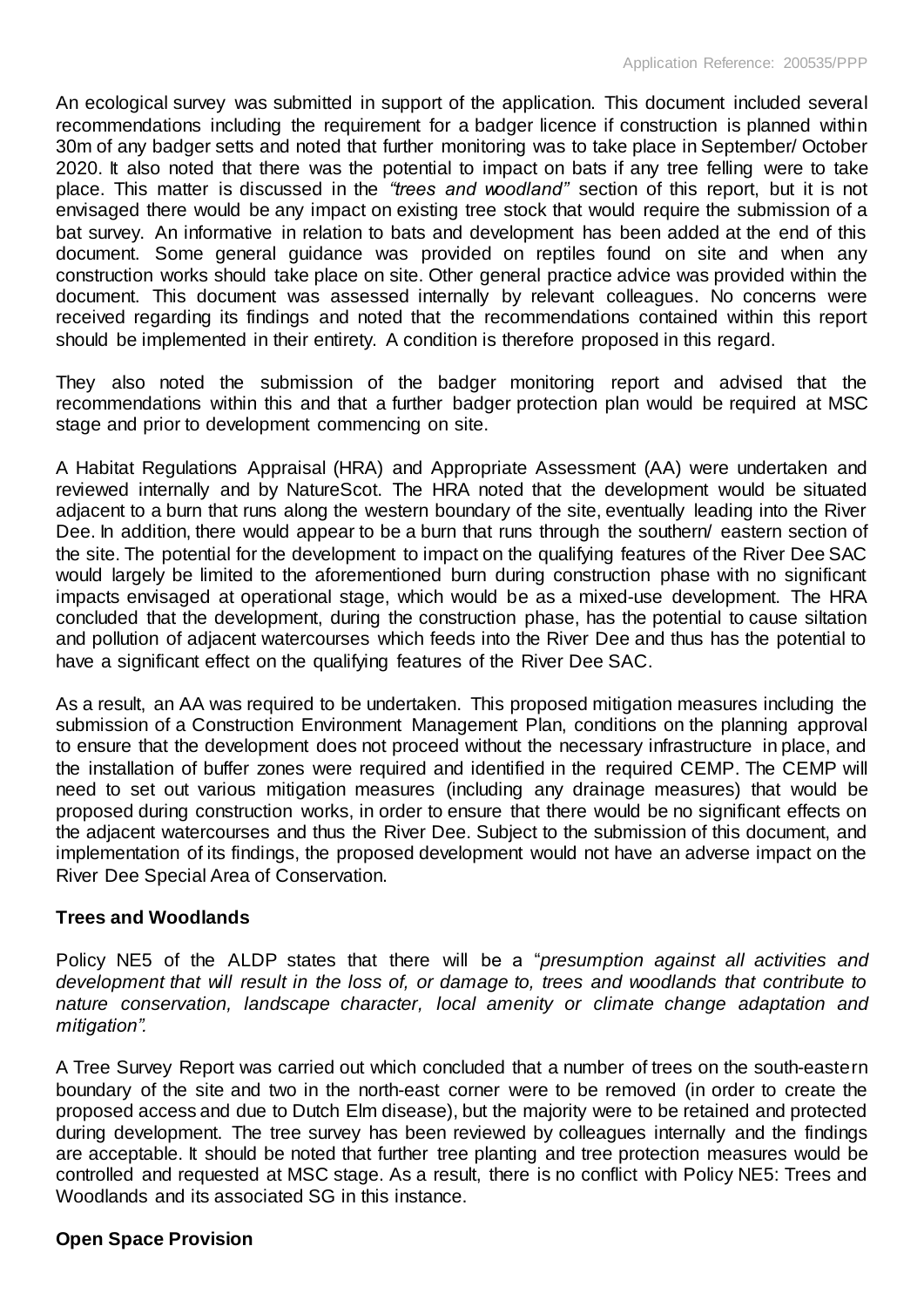Policy NE4 (Open Space Provision in New Development) of the ALDP advises that "*the Council will require the provision of at least 2.8 ha per 1,000 people of meaningful open space in new residential development".* It goes on to state that *"public or communal open space should be provided in all residential developments".*

In this instance various areas of open space are to be provided throughout the development, including a landscape buffer along the northern edge of the site as well as various other areas of landscaping throughout the site and connections to the Deeside Way to the south. The information submitted indicates that the above targets and policy provisions can be met, with any details to be provided in a future MSC application. The submitted information, therefore, is considered to demonstrate that the development would not offend the general principles of Policy NE4 of the ALDP.

In addition to the above, Policy NE9 (Access and Informal Recreation) states that *"new development should not compromise the integrity of existing or potential recreational opportunities including general access rights to land and water, core paths, and other rights of way".* It goes on to state that *"wherever possible, developments should include new or improved provision for public access, permeability and/ or links to green space for recreation and active travel".*

In terms of the current site, it is noted that there appears to be one current informal link onto the Deeside Way from the site. Page 44 of the submitted masterplan document proposes three links from the site to the Deeside Way from the south and four links (excluding the road accesses) from North Deeside Road which would link into the connections to the south. It is therefore considered that the proposal would provide enhanced connections to the Deeside Way and would comply with the general provisions of Policy NE9. It is expected that finalised details of all connections would be controlled via appropriately worded planning conditions.

# **Noise/ Air Quality**

The proposal has been assessed by colleagues in Environmental Health (EH). They have noted that the proposed development site sits adjacent to the A93 (North Deeside Road) and note that there is potential for noise disturbance from road traffic noise for future residents of the development. In addition, noise from the quarrying activities to the south of the site (and south of the Deeside Way) may also impact on residents. They are, however, of the opinion that suitable mitigation measures can address these noise issues. A Noise Assessment has therefore been requested to predict the likely noise sources on the development as well as indicating any necessary control measures. They also note that noise levels within living rooms and bedrooms, with windows partially open must comply with the World Health Organisation and BS8233 standards. As this is an inprinciple application, where the final layout of the development is not known, it is considered that this matter could be controlled via an appropriately worded planning condition.

EH have also suggested the insertion of controls over the hours of construction works to protect the amenity of residents of neighbouring properties. This will be added as an informative to the permission. Subject to the above works being undertaken it is considered that the proposed development would comply with Policy T5 (Noise) and the associated SG: Noise of the ALDP.

Comments have also been received regarding the location of the proposed development and the potential for dust impacting on amenity during construction works on site. Colleagues in Environmental Health have therefore requested the submission of an air quality dust risk assessment and dust management plan. These matters can be controlled via appropriately worded planning conditions.

In relation to the impact of the proposal on local air quality from motor vehicle usage, from the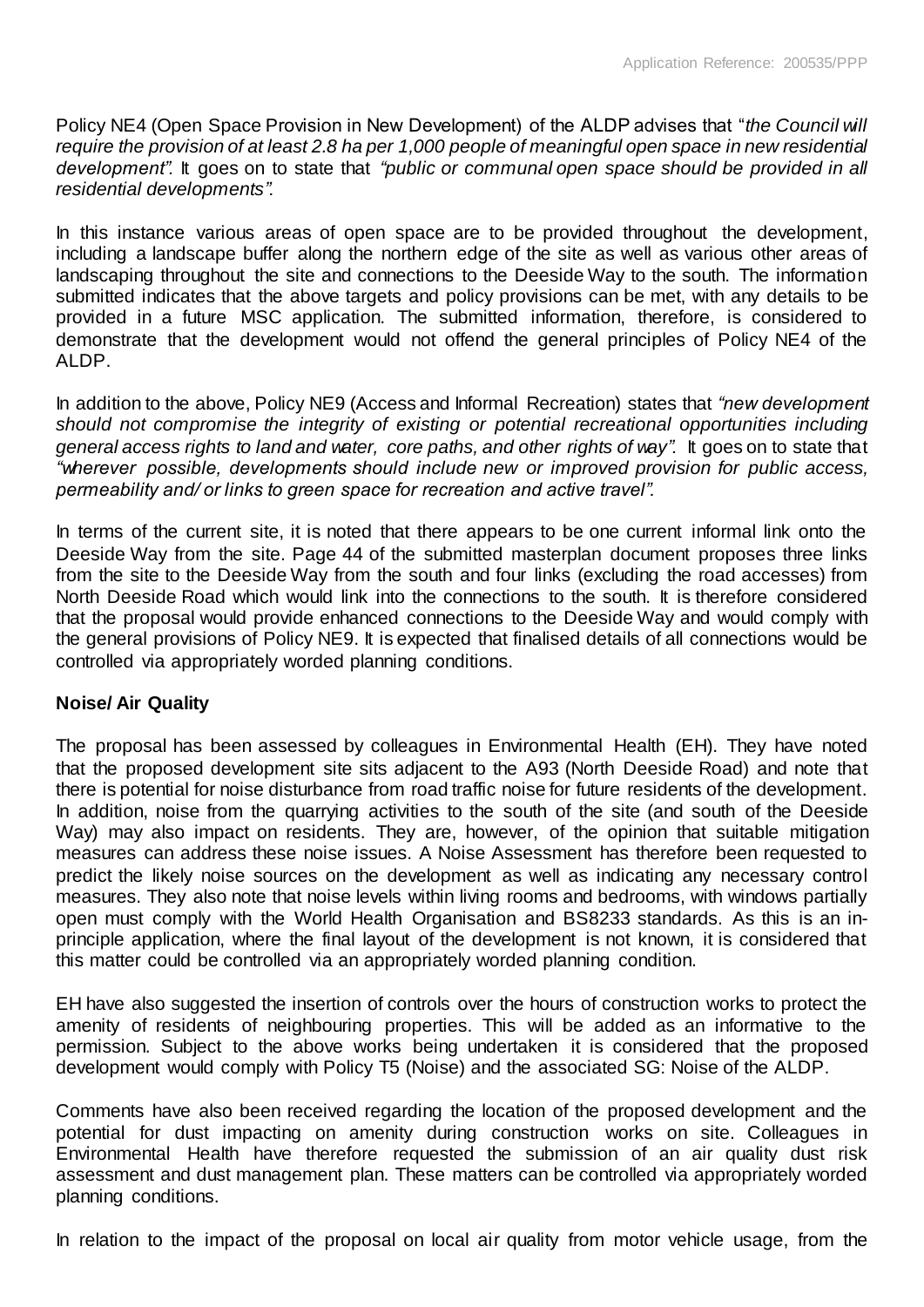findings of the Transport Statement and a 2-stage screening assessment undertaken by Environmental Health in line with relevance guidance it was concluded that traffic originating from the proposed development would not significantly increase concentrations of particulate matter and nitrous oxide on the wider network. Subject to the above, it is considered that the proposed development would comply with Policy T4: Air Quality and the associated SG: Air Quality of the ALDP.

# **Affordable Housing**

In terms of affordable housing it is noted that 25% provision will be provided on site (if for example 80 units are built this would include 20 affordable units on site pro-rata). Subject to the conclusion of this matter (where the provision would be incorporated into an associated legal agreement) the proposed development would comply with the general principles of Policy H5 (Affordable Housing) and associated SG: Affordable Housing of the ALDP.

# **Education**

The application site is within the school catchment zones for Milltimber Primary School and Cults Academy. The Developer Obligations Report and response from colleagues in Education states that the 2018 School Roll Forecast show that the existing Milltimber Primary School is currently operating in excess of capacity and is forecast to have a rising roll. A contribution is therefore required from this development towards the provision of additional capacity through the erection of a new primary school. Factoring the proposed dwelling units into the 2018 school roll forecast shows that the development will result in a maximum additional over capacity level of 37 pupils and, as a result, a contribution of £1,193,546 is required.

In terms of secondary education, the 2018 School Roll Forecast shows that Cults Academy is expected to exceed capacity in 2022. A contribution is therefore required towards the provision of additional capacity through reconfiguration of existing spaces within the school building. The forecast shows that this development will result in a maximum additional over capacity level of 12 pupils and therefore a contribution of £31,620 is required.

# **Developer Obligations/ Legal Agreement**

A revised developer obligation report has been received based on a maximum of 80 units on site and 1,225 sqm of retail/ office space. This includes the provision of £29,760 towards the core path network, £1,193,546 towards the costs of the delivery of the new Milltimber Primary School, £31,620 towards the provision of secondary education facilities, £81,886 towards the provision of healthcare facilities and £146,280 towards the provision of community facilities. The applicants have agreed to the provision of the above, which would be controlled via a legal agreement and would ensure compliance with Policy I1: Infrastructure Delivery and Developer Obligations and the associated SG: Planning Obligations of the ALDP.

# **Sustainability**

Policy R7 (Low and Zero Carbon Buildings, and Water Efficiency) requires all new buildings to meet at least 20% of the building regulations carbon dioxide emissions reduction target applicable at the time of the application through the installation of low and zero carbon generating technology in accordance with the associated supplementary guidance. The policy also requires all new buildings to use water saving technologies and techniques. Conditions can be attached requiring details to be submitted demonstrating that the buildings would comply with these requirements.

#### **Historic Environment**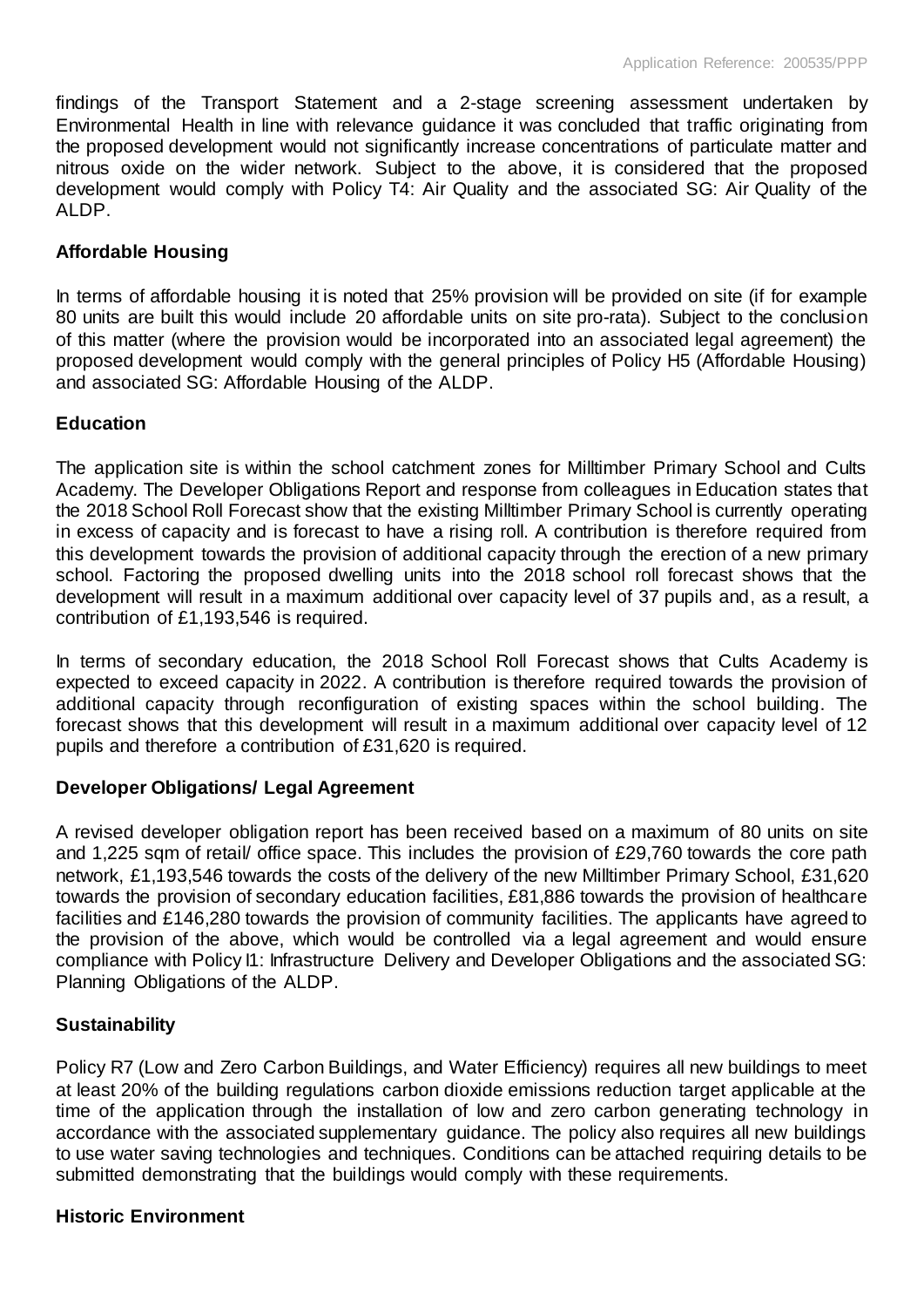Colleagues in the Archaeology Service have commented on the submitted archaeological assessment and are content with its findings. They have requested the insertion of a condition requiring the submission of a further written scheme of investigation. Subject to the insertion of this condition it is considered that the proposal would comply with Policy D4 (Historic Environment) of the ALDP.

#### **Aberdeen Airport**

The proposal has been assessed from a safeguarding perspective by Aberdeen International Airport. They have noted that the development could conflict with safeguarding criteria unless a condition is inserted on to the consent requiring the submission of a Bird Hazard Management Plan. They have also suggested the insertion of an informative in relation to the use of cranes. They have confirmed that there would be no aerodrome safeguarding objection to the proposal provided the condition is applied. The proposal would therefore comply with Policy B4 (Aberdeen Airport) of the ALDP.

#### **Digital Infrastructure**

All new residential development will be expected to have access to modern, up-to-date high-speed communications infrastructure. The proposal is located within an urban location, with a check of the OFCOM website confirming that the area has access to standard and superfast broadband. The proposal would therefore comply with Policy CI1 of the ALDP.

# **Proposed Aberdeen Local Development Plan (PALDP)**

In terms of the Proposed ALDP it is noted that, at the meeting of the Full Council on the 2<sup>nd</sup> March 2020 it was agreed to remove the site from the Proposed Plan and revert the designation of the site back to Green Belt and Green and Blue Infrastructure (previously Green Space Network). As a result of this the principle of developing this site is not supported in the PALDP.

Were the proposal on Green Belt land it would be considered contrary to proposed Policy NE1 (Green Belt), in that it would fail to meet any of the exemption criteria listed in that Policy. The proposal is not associated with existing activities in the Green Belt, or within the boundaries of an existing activity, is not small scale, would increase the intensity of activity on site and would not be subordinate to what exists on site as present. None of the other exemption criteria listed are of relevance in this instance.

On the same basis, the proposal would also be contrary to proposed Policy NE2 (Green and Blue Infrastructure) in that development on site would likely fail to support and enhance the Green Space Network due to the scale of development proposed.

The materiality and weight to be afforded to the Proposed ALDP 2020 is an important factor in the consideration of the current application. The Proposed Plan, although described as the 'settled view of the Council' following the agreement on its content by Full Council in March, remains a 'draft' document that cannot be used as the sole basis for determining a planning application.

As it currently stands, the OP114 site is an allocation in the extant 2017 LDP, that has been in force since its adoption in January 2017. The extant 2017 LDP takes primacy in considering planning applications unless material considerations indicate otherwise. The PALDP is a material consideration and has been evaluated to determine what weight can be applied to it. The Aberdeen LDP 2022, which will be a version of what is currently the Proposed ALDP is not expected to be adopted until spring 2022.

There is a possibility that the content of the PALDP may be altered prior to adoption in that the site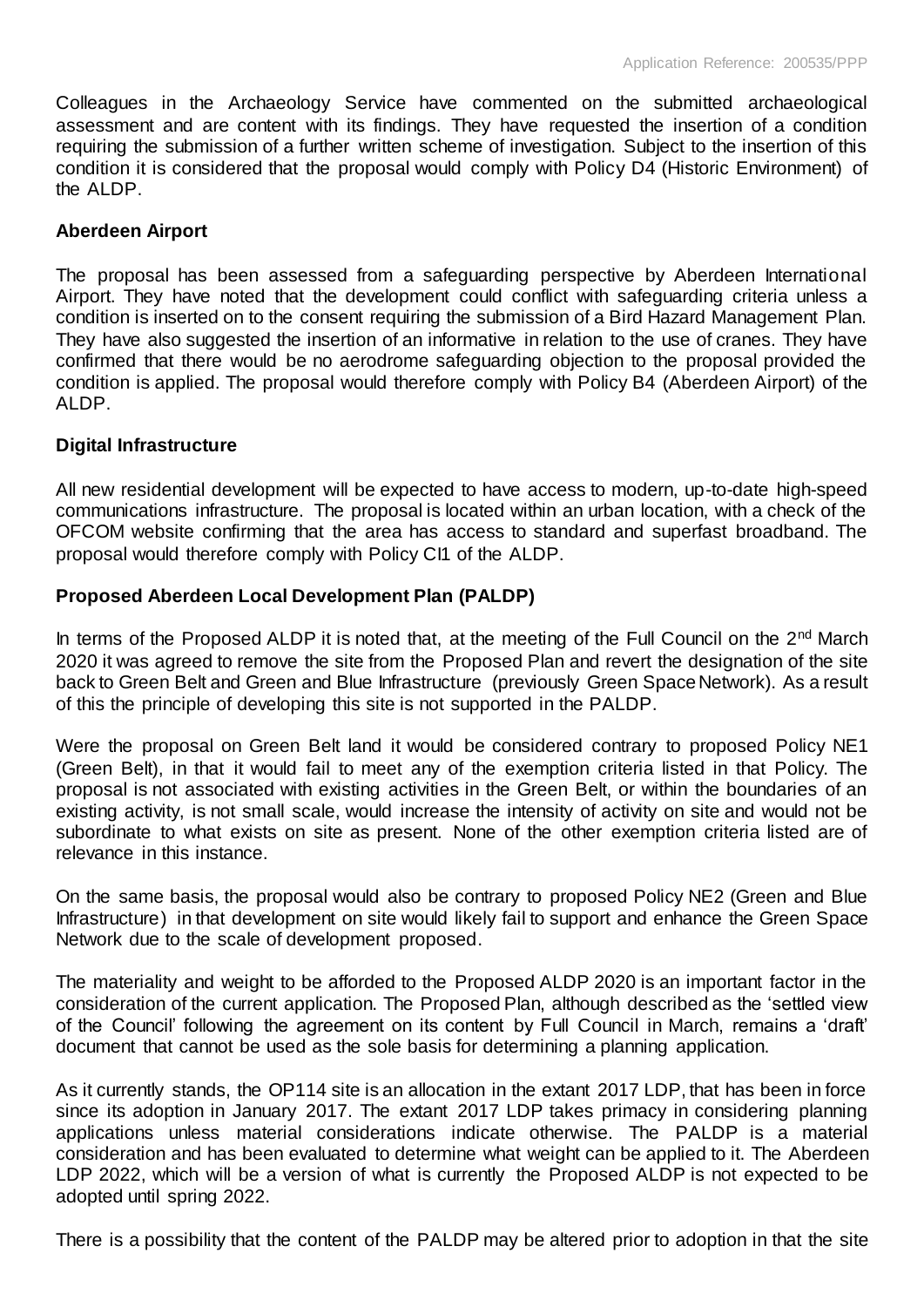allocations could be amended by the Scottish Government reporter(s) when the Plan goes through its Examination process in 2021. At the time of writing this report, it is not possible to be certain that OP114 will be removed from the LDP 2022 at the point of adoption, two years away. Considering that the extant 2017 LDP takes primacy and the status of the Proposed LDP is subject to change the Planning Service must consider the determination of planning applications within the context of a Plan-led process in order to provide certainty. Given the uncertainty of the content of the Proposed LDP it is considered that less weight must be afforded to it as a material consideration, and this is not sufficient to merit overriding the extant and adopted 2017 LDP.

Other applications including Cloverhill (Ref: 191171/PPP) have also required the status of the PALDP to be taken into account. The material considerations pertinent to that proposal were significantly different. In the case of Cloverhill the application involved changing the uses proposed on land that already been allocated for development in two LDPs, albeit for a different use, so was a less significant change than is proposed through this application in relation to OP114.

# **Matters Raised by Community Council**

Cults, Bieldside and Milltimber Community Council object to the proposal. They have noted that they wish to see the site revert to Green Belt and Green Space Network, as agreed at the Full Council meeting on the 2<sup>nd</sup> March, in relation to the Proposed LDP. The issues in relation to the current and proposed LDP's, as well as the principle of development have been discussed elsewhere in this report. In terms of the other issues they have raised these can be addressed as follows:

- 1. Concerns about the level of information submitted at the pre-application consultation, and the level of development now proposed, stating that the development would have an adverse impact and would be contrary to Policy H1 of the ALDP. *Response: The applicants have acknowledged that the "up to 99 and 2000 sqm" contained within the application description were maximum limits. This matter has been discussed elsewhere in the report and it is recommended that the maximum level of developments on site is restricted to 80 units and 1225 sqm of mixed-use retail/ office space by way of suitably worded planning conditions. The proposal is considered not to be a departure from the adopted LDP. It is noted that the Community Council referred to Policy H1 (Residential Areas) whereas the site is allocated as H2 (Mixed Use Areas) in the ALDP and has been assessed against this policy elsewhere in the evaluation.*
- 2. Commented on the time since the allocation of the site, and how circumstances have changed. Also commented on the demand for the types of housing proposed. *Response: It is noted that the economic circumstances in Aberdeen have changed since the site was allocated.. The site is allocated for housing and this is what needs to be taken into account when assessing the principle of development.*
- 3. Query the recommendations of the reporter when allocating the site in relation to landscaped views and how these would be altered by the AWPR. Also queried the comments relating to the requirement for the mixed-use element of the proposal and the demand for such. Also noted that the public did not have a chance to comment further on this proposal at this stage. Speculative comments from the reporter that the "*new primary school might be able to accommodate the additional pupils". Response: The comments in the relation to the AWPR and the fact that this has had very little landscape impact when viewed from North Deeside Road are noted. It is considered that the development can be accommodated on site without having an adverse impact. The provision of the shop/ mixed use element has also been discussed elsewhere in this report and has been considered acceptable. The comments in relation to the LDP consultation process are also noted. Whilst the Community Council may not have agreed with the findings of the reporter at the time, and the points raised are noted.*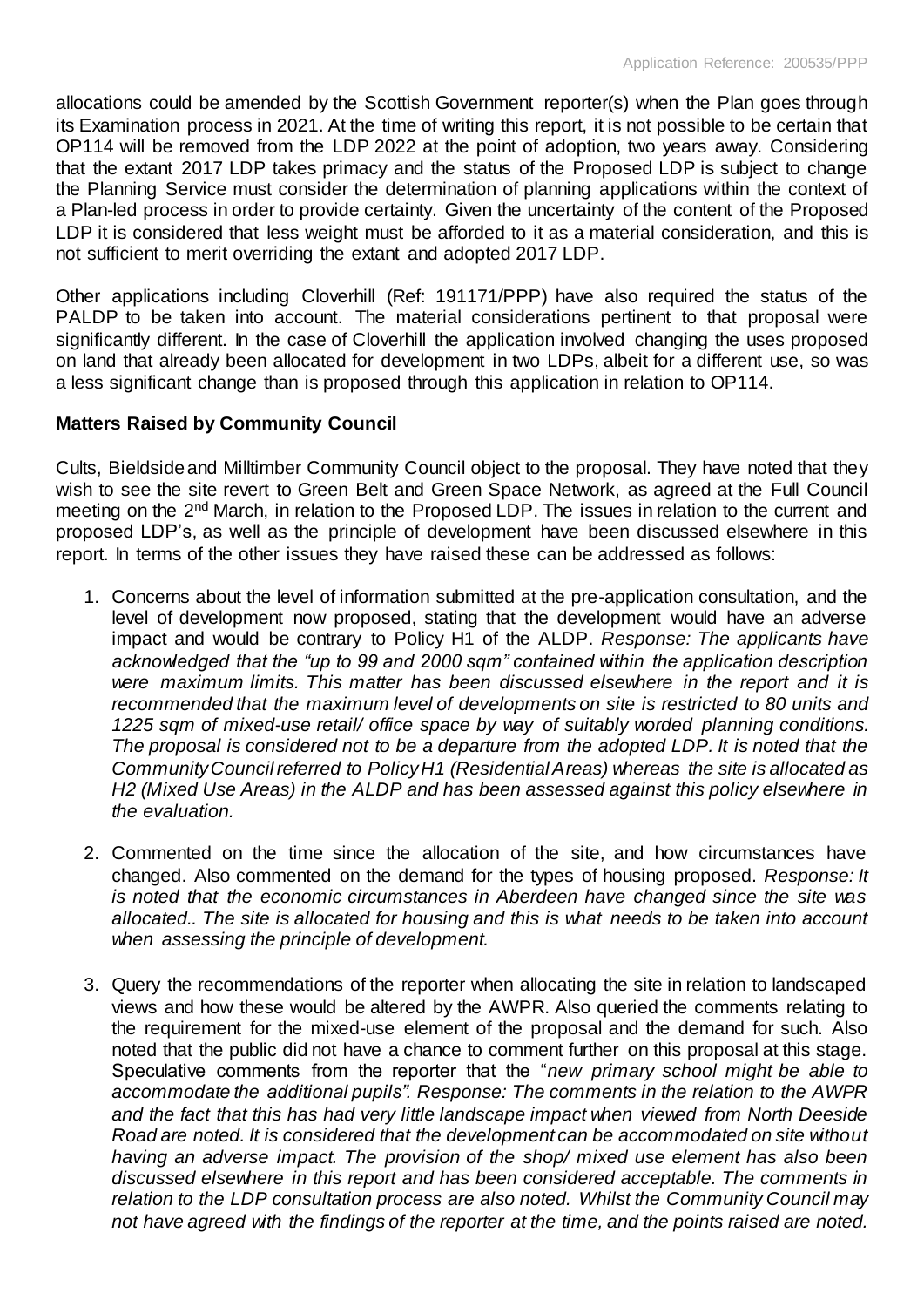*The site is allocated for development in the LDP and the principle of development is therefore acceptable at this time.*

- 4. The recently approved Aberdeen City and Shire Strategic Development Plan and the proposed 2022 Aberdeen Local Development Plan do not require the site to meet their housing allocation targets. This is a change from the 2016 Examination, where the reporter sought an additional allocation for Lower Deeside. *Response: the issues in relation to the recently adopted Strategic Development Plan have been discussed elsewhere in this report.*
- 5. Strongly disagree with the views expressed in the Planning Delivery Statement para 5.12 that *"very little weight can be given to the emerging ALDP 2022 until it is adopted*". The ALDP 2022 is now a material planning consideration. By approving this document, Aberdeen City Council has clearly expressed its "settled will" that the Milltimber South site should not appear in the ALDP 2022 and should revert to Green Belt/Green Space Network status. *Response: This matter has been discussed elsewhere in the report.*
- 6. Concerns raised regarding the retail unit, the levels of parking it would require and attraction of passing trade. The proposal would result in additional traffic on North Deeside Road and HGV movements (in relation to deliveries/ refuse pick up) and would adversely affect the amenity of the area, contrary to H1 of the LDP. Also commented on consumer demand, the viability of existing stores in Cults, Bieldside and Cutler would be threatened, thus contravening Policy NC5. *Response: The impact of the proposed retail/ mixed use provision has been discussed elsewhere in this report. It is noted that colleagues in RDM have raised no objection to the planning application from a road safety perspective and an assessment against Policy H2 (not H1) has been carried out in this evaluation. The site has been allocated for a retail allocation and the principle of this element of the proposal has therefore been established.*
- 7. Increase in traffic movements on North Deeside Road. Concerns in relation to safe routes to school, and how parents may resort to the use of car. Also comment that the Transport Assessment overstates the frequency of bus services, especially in the evening hours . *Response: The increased traffic levels have been assessed by colleagues in RDM, who have raised no objection to the application. A safe route to school has also been shown and this was also considered to be acceptable. The findings of the TA were also considered to be acceptable.*
- 8. Note the level of objections received and the views expressed by objectors. The site offers uninterrupted vies of the rural landscape and the proposal would fail to comply with Policies NE1 and H1 as it would erode the character of the Green Space Network and result in the loss of a valued area of open space. *Response: The level of objection to the application is noted and the comments received from members of the public have been discussed in further detail below. Assessment against Policies NE1 and H2 (the site is not designated as H1 in the ALDP as suggested by the Community Council) have been discussed elsewhere in the evaluation of this application.*
- 9. Concerns in relation to build rates and that the site could be left fallow if demand were to falter. *Response: this is not a material planning consideration.*
- 10.Impact on medical and education facilities. *Response: The impact on medical and education facilities has been discussed elsewhere in this report and a financial contribution to mitigate any potential impact has been agreed.*
- 11.Disagree that the ALDP 2017 is the primary document for considering the application. Note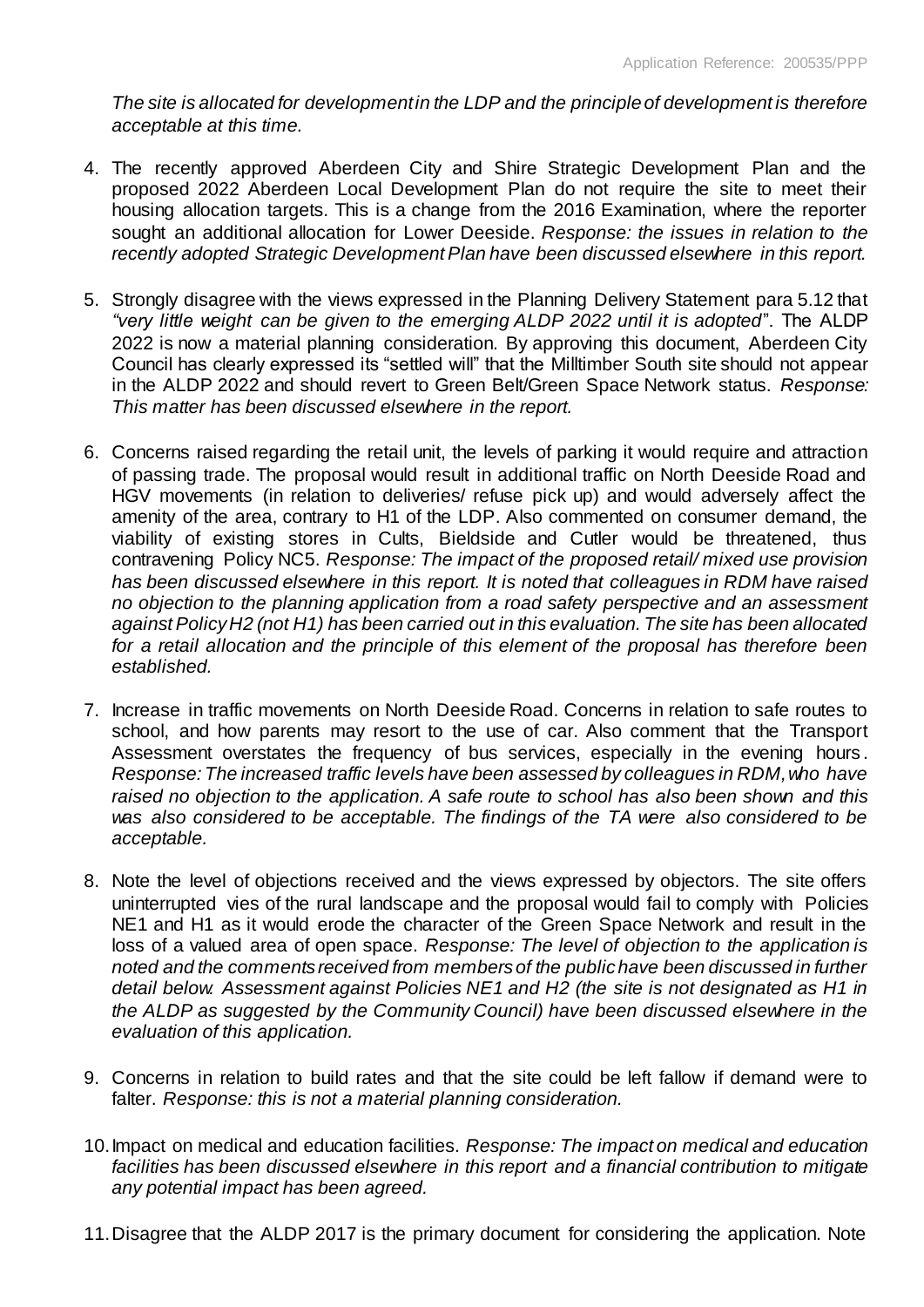that the current economic situation should be considered and that the site is not required to meet the needs of the recently adopted SDP or the proposed ALDP. The decision of Full Council to remove the site should be given significant weight. *Response: the matters raised above, where they are material planning considerations, have been discussed elsewhere in the report.* 

- 12.Take strong exception to the suggestion in para 2.5 that the proposed ALDP2020 will lack "professional scrutiny" until it has been through Public Examination by the Reporter. This is disrespectful to ACC planning officers and the democratic decisions taken by elected members. It also disrespects the arguments put forward in many of the public objections by people of a professional background. *Response: the matters raised above have been discussed elsewhere in this report.*
- 13.Further comment was also received on the levels of objection submitted, with the applicant claiming that the level of objection was due to the site being proposed for removal from the ALDP 2020. The lack of objection at MIR stage was due to a misapprehension that because the site was regarded by the ACC planners as unsuitable for inclusion in the plan it did not require comment. *Response: the level of public objection is noted, and the views of the community are clear. Each application needs to be considered on its own merits and the above evaluation details why the development proposed is acceptable, given the principle of development is supported in the ALDP.*
- 14.Note ACC Housing requiring 25% affordable housing on site, which is not referred to on the masterplan. Request clarification on how this is to be addressed. *Response: the level of affordable housing proposed has been discussed elsewhere in this report. It is expected that 25% affordable housing would be provided on site rather than via a commuted sum, for example and this would be controlled through the required legal agreement*
- 15.The applicant's response suggested that *"the Reporters considerations, whilst entirely relevant, have been somewhat superseded by the adoption of the LDP".* The Reporter's conclusions (which the objection letter of 4 June considers "questionable") drove his recommendation for the inclusion of the Milltimber South site in ALDP 2017 following which ACC felt unable to do anything other than include it in the adopted Plan. *Response: comments noted. The principle of development has been discussed elsewhere in this report as has the site's allocation.*
- 16.In making its points, the whole document (the Post-Application Consultation Response) relies heavily on the allocation of OP114 in the adopted ALDP 2017 without having any answer to the concerns expressed above about the state of the Aberdeen economy, the over-provision of executive housing in Lower Deeside or the status of the much more recent SDP 2020 and proposed ALDP 2020. *Response: these matters have been discussed elsewhere in this report.*
- 17.The revised masterplan/ design and access statement suggests a scope of 80 dwellings would be appropriate and that the applicant would accept a condition limiting the retail/ commercial development to 1225sqm. This is not contained within the MP, so it is difficult to give this credence. *Response: the number of units and level of development proposed has been discussed elsewhere in this report.*

#### **Matters Raised in Representations**

The matters raised in objection can be summarised and addressed as follows: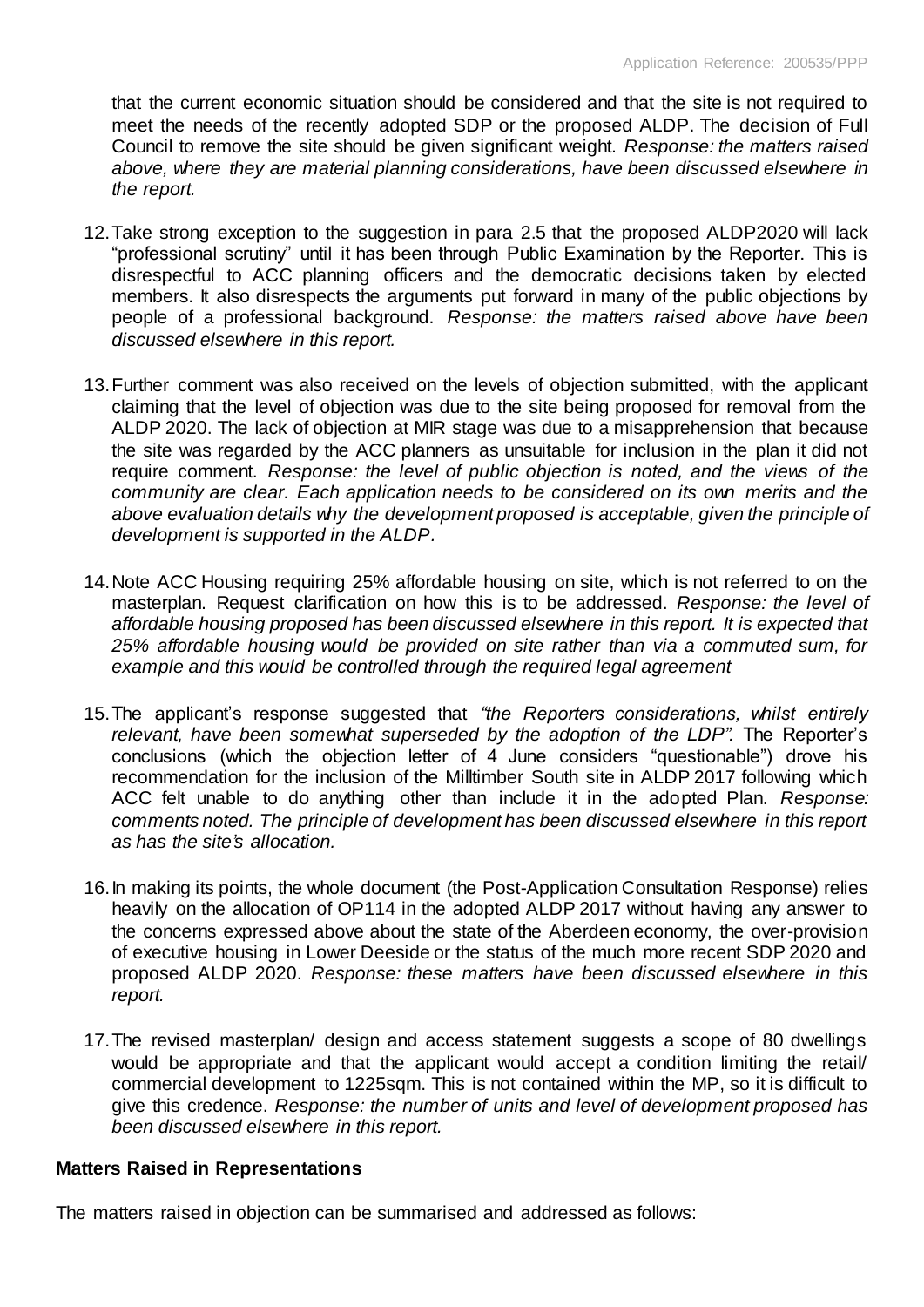- 1. The proposal would have an unacceptable impact on the character and appearance of the surrounding area. This would include the provision of a "ribbon development" and lead to unbroken levels of development from the city to Peterculter. *Response: The impact on the character and appearance of the surrounding area has been discussed above. This includes the types of development proposed and the impact on views from out with the site.*
- 2. The proposal would result in the loss of residential amenity, including a loss of light afforded to neighbouring residential properties. One of the adjacent properties is within 2m of the application site property (a back door). The property is in a topographical depression several metres below adjacent fields, resulting in a loss of light and privacy. *Response: The impact on residential amenity has been discussed elsewhere in this report. As this is an application for planning permission in principle and finalised details of the location of the retail/ office units and residential properties is not known, it would be difficult to address this matter at "in principle" stage.*
- 3. A number of the objectors commented on the principle of development and the wish for the land to be retained as Green Belt and green space. *Response: The principle of development and impact on the Green Belt, Green Space Network has been discussed within the "Principle of Development" section of this report.*
- 4. Note that the proposal is to be removed from the Proposed Aberdeen Local Development Plan 2022, where the site will revert to a Green Belt status. *Response: The status of the Proposed Aberdeen Local Development Plan 2022, and the status of the site has been discussed in the "Proposed Aberdeen Local Development Plan" section of this report.*
- 5. The adopted Strategic Development Plan and Aberdeen Local Development Plan do not need this development to meet their housing targets. *Response: The merits of the proposal, as assessed against the SDP and ALDP have been assessed elsewhere in this report.*
- 6. The developer has failed to articulate what demand there is for the destruction of the Green Belt. *Response: At present the site is not allocated as Green Belt, there is therefore no requirement for the developer to articulate what demand there is for the "destruction of the Green Belt".*
- 7. There are several economic and social differences with the site since it was first allocated in 2017. The views of the reporter, when allocating the site, are also now dubious. *Response: It is noted that there have been economic and social differences in Aberdeen since the time of the site's allocation. The site remains allocated in the adopted LDP and the principle of development remains acceptable.*
- 8. The proposal would result in over development of the site as the number of units proposed exceeds the allocation in the ALDP and the density of the development is not compatible with uses in the surrounding area, which equates to approximately 30 dwellings per hectare. It is noted that the description of the development could result in an increase of 65% residential and 63% retail provision over the allocation. *Response: It is noted that the number of units proposed exceeds the allocation of the site. This matter has been discussed elsewhere within this report, with the numbers reached considered appropriate for the site context.*
- 9. Numerous properties for sale in the surrounding area, lack of demand for new housing , negative demand on the housing market. Concerns also highlighted potential for half-finished site and noted developments such as Oldfold have taken time to sell. *Response: The fact that there are numerous properties for sale in the surrounding area, and the perceived lack of demand for properties is not a material planning consideration in the determination of this*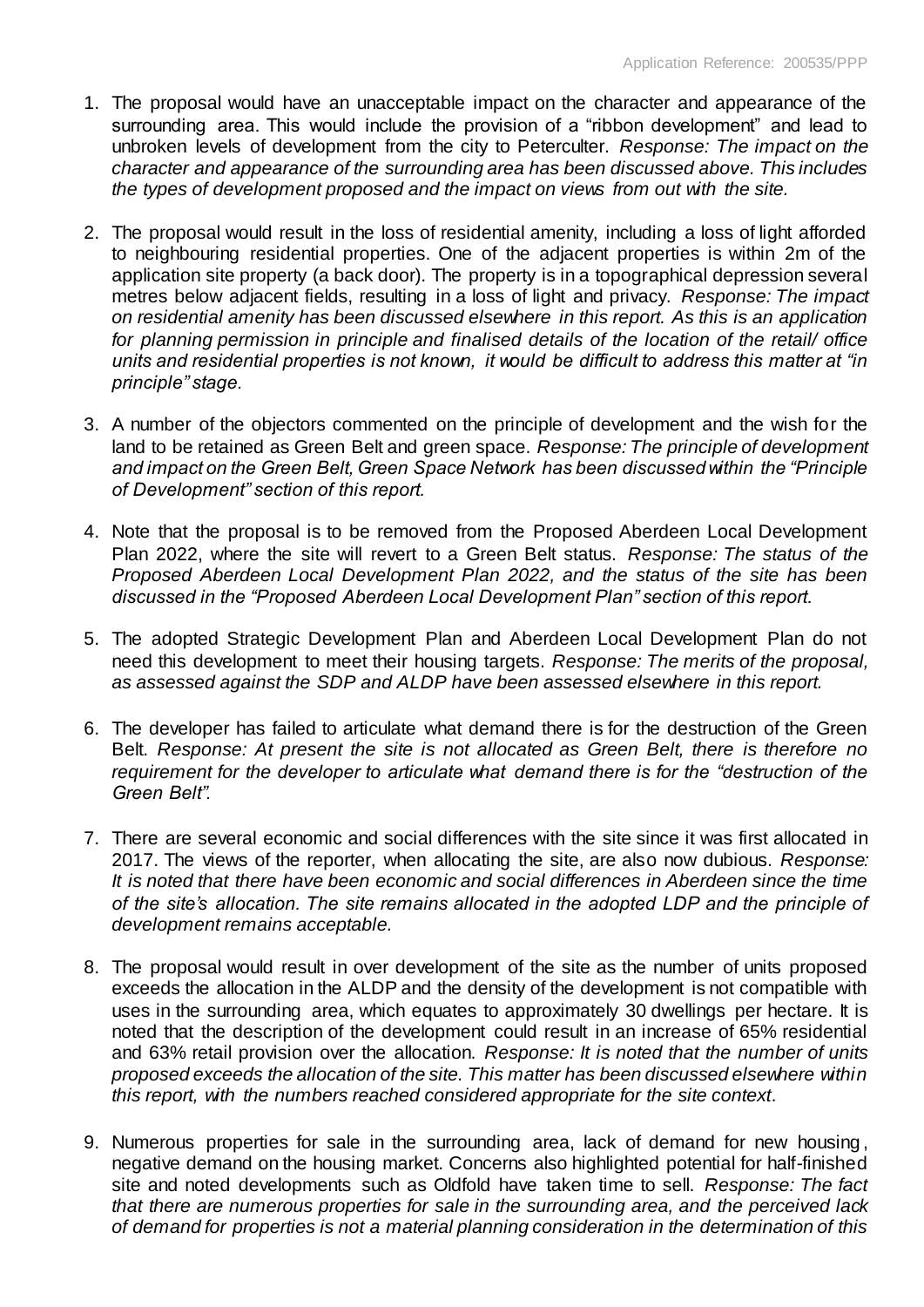*application. It would be up to the developer to proceed if they sought the site to be commercially viable. The time it takes to sell properties and the cumulative impact of the developments in the surrounding area, noting that this is an allocated site, are not material to the determination of this application.*

- *10.*There should be a cap on new developments proposed and developments should be deferred until 2023 in order to limit the number of houses being built. *Response: The Planning Authority cannot put a cap on new developments.*
- 11.A number of the objectors stated that brownfield sites should be developed instead of the current application site and other green field sites in the city. This could also include regeneration of the city centre or the under used business and industrial areas. *Response: It is noted that there would be a preference for brownfield sites to be developed, and this is occurring in the city. It is noted that this is an allocated site, and the principle of development has previously been established by the reporter and in the adopted ALDP.*
- 12.The approval of the housing and commercial units would have an adverse impact on neighbourhood centres in the surrounding area. Concerns were also raised that retail is proposed at Oldfold and both are not needed in the area with some stating a preference for the retail units to be located at Oldfold. *Response: The retail offering has been discussed elsewhere in this report. It is not considered that, by offering the allocated retail/ office space that the proposal would adversely impact on neighbourhood centres in the surrounding area. It is appreciated that retail is also proposed at Oldfold and whether this is provided or not is not material to the determination of the current application.*
- 13.Some objectors also noted that the AWPR provides adequate links to shopping facilities in the surrounding area and that there are adequate shopping facilities in place in the surrounding area. *Response: It is noted that the AWPR would provide enhanced links to shopping facilities in the surrounding area. The proposed offering is in line with the site's allocation and the principle of this provision is therefore established.*
- 14.There is a lack of services to support more housing, with schools and medical practices at capacity. *Response: The issues regarding lack of services, such as schools and medical practices has been discussed elsewhere in this report.*
- 15.There is a lack of play provision in the surrounding area, including at the existing primary school. *Response: It is expected that a play area will be provided within the proposed development. Finalised details of such facilities would be controlled via any future MSC planning application.*
- 16.Infrastructure should be in place before any new developments are approved (this comment related to the provision of the new Milltimber Primary School). Comments were also received stating that developments such as this would require the building of a new academy. *Response: The proposal would need to provide a contribution towards the provision of the new Milltimber Primary School to meet capacity to facilitate the development. Colleagues in Education do not consider that this development would necessitate the need for the provision of a new secondary school for the area.*
- 17.There is a requirement for the provision of green space for mental health purposes and approval of such an application would impact on the mental wellbeing of existing residents and those passing through. *Response: The Planning Authority acknowledge that there is a requirement for green space in all developments and this would be provided in any future MSC application on this allocated site. The masterplan indicates that sufficient areas of public open space, including a linear park area at the top of the site could be provided.*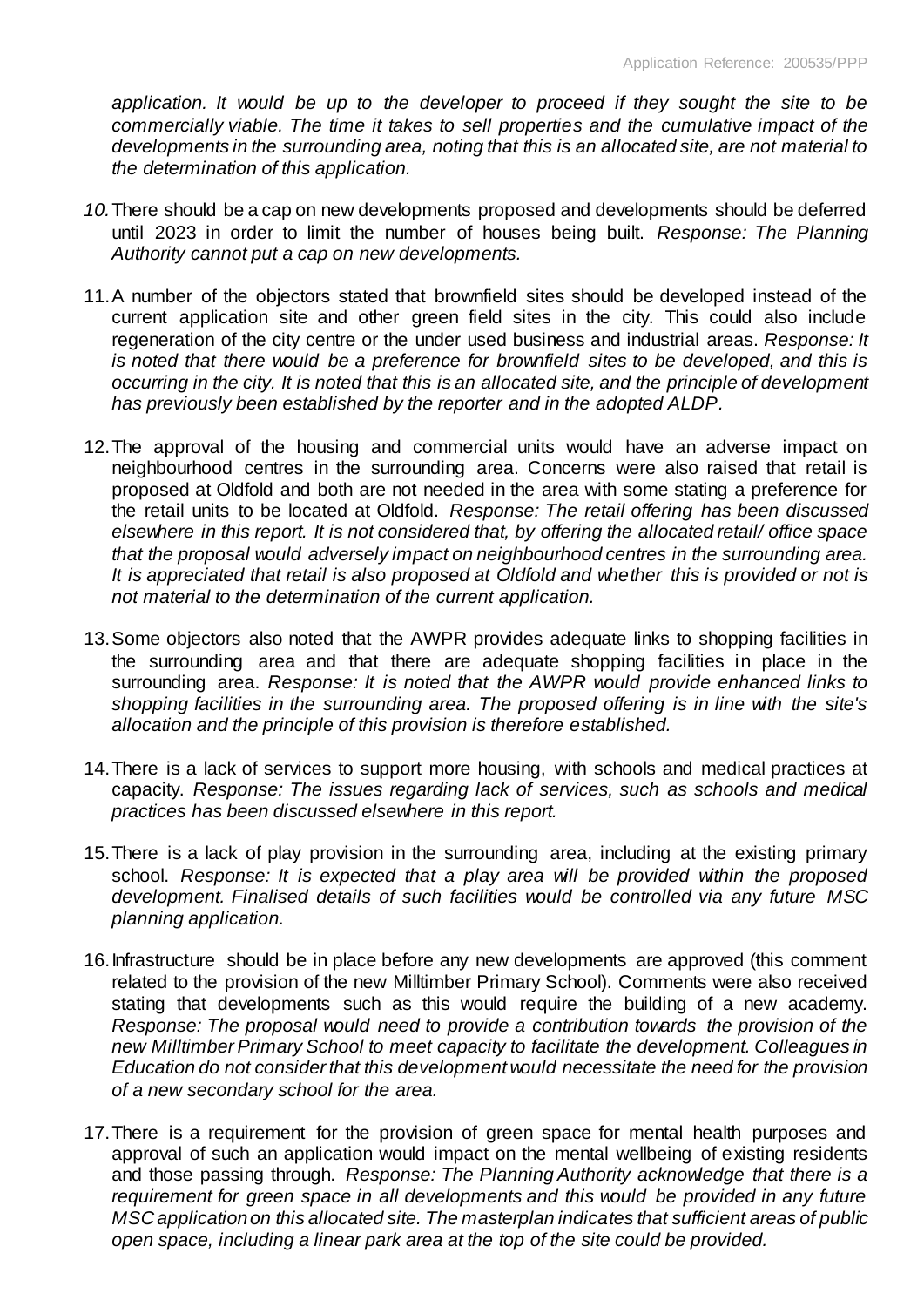- 18.The proposed development would have an adverse impact on the surrounding road network, in terms of road safety, the feeder lane would cause difficulties in accessing properties on the northern side of North Deeside Road, there being three traffic calming measures within 800m of the site, the Transport Assessment is inadequate as it is based on the 2011 census, and it was undertaken during the school holidays in October 2019. This would also include the inconvenience caused by contra flows during construction. There will also be an adverse impact on public transport facilities and there is no provision of EV facilities. *Response: The proposal has been assessed by colleagues in RDM, who have raised no objection to the proposed development. They are content with the proposed access to the site and have raised no objections to the content of the submitted TA. It is acknowledged that there may be some disruption to users of North Deeside Road during construction of the proposed accesses. It is not anticipated that there would be an adverse impact on the provision of public transportation. The provision of EV charging facilities would be required within the development and finalised details of the could be provided in a future MSC application.*
- 19.The development is on the wrong side of the A93 regarding safely accessing the primary school and there would be no crossing patrol for the school. Would there be a budget for the provision of a safe route to school? The development would also be on the wrong site of the A93 regarding the shop units. *Response: The application is an allocated site, so it cannot be considered on the "wrong" side of North Deeside Road. The matter regarding safe routes to school has been assessed elsewhere in this report. It will be up to the developer to provide an implement this. The site is allocated for retail/ office space in the proposed plan and its location has been discussed elsewhere in this report.*
- 20.The proposal would result in a loss of view for both properties in the surrounding area and users of Deeside Road when heading west. *Response: The loss of view is not a material planning consideration. The landscape impact of the development has been discussed elsewhere in this report.*
- 21.The proposal would have an adverse impact on property prices in the surrounding area and that surrounding homeowners should be compensated by the Council as a result. *Response: The impact on property prices is not a material planning consideration.*
- 22.Note that the retail unit could be up to 2000sqm in size and that no modelling/ details have been provided of how a potentially 130m x 15m building could be accommodated on site. The sloping nature of the site also makes it unsuitable for retail. A 2000sqm retail unit would also undermine the Hierarchy of Centres guidance for retail as a floor space of this size outwith the city centre should be in a district or neighbourhood centre. A Sequential Impact Assessment should also be provided in accordance with Policy NC4 in respect of the additional floorspace proposed. A Retail Impact Assessment should also be submitted in support of the application. *Response: The size and types of retail offering proposed has been discussed elsewhere in this report. Information has been submitted within the masterplan to show that a mixed-use unit could be provided on site. Impact on neighbourhood centres has also been discussed, and as the proposal is now in line with the allocation a Sequential Impact Assessment and Retail Impact Assessment are not required to determine the application.*
- 23.If the retail unit were to be approved then this should be conditioned to control its possible size, function and impact. This could include imposing limited on floor spaces and the size of units provided and limiting the Class 1 floor space for the sale of convenience goods and restricting the sale of comparison goods. *Response: It is intended to use a condition to restrict the level of retail/ mixed-use offering proposed.*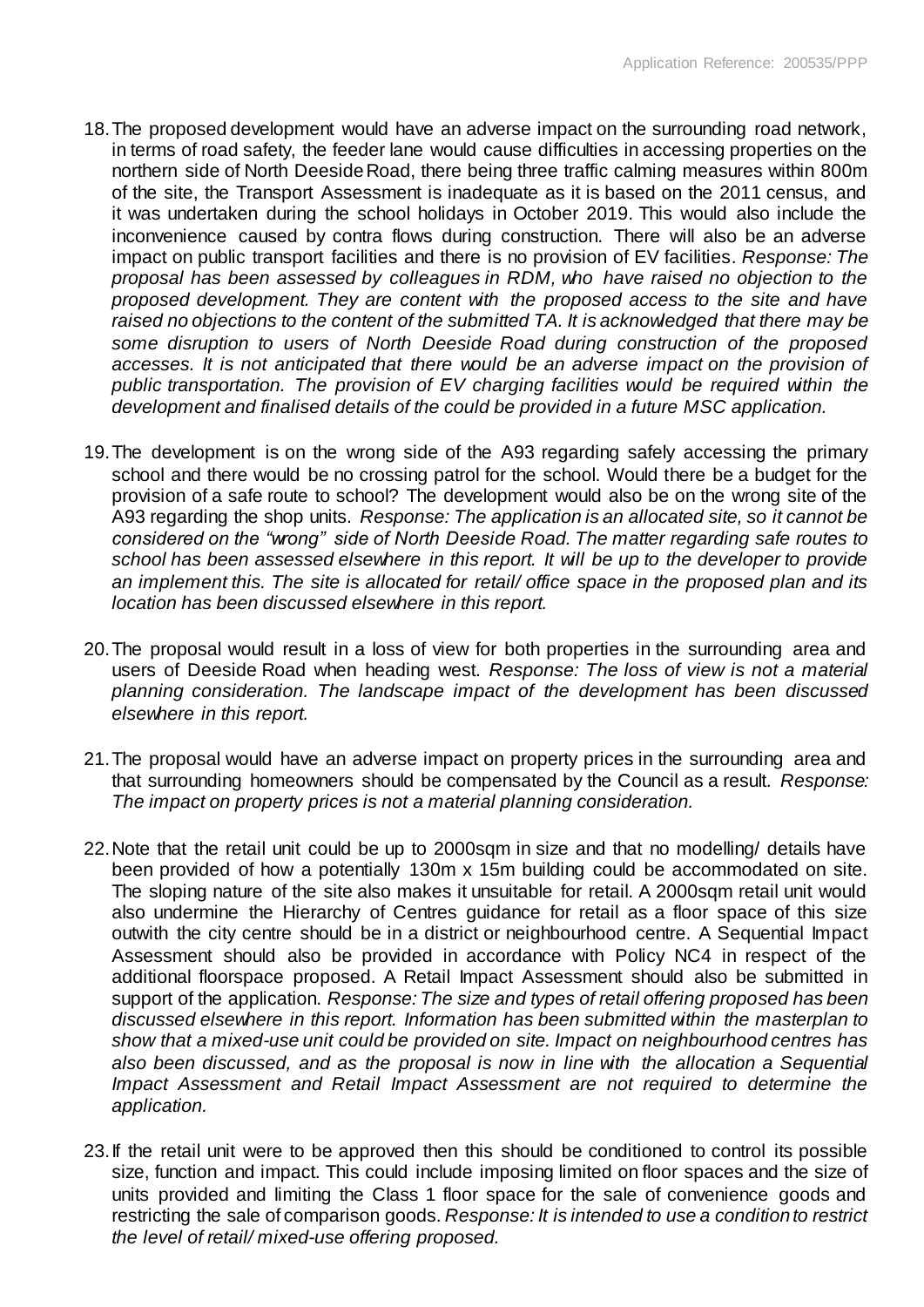- 24.There is a desire for the provision of generic looking properties on any areas of land within the city and the architectural style of properties would not be compatible with those found in the surrounding area. *Response: It is noted that the design of the properties would be controlled in any future MSC application and it would be expected that any properties would respect the character and appearance of the surrounding area and would also be of a high quality design.*
- 25.The proposed development would have an adverse impact on several species in the surrounding area such as foxes, birds, badgers and red kites as well as having an overall negative impact on the natural environment. There is also potential to impact on bat roosts in the surrounding area. *Response: The impact on species has been discussed in the "natural heritage" section of this report.*
- 26.The proposal would impact on the wider landscape character of Deeside overall, which in turn would adversely affect the Royal Deeside tourist experience. *Response: The impact on the landscape character has been discussed elsewhere within this report.*
- 27.The proposed development would have a negative impact on the Deeside Way. Noted that it narrow and unsuitable for more users and that increased usage could create further litter and erosion etc. Clarification was also sought on responsibilities due to injuries that may occur on this path. *Response: The impact on the Deeside Way has been discussed elsewhere in this report. It is not considered that the proposal would have an adverse impact on its function and the provision of additional links from the site would likely enhance its provision. There may also be possibilities to utilise developer obligations to enhance its offering.*
- 28.Note that the site forms part of the Green Space Network and is part of the River Dee Special Area of Conservation. Concerns that the development will negatively impact on both and the impact on the SAC needs to be carefully considered. *Response: The impact on the Green Space Network and the impact on the River Dee SAC have been discussed elsewhere within this report.*
- 29.The site should be offered additional protection as an Area of Outstanding Natural Beauty. *Response: The area is not designated as an Area of Outstanding Natural Beauty at this time, and the proposal needs to be assessed against any current designations.*
- 30.The proposal retail unit would result in increased noise levels and increased levels of noise from traffic utilising the facility. *Response: Noise has been discussed elsewhere within this report.*
- 31.The proposal would have an adverse impact on the water table (and there are a number of underground springs in the surrounding area) and drainage and water management challenges will emerge, with disturbance to natural water flows causing elevated flood risk to the Deeside Way on the southern boundary of the application site. Any surface run off will run down the natural drainage slope and into the adjacent burn. The stream running through the site could become contaminated – with animals using this potentially being affected. *Response: The impact of the development in terms of drainage, water management and flooding has been discussed elsewhere in this report, as has surface run-off into the adjacent burn and potential contamination from construction activities.*
- 32.A query was raised as to how the sewerage system can accommodate the level of development proposed, given an adjacent new house was not allowed access and was required to provide a septic tank. *Response: It would be up to the applicant to ensure that*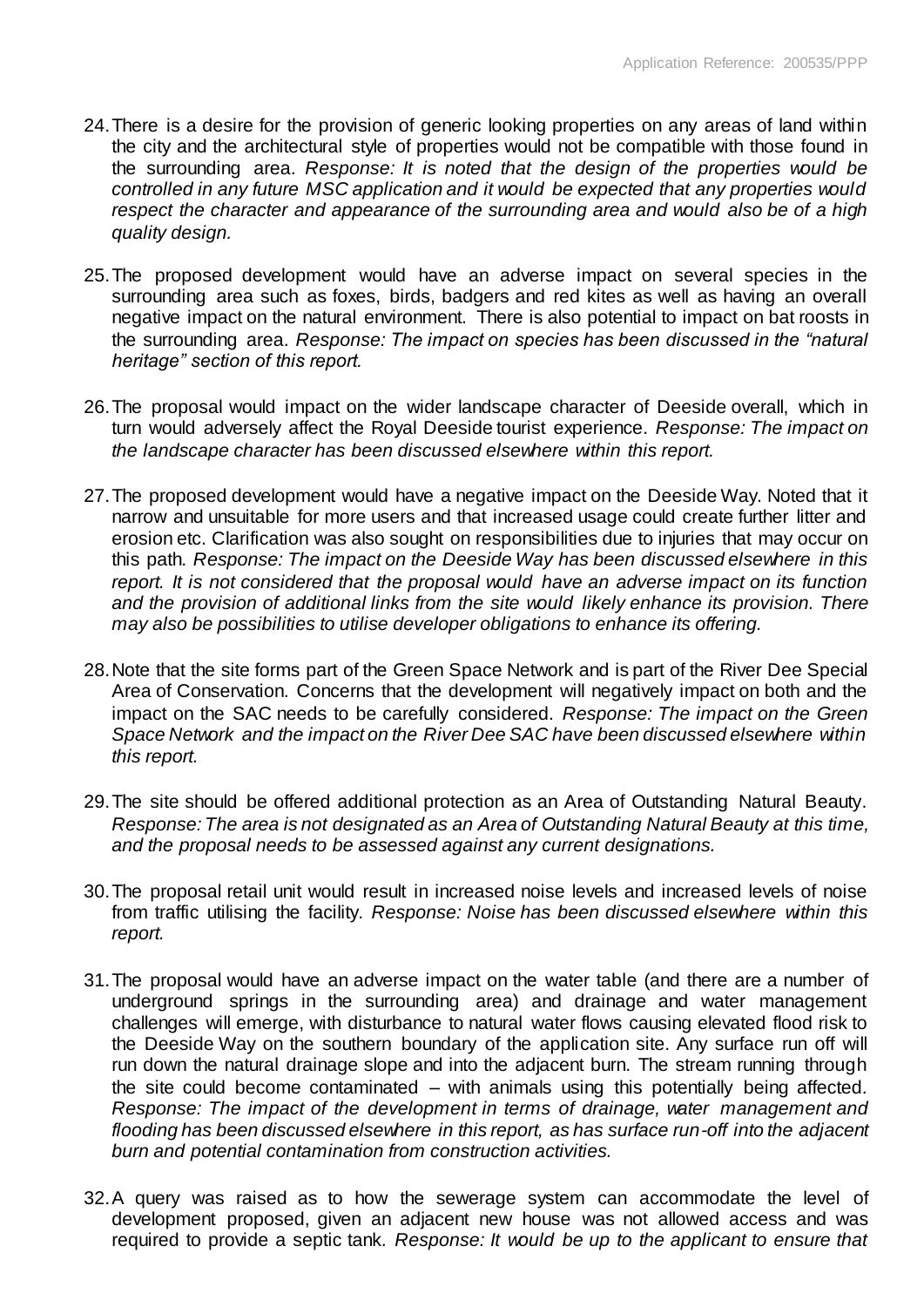*the necessary consents were in place to ensure that connections could be made to the surrounding sewerage network. The applicant has advised that Scottish Water have confirmed that this connection could take place.*

- 33.The development masterplan avoids detail with respect to housing and density proposed. Noting that the failure to provide this because it would "prejudice flexibility" is disingenuous. *Response: The information contained within the masterplan has been discussed elsewhere in this report.*
- 34.Aberdeen City Council would be bowing to the pressures of the construction industry by approving the development. *Response: This is not a material planning consideration. Each application is considered on its own merits.*
- 35.A number of objectors raised concerns about access to documents due to COVID-19 restrictions (as some did not have internet and were unable to view at Marischal College. Concerns were also raised that the local community could not engage with each other during the restrictions to discuss the proposals. This should be a material planning consideration. *Response: It is unfortunate that the application was submitted during the COVID-19 crisis, but the Planning Authority cannot control when planning applications are submitted. Whilst plans were not available to view in Marischal College they were available to view online. The*  fact that so many representations have been received show that the community have *managed to comment on the proposals.*
- 36.The meetings of the pre-application consultation events were at unsuitable times. *Response: The times of the pre-application consultations were agreed with the Planning Authority and were suitable and are generally consistent with events for similar proposals throughout the city*
- 37.Increasing population density, with new social distancing requirements is reckless. *Response: It is considered that such a development could be constructed whilst meeting any required social distancing requirements.*
- *38.*Pre-application consultation with the developer, as well as Council engagement has indicated to the developer that the development is not wanted. *Response: The fact that the development is not "wanted" by the community is noted. Each application, however, needs to be considered own its own merits and the principle of development has been accepted in the adopted Aberdeen Local Development Plan.*
- 39.Concerns were raised that the development could have an adverse impact on the tourism industry, as the proposed development provides one of the first views of Royal Deeside when leaving Aberdeen. *Response: It is not anticipated that the granting of planning permission on this site would have an adverse impact on tourism in the surrounding area and on Royal Deeside as a whole.*
- *40.*Insufficient information has been provided regarding how the proposed development would comply with Policies D1 (Quality Placemaking by Design), H2 (Mixed Use Areas), H5 (Affordable Housing), NE6 (Flooding, Drainage and Water Quality), NE8 (Natural Heritage), R6 (Waste Management Requirements for New Developments) and R7 (Low and Zero Carbon Buildings, and Water Efficiency) of the adopted Aberdeen Local Development Plan. *Response: It is considered that sufficient information has been submitted or could be controlled via appropriately worded planning conditions to ensure compliance with the policies mentioned above.*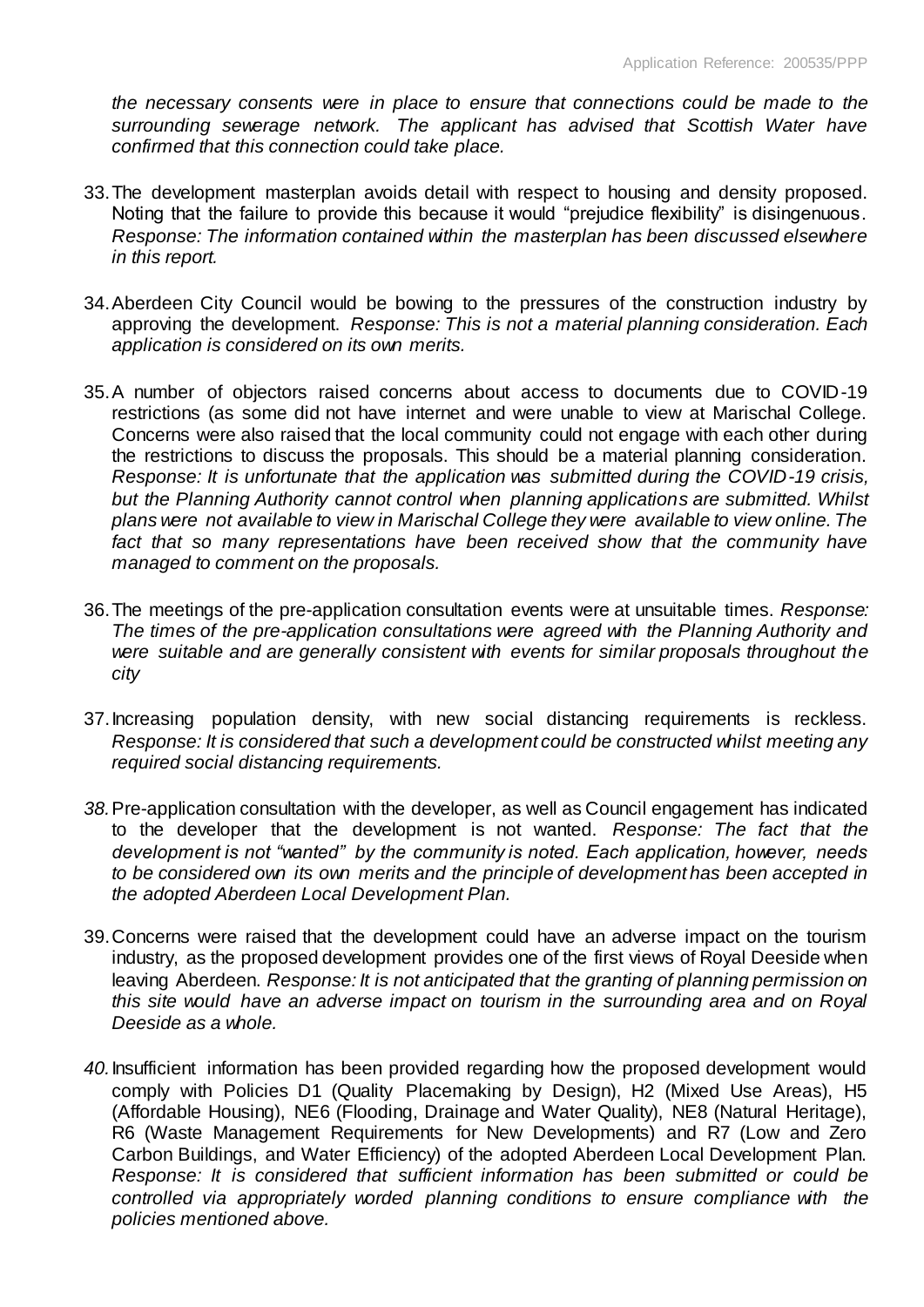- 41.Note that permission was previously refused for housing on site decades ago. *Response: No record can be found of planning permission having been refused on the site decades ago. It is noted that several unsuccessful development bids were submitted for successive local development plans before the site was allocated for development by the Scottish Government reporter in the 2017 ALDP.*
- *42.*Insufficient information has been submitted for the provision of buffering on the eastern boundary between the proposed commercial units and established residential premises. *Response: Information has been submitted in the masterplan document to show details of buffering to properties on the eastern boundary. It is expected that finalised details of this matter could be controlled via planning conditions to ensure that there would be no adverse impact on neighbouring residential amenity.*
- 43.If approved, the development should be enforced to adhere wholly to zero carbon standards. *Response: The provision of low and zero carbon generating technologies would be dealt with in any future MSC applications.*
- 44.The proposed development fails to accord with the Scottish Governments Climate Change Plan (2018-2032). *Response: the development would be on a site allocated in the current local development plan, and the principle of development is therefore considered acceptable in this instance.*
- 45.The development would have an adverse impact on the national cycle network. *Response: It is not anticipated that the proposed development would adversely impact on the adjacent national cycle network.*
- 46.Concerns over the future maintenance of the landscaping scheme. *Response: Future maintenance of the landscaping scheme would be controlled via condition to ensure that any planting that died/ failed within the first 5 years would be replaced. It is also likely that any landscaping on site would be controlled via planning condition.*
- 47.The proposed development would have an adverse impact on air quality and human health – an issue raised in Aberdeen City Council's Strategic Environmental Assessment Report. *Response: The issue in relation to air quality (and consequently the developments impact on health)* has been discussed elsewhere in this report and addressed by colleagues in *Environmental Health. It is considered that this matter can be controlled via appropriately worded planning conditions.*
- 48.There is a lack of affordable housing in the surrounding area and more social housing should be provided. *Response: It is anticipated that 25% affordable housing would be provided in site in compliance with national guidance and the relevant policies of the ALDP.*
- 49.The landowner was previously compensated for the loss of land for the AWPR and that the AWPR should not be used as an excuse for the provision of a development corridor. It also noted that the stables were relocated as part of the AWPR works, but the original ones are still operational, with a planning condition stating that they should close. *Response: This is not a material planning consideration. Each application needs to be considered on its own merits. If there is a breach of planning control on any other developments in the city, then these could be investigated by the Planning Authority's Enforcement Team.*
- 50.Development at Peterculter East has removed views and negatively impacted on amenity levels from North Deeside Road. *Response: The removal (or inclusion) of other sites from*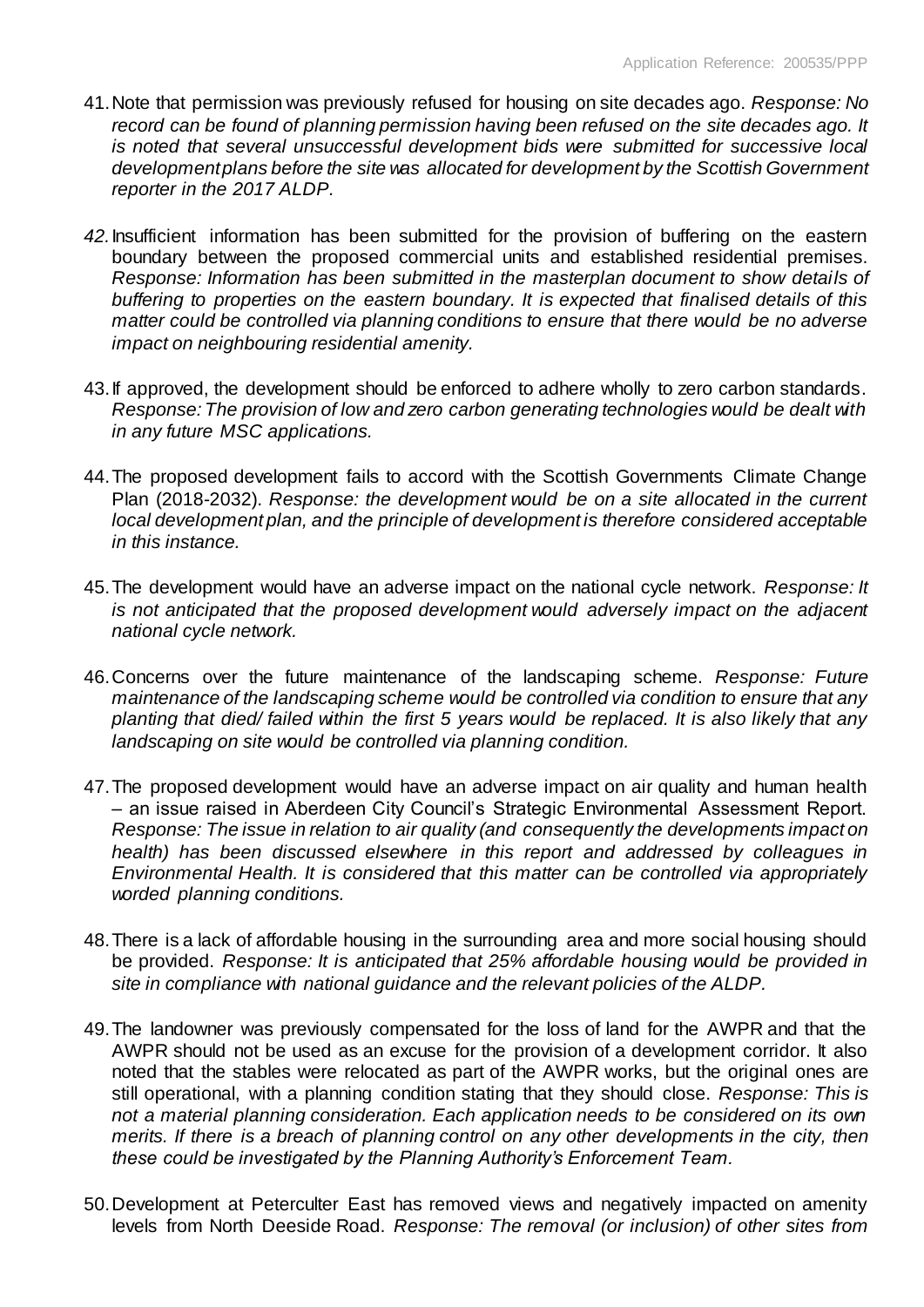*the ALDP is not material to the determination of the current application.* 

- *51.*Approval of the application would create a case for challenging ACC based on failing to meet its own terms of governance. *Response: The proposal is allocated for development in the ALDP.*
- 52.The old school site could be developed instead. *Response: The old school site is also allocated for residential development in the ALDP and may also come forward as a development site in the future, once the new school is opened.*
- *53.*Anti-social behaviour associated with the proposed retail unt. There is also potential for increase in crime levels is there a budget for increased police presence. *Response: Any issues with anti-social behaviour would be a matter for the police to control.*
- 54.Don't want to see the relocation of horses from the site. *Response: The site is allocated for development in the ALDP and if the proposal were approved then the horses would have to be moved from the development site, potentially onto other land in the ownership of the applicant.*
- 55.A risk assessment should be carried out for the application. An EIA, roads, transport and social and cultural impacts should be considered as well as an analysis of what has been used to define these risks. *Response: There was no requirement for an Environmental Impact Assessment, or for a risk assessment to be carried out in this instance.*
- 56.In terms of the visual analysis undertaken, no viewpoints have been provided from North Deeside Road. *Response: The visual impact information is sufficient to allow for the determination of the current planning application. It is noted that the views were generally from the south, but some indicative visualisations were provided in the updated masterplan.*
- 57.An Environmental Impact Assessment should be undertaken to recognise native species in the surrounding area. *Response: As mentioned above, an Environmental Impact Assessment was not considered required in the determination of this application. Species were assessed*  in the submitted ecological survey, which was considered sufficient to allow for the *determination of the application.*
- 58.Concerns were received from the owner of one of the areas of land, who does not want the area re-classified as wildlife open space and that the area in question should not be included in the application site boundary. *Response: This would be a civil matter between the relevant parties, but it is noted that no development is proposed on this area of land.*
- *59.*There is little provision of green space in the south-east section of the plan. *Response: The proposal is considered to be able to provide sufficient areas of green space within the application site boundary. The provision of such facilities would be controlled in a future MSC application.*
- 60.Concerns were raised regarding any tree planting/ landscaping. This includes trees on neighbouring land that may require removal. Also concerns that there is no protection between neighbouring houses and the site and due to difference levels, any replacement planting will take years to take effect, with potential scrubs not meeting the height of existing retaining walls. There is also no agreement with neighbouring landowners to plant trees in their land. *Response: If the trees on the neighbouring boundary need to be removed, then this would be a civil matter between the relevant parties. Tree protection measures would*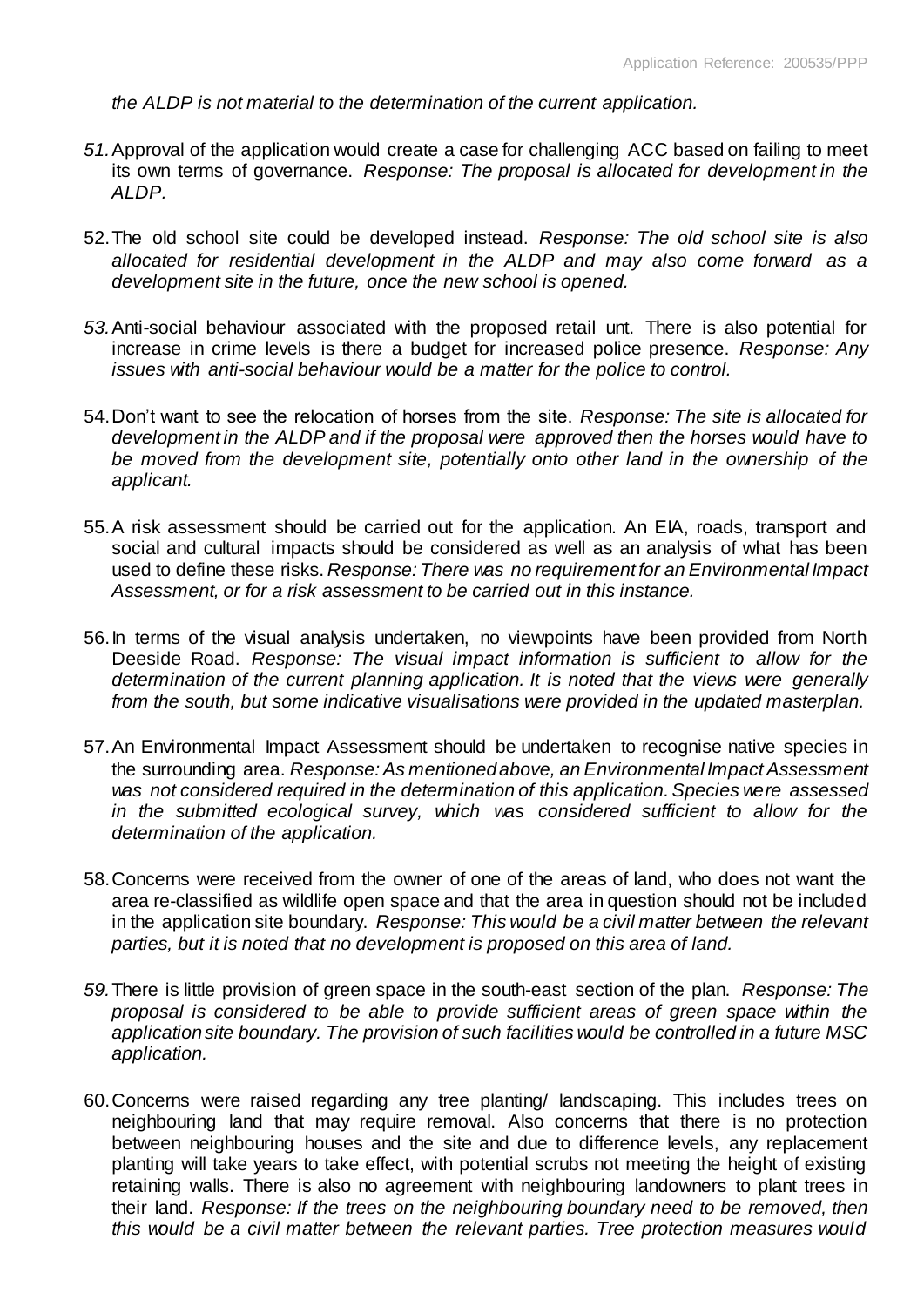*also be requested via appropriate planning conditions. The levels between the sites are noted and any development, or planting would need to be designed into any future MSC applications to ensure there was no adverse impact on surrounding properties. The planting of replacement trees on neighbouring land (out with the application site) would also be a civil matter.* 

- 61.Potential for damage to neighbouring properties if compacting was required. *Response: If damage was caused to neighbouring properties, then this would be a civil matter between neighbouring parties. It should be noted that no compacting is proposed at this present time and further information would need to be submitted at MSC stage to show how any engineering works (such as site level changes) would be dealt with.*
- 62.There are inaccuracies in the submitted masterplan the open space bears no relationship to other documents submitted in support of the application. *Response: The information submitted in the revised masterplan is considered to be sufficient in this instance.*
- 63.The development has not been screened in accordance with the terms of the Town and Country Planning (EIA) (Scotland) Regulations 2017. Noting that the previous screening opinion of the Council was for a lesser level of development. *Response: The proposal was screened in accordance with the terms of the Town and Country Planning (EIA) (Scotland) Regulations 2017. This was in line with the site's allocation, and a further EIA Screening Opinion was not required given the site boundary remained the same and the level of development was not increasing on site.*
- 64.A previous retail unit proposed by Brodeo Homes in 1987 was scrapped after receiving planning permission – what assurances can be given that this would not happen again. *Response: The Planning Authority can grant permission for a retail element, but it would be up to the developer to implement the permission.*
- *65.*No details have been provided regarding size and makeup of the residential housing and retail offering, noting that the developer desires to have flexibility in approach – this is unacceptable as it gives carte blanche to the developer with no further input from residents. *Response: The overall size of the residential and retail elements would be controlled via planning conditions. The finalised design of these units would be controlled via planning conditions. It is agreed that the developer cannot have an "open" permission and that is why conditions can be used to restrict the maximum level of development proposed.*
- 66.The masterplan plays heavily on the landscape, ecology, attractive setting and rural character of the area – something that would be ruined by adding to this development. *Response: The masterplan is considered appropriate in this instance. The site is allocated for residential development in the adopted ALDP.*
- 67.The development proposed will result in further internet reduction/ speed. *Response: This matter has been discussed elsewhere in this report.*
- 68.The proposed development will generate noise levels well above the WHO and BS 8233 recommended maxima. Should development be approved the expert assessments at the pre-project stage must be subject to public scrutiny for both the veracity of their qualifying assumptions and guarantee of outturn accuracy before construction commences. *Response: Noise levels have been discussed elsewhere in this report and deemed to be acceptable to colleagues in Environmental Health.*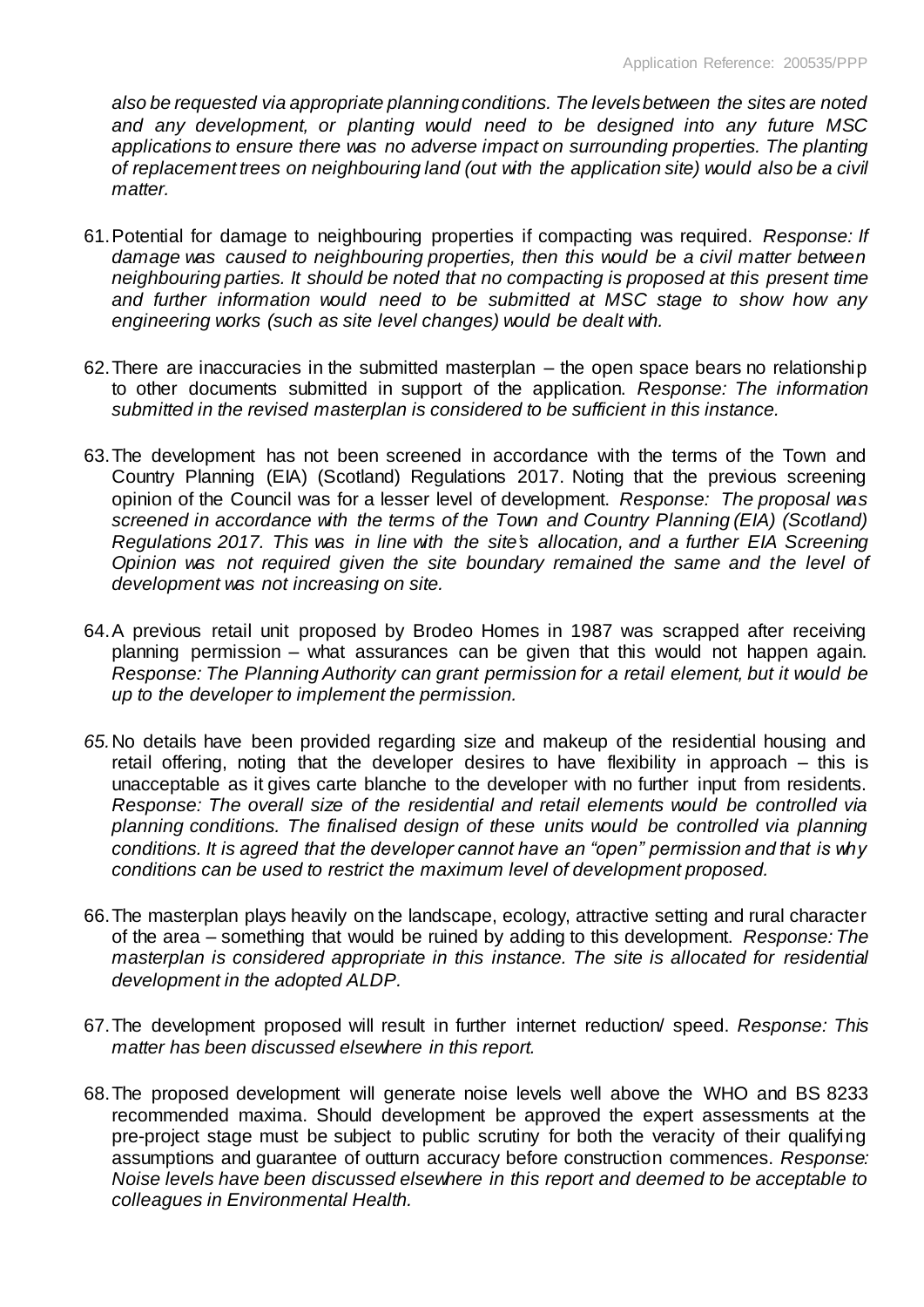- 69.Status of the Development Plan: stating that both the SDP and ALDP should be accorded at least equal weight. It was argued that the SDP, having been more recently prepared and therefore more accurately reflecting the economic and social circumstances to which it is responding, should be given more weight than the ALDP. The objection goes on to state that the demand for housing is clearly met and that there is no justification for the allocation of this site, nor approval of this application. *Response: the status of the SDP has been discussed elsewhere in this report.*
- 70.The PALDP should be given significant weight given that it is the settled view of the Council, the application site no longer forms part of the spatial strategy for the City, and the site is not required to meet the housing allowances set out in the recently approved SDP. *Response: the status of the PALDP has been discussed elsewhere in this report.*
- 71.The above objection goes on to state that if the development is permitted, then this should be limited to a maximum of 60 houses with significant areas of planting on the eastern boundary and no retail provision. If retail is considered acceptable in principle, then it should be small scale and located centrally within the site, and extensive landscaping provided around the perimeter. *Response: the levels of development proposed, and justification for an increase in housing numbers on site has been discussed elsewhere in this report.*
- 72.Note that some of the documents noted that individuals did not object in the same numbers to the pre-application process. There was a clear message when the application was submitted that the development was not wanted by the community. *Response: comment noted. Each application needs to be considered on its own merits.*
- 73. Disagree with the applicant's contention that the retail/ commercial element will delivery sustainable economic development. There is no case for locating retail/ commercial in this location as it is inappropriate, out-of-character, undesired and not needed. *Response: the principle of the retail element of the proposal has been discussed elsewhere in this report and will be delivered in line with the site's allocation.*
- 74.Several concerns/ queries were raised regarding the Retail Statement which was submitted by Savills in July 2020. *Response: The Retail Assessment was withdrawn as it was not considered required given the development will be taken forward in line with the site's allocation. It is noted that a retail statement, or other associated document, would have been required if the applicant was proposing a development in excess of the site allocation.*
- 75.In terms of the Planning Delivery Statement: Addendum: there was disagreement that the ALDP2017 should continue to be the primary document against which the application should be considered. The proposed ALDP2020 is far more pertinent to meet and deal with the new challenges posed by job losses, lower housing demand, environmental and climate change policy obligations. Therefore, ALDP2020 should carry much greater weight than ALDP2017 in regard to this particular planning application. *Response: this matter has been discussed elsewhere in this report.*
- 76.Disagree with the conclusion of the Planning Statement: Addendum. This site was allocated by The Reporter in ALDP2017 on the basis that at that time there was a shortfall in housing numbers. That is no longer the case – there is no shortfall in housing numbers across the entire LDP area and that must be a significant material consideration. *Response: this matter has been discussed elsewhere in this report.*
- 77.Disagree with comments in the Post-Application Consultation Report, in particular the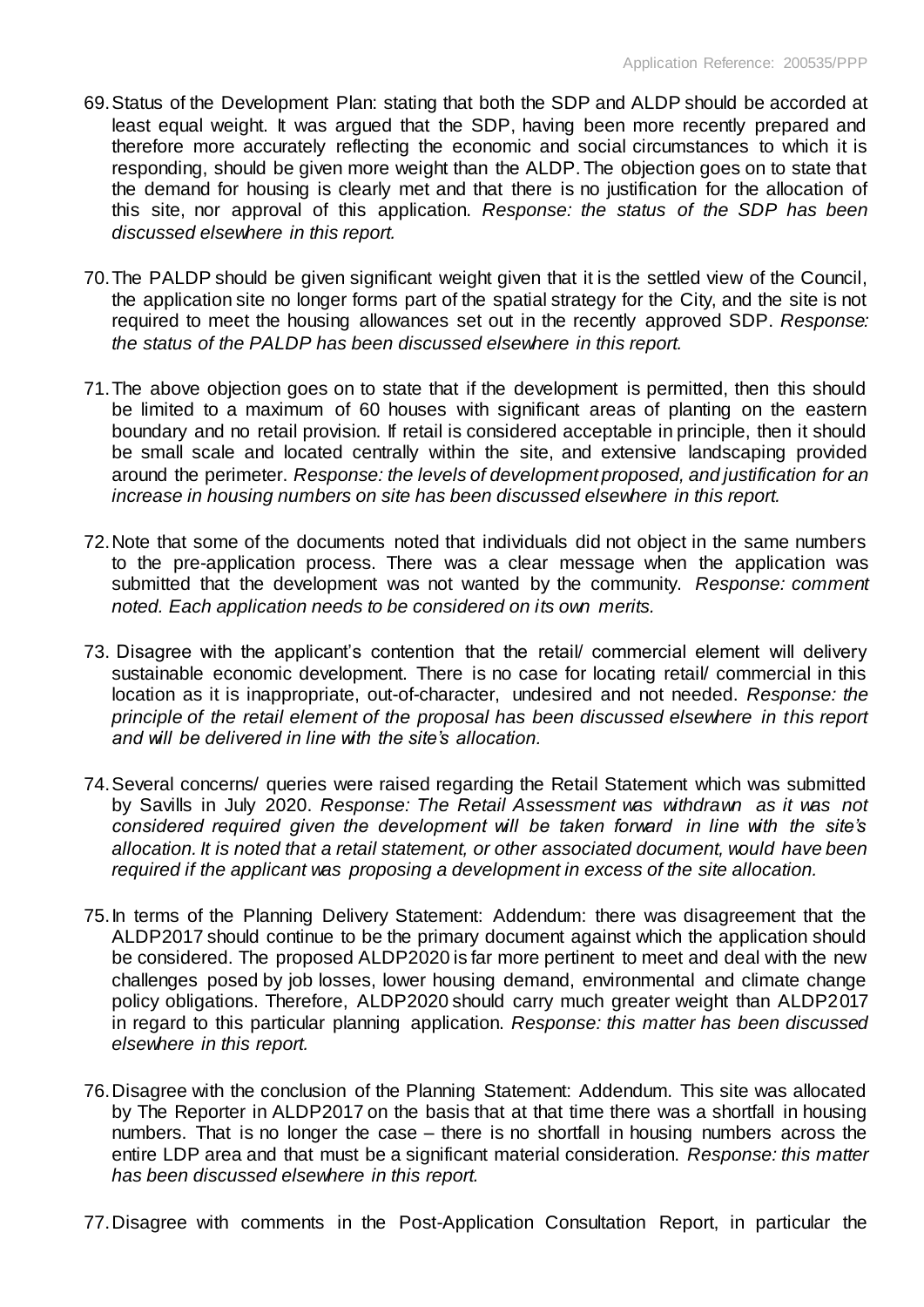reporters' comments, the third-party level of representation at the time. There was a high level of public comment at the pre-application consultation events and the comments of the applicant mis-represent the tone and feedback from these events. It was always clear and obvious the community would respond in such a manner from the outset, regardless of the City Council decision to remove the site from ALDP in March 2020. *Response: comments noted. The relevant matters raised have been discussed elsewhere.*

- 78.Traffic concerns in relation to safe routes to school and how parents would access the schools noting that this would likely be done by car, rather than on food adding pressures in this regard. *Response: the comments regarding road safety concerns are noted. The proposal has been assessed by colleagues in RDM and considered acceptable.*
- 79.Disagree with the conclusion of the Post-Application Consultation Report. Consider that there are sufficient material considerations to warrant refusal of this planning application within the concerns raised by the Community Council and by third party comments. Further points of concern will be raised below in the section covering the Revised Masterplan. *Response: the development is considered to be acceptable for the reasons in the above evaluation and the below reason.*
- 80.In terms of the masterplan comments were raised regarding landscape impact and the fact that the applicants refuse to acknowledge or accept that the site in its current form is precisely the key feature which creates the essence of Milltimber's exceptional panoramic valley setting and that any form of development will significantly degrade that valley setting and Milltimber's established vital landscape pattern – that which sets it out as such a desirable community in which to live. Further, in 10.16 Topography, despite the landscaped approach, the applicants acknowledge the development would have a visual impact from the North Deeside Road. Accordingly, they should be classified as material considerations in the determination of the application. *Response: the acceptability of the submitted masterplan has been discussed elsewhere in this report, as has the visual impact of the proposed development.*
- 81.Density concerns with information contained in the masterplan and note that it is clear that this site cannot meet either the established pattern or approved guideline criteria for density without significantly altering the established pattern to the extent any development would be wholly inconsistent with the established setting. If the site cannot meet such mainstay development criteria it must therefore be determined unsuitable for development and planning consent should be refused. *Response: issues in relation to density of development and impact on the surrounding pattern of development have been discussed elsewhere in this report.*
- 82.Design Guidance Western Green Corridor: The opening statement should also apply to the North-East corner of the site proposed for retail/commercial development. If retail/commercial were approved, the impact on established adjacent residences would be much greater than the impact of new houses. Per the opening section of my comment I repeat my assertion that retail/commercial elements are wholly inappropriate for this site and should be refused. But in any case, sufficient buffering as per the proposed Western Green Corner should also apply to the North East corner of the site, which is not presently the case. *Response: this matter has been discussed elsewhere in this report. The retail/ commercial element is acceptable in this location and mitigation measures could be put in place and controlled via MSC applications to ensure there would be no adverse impact on neighbouring residential amenity.*
- 83.Residential Density: the applicant concludes that 80 dwellings would be appropriate for the development. 80 dwellings significantly exceed the Reporter allocation and is almost double the established density for the south side of the North Deeside Road, therefore excessively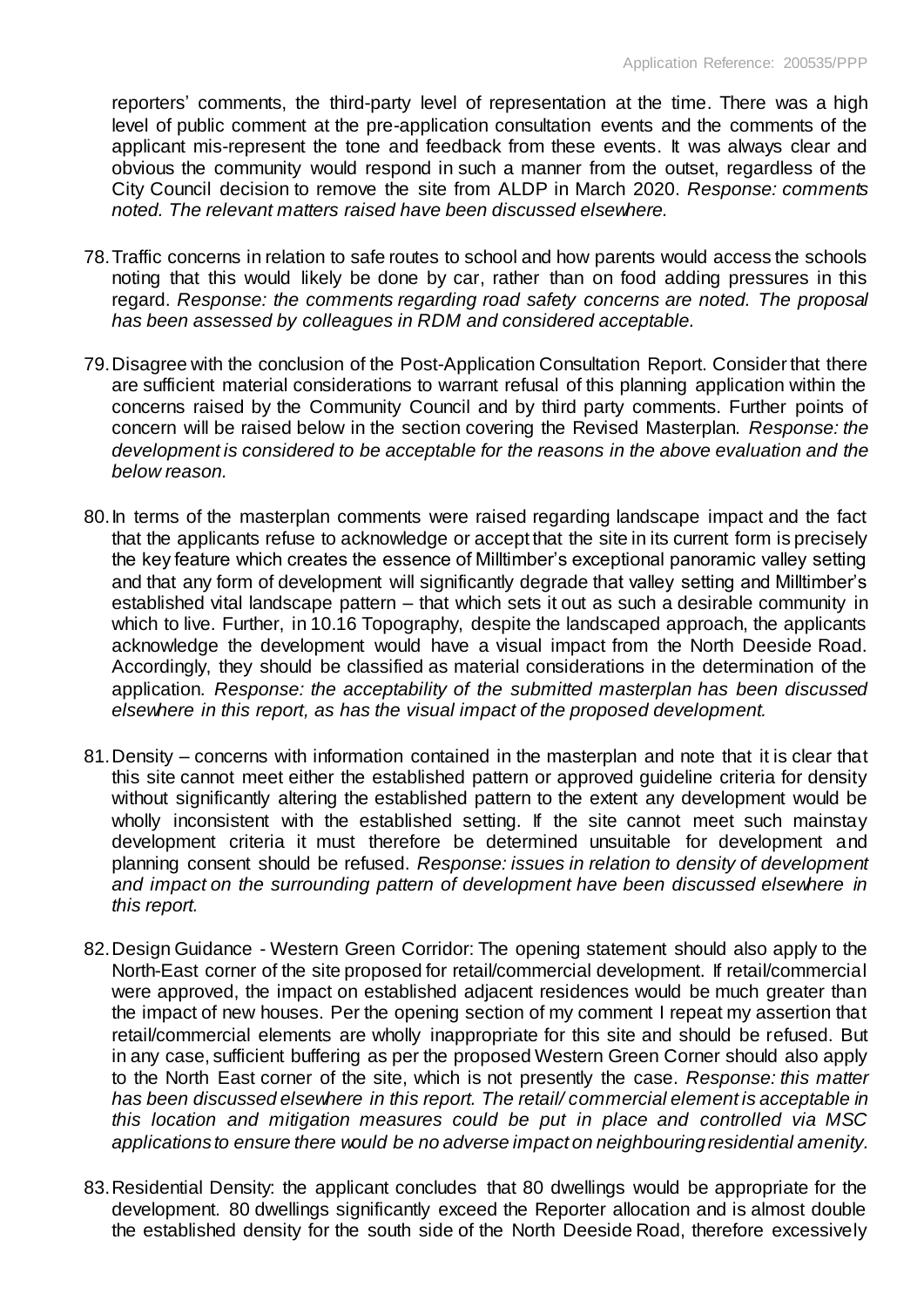altering the established pattern, thus warranting refusal. *Response: this matter has been discussed elsewhere in this report.* 

- 84.Delivery-Phasing: concerns raised that it might take some time to build out the development, and that the site could remain vacant for a number of years therefore having an adverse impact on the character and appearance of the surrounding area. Given the proposed phasing plan, established residents on the western boundary (despite the Western Green Corridor) and those on the central and westerly sections of the North Deeside Road would be looking on to stagnant open ground-works for years and that is an unacceptable condition. *Response: The Planning Authority would have no control over the length of time the developer would take to control the development. This matter alone would not be a reason for refusing the application.*
- 85.Various concerns were raised regarding the updated masterplan including in relation to the impact on the landscape, impact on the historic environment, local shops, noise, impact on the character and appearance of the surrounding area, density, impact on Green Space Network, open space provision, impact on trees and natural heritage as well as traffic impacts, the retail element and the build out rate of the development. There were also concerns about a section of the masterplan which indicated that traffic lights may be required on to NDR. *Response: Concerns in relation to the masterplan document have been discussed elsewhere in this report.*
- 86.The application for PPiP has become confused. The allocation for OP114 in ALDP is for 60 housing units and 1225m<sup>2</sup> of retail/ commercial space. The planning application is for "up to 99 houses and 2000m<sup>2</sup> of retail/ commercial". The revised MP suggests that the site might accommodate up to 80 plot and the post-application consultation report suggest a condition limiting the retail/ commercial space to  $1225m^2$ . It is difficult to give credence to these numbers, but it appears that the development will exceed the ALDP2017 allocation. *Response: this matter has been discussed elsewhere in this report.*
- 87.In terms of the retail development proposed, the 1225 sqm equates to the total area of land allocated for non-residential uses in the extant ALDP, with no justification provided for only retail provision rather than a mix of retail and office space as envisaged in the ALDP. *Response: this matter has been discussed elsewhere in this report.*
- 88.The proposed development is not acceptable in principle, therefore details such as noise should be dealt with at this stage rather than at MSC stage. Also raised concerns in relation to outlook, not just on amenity, but also impacts on health and well-being with a retail development close to existing homes. There would be increased in pollution levels from vehicles entering and exiting the site. The development would be contrary to Policy WB1 – Healthy Developments of the PALDP – which requires developments to provide healthy environments and to reduce environmental stresses and a health impact assessment should be submitted to mitigate any potential impacts. The proposal would also be contrary to WB2 – Air Quality of the PALDP. *Response: the principle of development is considered to be acceptable in this instance. It is considered that the development could be designed in such a way as to minimise the impact on neighbouring properties and ensure there would be no adverse impact.*
- 89.Policy NC4 (Sequential Approach and Impact) of the ALDP makes it clear that all proposals must not detract from the vitality and viability of existing centres and the application fails to do this. In the absence of demonstrating that the proposed retail development would not have an adverse impact on the vitality and viability of these existing centres, the application requires to be refused on these grounds. *Response: it was not considered necessary to*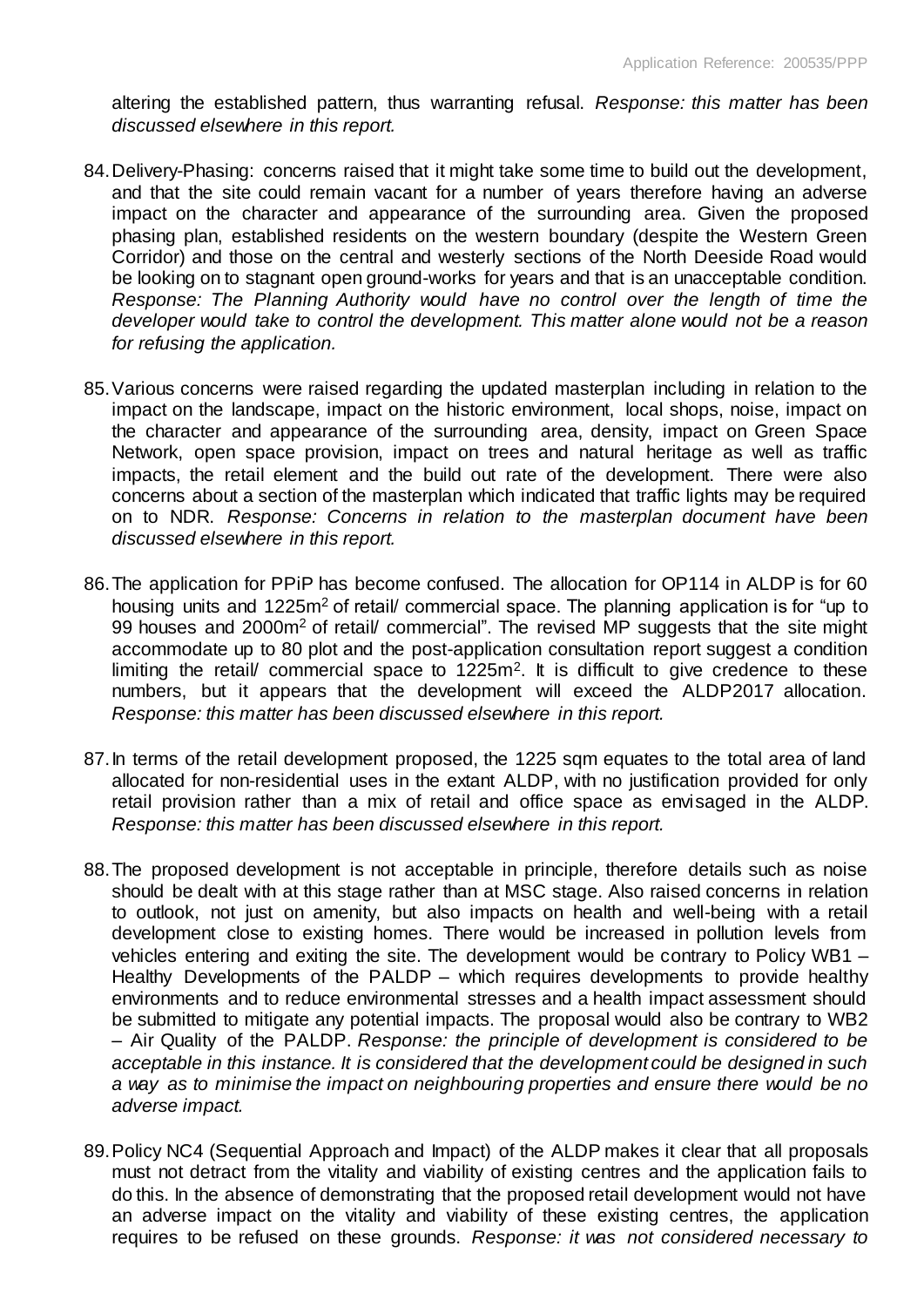*assess the proposal against Policy NC4 given that the retail/ commercial development is in line with the site's allocation.* 

Support:

- 1. The view across the valley would be unaffected given the location of the proposed houses and there will be no impact to the view offered to properties on North Deeside Road noting that the front of the site will not contain development. *Response: The views across Deeside have been discussed elsewhere in this report.*
- 2. The infrastructure would be manageable and practical relative to other sites in the surrounding area. *Response: The impact that the development would have on surrounding infrastructure has also been discussed elsewhere in this report.*
- 3. The commercial offering proposed would benefit the surrounding area. Milltimber needs a shop, and this is the only suitable location that can capture passing trade. *Response: The mixed-use commercial unit is allocated in he adopted LDP and is therefore considered to be acceptable in principle.*
- 4. There is good public access, public transport, and a lack of retail provision in Milltimber. *Response: Colleagues in RDM have noted that there is good public access to the site.*
- 5. A new school would support the size of development proposed the school will have capacity to accommodate pupils and developer obligations will contribute to this. *Response: School capacities have been discussed elsewhere in this report.*
- 6. Milltimber South should be developed before Tillyoch, which is more undesirable based on the local plan review. *Response: This is not material to the determination of the current application, as each proposal needs to be considered on its own merits.*
- 7. The proposed development will add to the wildlife value of the area. *Response: The impact that the development would have on wildlife has been discussed elsewhere in this report.*
- 8. The density of development proposed is relatively low. *Response: The density of development has been discussed elsewhere in this report.*
- 9. Queries were raised regarding the legality of re-designating the site and the provision of other sites in the area (Tillyoch). *Response: It is noted that the current site is proposed for removal in the PALDP. This matter has been discussed elsewhere in the report.*
- *10.*Queries were raised regarding the retirement village on Inchgarth Road. *Response: This is an entirely separate proposal and not relevant to the determination of the current application.*

# **RECOMMENDATION**

Willingness to approve subject to conditions and a legal agreement to secure developer obligations towards the provision of affordable housing, the core path network, primary education, secondary education, healthcare facilities and community facilities.

# **REASON FOR RECOMMENDATION**

Subject to the use of conditions and a legal agreement, the proposed development is considered to comply with the general principles of Scottish Planning Policy on the delivery of development on sites allocated for that use, and with Policies LR1: Land Release Policy and H2 Mixed Use Areas of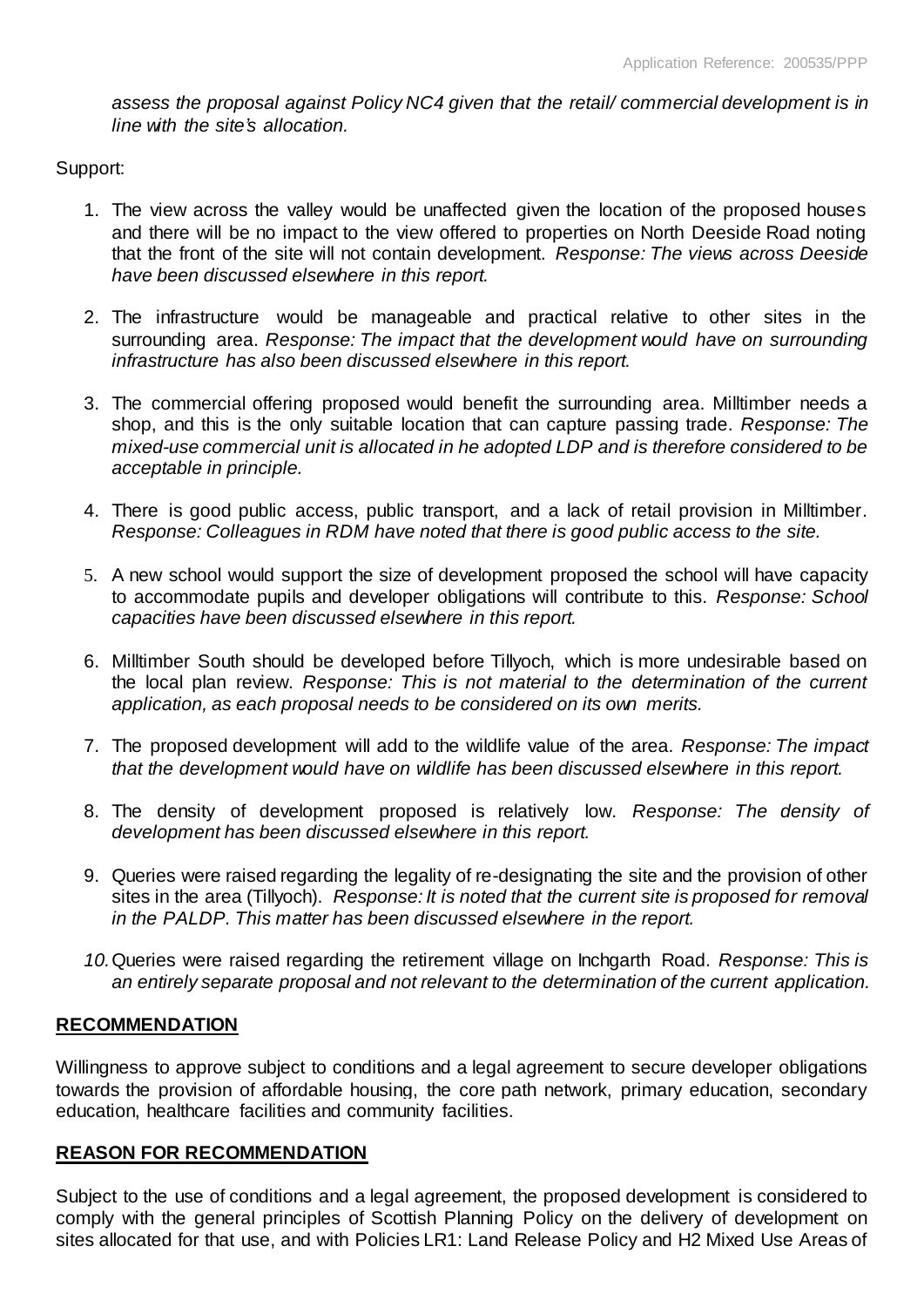the Adopted Aberdeen Local Development Plan (ALDP) 2017. Although the residential element of the proposal is greater in terms of number of units than the figure indicated in the OP114 allocation of the ALDP it is considered that the applicants have adequately demonstrated that a maximum of 80 residential units could be accommodated on site by way of submission detail contained in a masterplan and supporting information. The PPiP nature of the current application allows appropriate details to be considered and controlled at the MSC application stage in line with the proposed conditions. The retail/ office commercial use element is proposed in line with the floorspace indicated in the OP114 allocation.

Subject to a legal agreement and conditions requiring further detail via application(s) for the approval of matters specified in conditions it is considered that the development would comply with Policies D1: Quality Placemaking by Design, D2: Landscape, D4: Historic Environment, NC7: Local Shop Units, NC8: Retail Development Serving New Development Areas, I1: Infrastructure Delivery and Developer Obligations, T2: Managing the Transport Impact of Development, T3: Sustainable and Active Travel, T4: Air Quality, T5: Noise, H3: Density, H4: Housing Mix, H5: Affordable Housing, NE4: Open Space Provision in New Development, NE5: Trees and Woodlands, NE6: Flooding, Drainage and Water Quality, NE8: Natural Heritage, NE9: Access and Informal Recreation, B4: Aberdeen Airport, R6: Waste Management Requirements for New Development, R7: Low and Zero Carbon Buildings, and Water Efficiency and CI1: Digital Infrastructure of the Aberdeen Local Development Plan.

In terms of the recently adopted Strategic Development Plan (SDP), the application site is an allocated site within the extant ALDP 2017 that currently forms part of the Development Plan. The SDP 2020 contains no detail on site allocations, only housing numbers. The current application must be considered in the context of the OP114 allocation that was included in the ALDP 2017 which, as the adopted plan for the City, has primacy over the proposed plan in terms of the weight to be given it as a material consideration. The proposal is therefore considered to be compliant with the terms of the Strategic Development Plan.

In terms of the Proposed Aberdeen Local Development Plan, OP114 Milltimber South has been removed and the principle of development could not be supported against Policy NE1 (Green Belt) and NE2 (Green and Blue Infrastructure) of the PALDP. The Proposed Plan, although described as the 'settled view of the Council' following the agreement on its content by Full Council in March, remains a 'draft' document that cannot be used as the sole basis for determining a planning application.

As it currently stands, the OP114 site is an allocation in the extant 2017 LDP, that has been in force since its adoption in January 2017. The next Aberdeen LDP, which will be a version of what is currently the Proposed LDP is not expected to be adopted until Spring 2022. There is a risk that the content of the PLDP may be altered to what is finally adopted. It may by that site allocations are further altered when the Plan goes through its Examination process in 2021. At the time of writing this report, it is not certain that OP114 Milltimber South will not form part of the LDP 2022 when it is adopted, at a point that may be two years away. That is why the extant 2017 LDP currently carries more weight in the determination of planning applications, in order to provide certainty, within the context of a Plan-led process. Given the uncertainty of the content of the Proposed LDP it is considered that less weight must be afforded to it as a material consideration, and this is not sufficient to merit overriding the extant and adopted 2017 LDP.

In this instance there are no material planning considerations that would warrant refusal of planning permission.

# **CONDITIONS**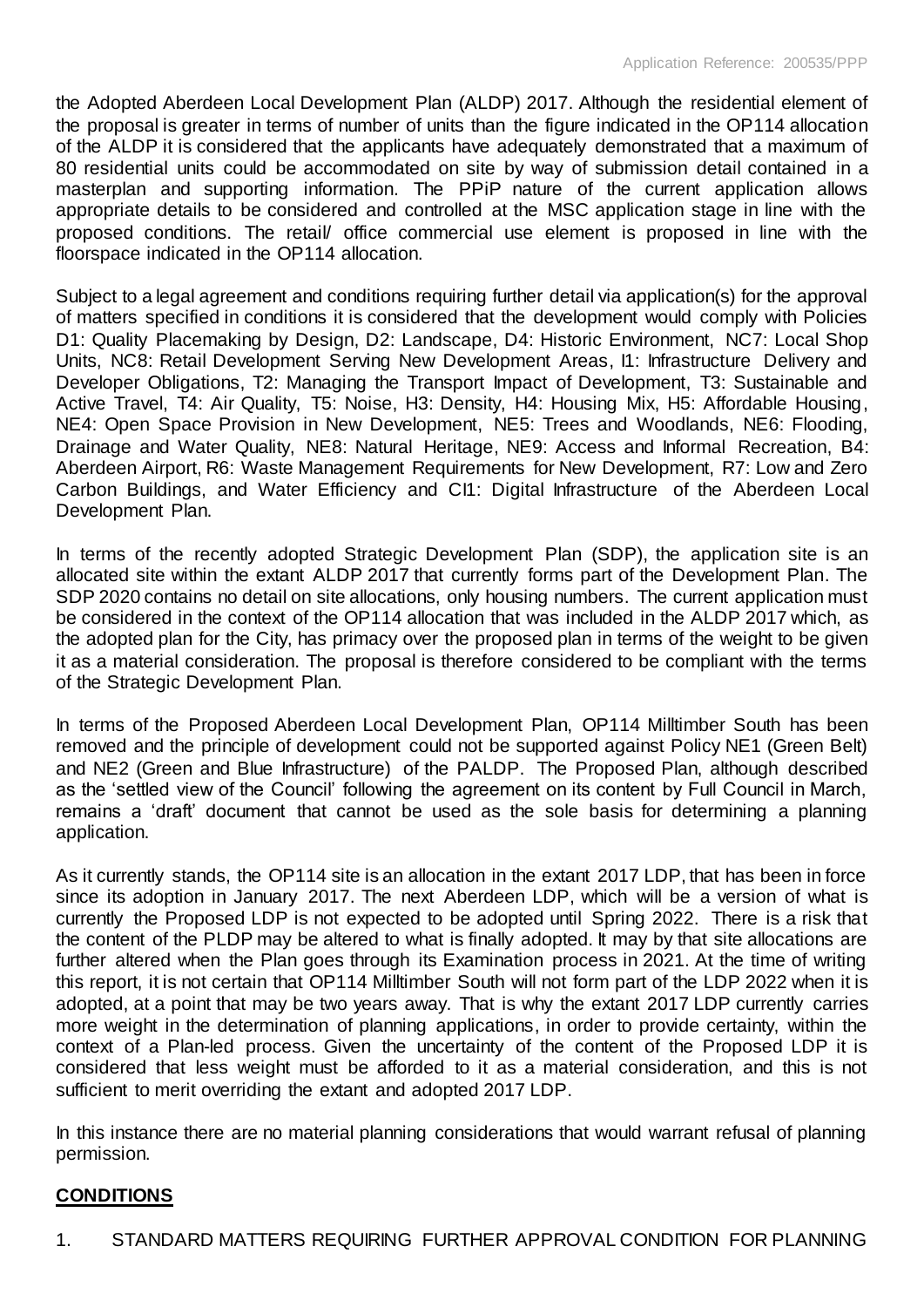#### PERMISSION IN PRINCIPLE

That application(s) for approval of matters specified in condition containing details of the specified matters listed below shall be submitted for consideration by the planning authority, in accordance with the timescales and other limitations in section 59 of the Town and Country Planning (Scotland) Act 1997 (as amended). No development within or outwith any particular block or area shall take place unless a matters specified in conditions application comprising the detailed layout and design of roads, buildings and other structures for that particular block or area has been submitted to and approved in writing by the Planning Authority. The application shall comprise:

- (i) A detailed levels survey of the site and cross sections showing proposed finished ground and floor levels of all buildings relative to existing ground levels and a fixed datum point.
- (ii) Details of the layout and finish of roads, visibility splays, footpaths, pedestrian connection across North Deeside Road, and cycle paths including the identification of safe routes to school from the development.
- (iii) Details of layout, design and external appearance of buildings and ancillary structures; vehicular and motorcycle parking; short and long term secure cycle parking; electrical vehicle charging facilities in accordance with the associated Supplementary Guidance; storage and collection arrangements for waste and recyclables; boundary enclosures around individual homes and other premises; and details of play zones and play equipment to be provided.

Reason: Permission for the development has been granted in principle only and subsequent approval is required for these matters in accordance with Section 59 of the Town and Country Planning (Scotland) Act 1997 (as amended).

# 2. ACCESS TO NORTH DEESIDE ROAD

No development shall take place unless a matters specified in conditions application comprising a detailed scheme showing the precise location, layout, design and construction method of the proposed access junctions to North Deeside Road (A93), including layouts, capacity, distribution, operational flow and detailed cross-sections has been submitted to and approved in writing by the Planning Authority; no individual residential property or commercial unit shall be occupied unless the relevant scheme is fully implemented in accordance with the approved plans, unless the Planning Authority has given written approval for a variation. Reason: in the interests of road safety.

# 3. SCALE OF DEVELOPMENT (RESIDENTIAL)

That notwithstanding the description provisions of "up to 99 residential units" of the Planning Permission in Principle hereby approved, no more than 80 residential units shall be built on the development site and the detailed residential development proposals to be considered through any subsequent related applications for Matters Specified in Conditions shall not exceed a combined maximum of 80 residential units. Reason: It has not been demonstrated that the site is capable of accommodating in excess of 80 residential units.

# 4. SCALE OF DEVELOPMENT (COMMERCIAL)

That notwithstanding the description provisions of "retail of up to 2,000 sqm" of the Planning Permission in Principle hereby approved, no more than 1,225 square metres gross floor area (GFA) of commercial use shall be built on the development site and the detailed commercial development proposals to be considered through any subsequent related applications for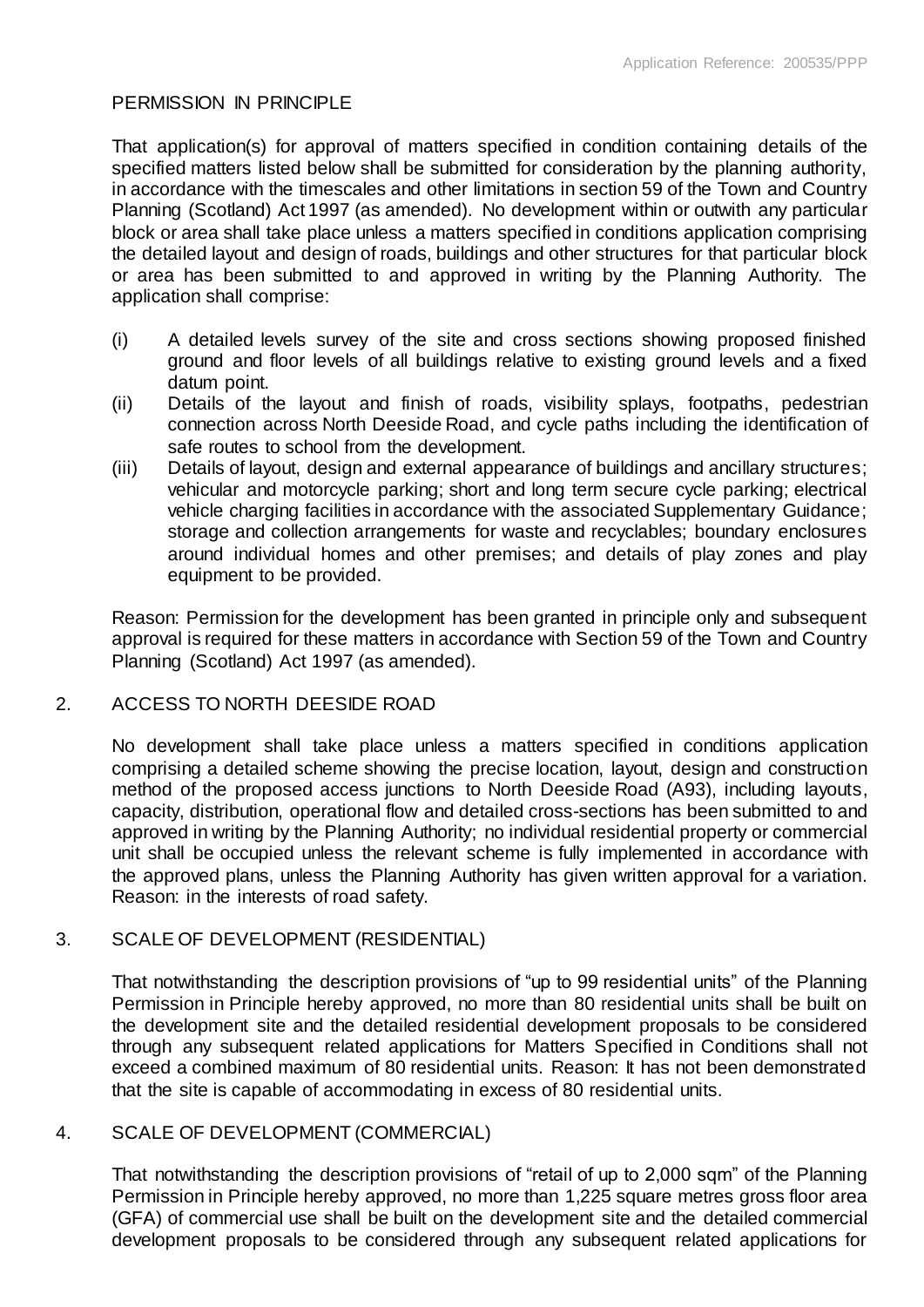Matters Specified in Conditions (MSC) shall not exceed a combined maximum of 1,225 square metres gross floor area (GFA). Reason: To ensure accordance with the OP114 Milltimber South allocation of the Aberdeen Local Development Plan 2017.

#### 5. LANDSCAPING SCHEME

No development shall take place unless a matters specified in conditions application comprising a scheme of hard and soft landscaping works has been submitted to and approved in writing by the Planning Authority.

Details of the scheme shall include:

- (i) Existing landscape features and vegetation to be retained.
- (ii) The location of new (trees, shrubs, hedges, grassed areas and water features)
- (iii) A schedule of planting to comprise species, plant sizes and proposed numbers and density.
- (iv) The location, design and materials of all hard-landscaping works including (walls, fences, gates, street furniture and play equipment)
- (v) An indication of existing trees, shrubs, and hedges to be removed.
- (vi) A programme for the completion and subsequent maintenance of the proposed landscaping.

All soft and hard landscaping proposals shall be carried out in accordance with the approved scheme and shall be completed during the planting season immediately following the commencement of the development or such other date as may be agreed in writing with the Planning Authority. Any planting which, within a period of 5 years from the completion of the development, in the opinion of the Planning Authority is dying, being severely damaged or becoming seriously diseased, shall be replaced by plants of similar size and species to those originally required to be planted.

In addition, prior to the commencement of the implementation of the approved scheme, detailed proposals for a programme for the long term management and maintenance of all the approved landscaped and open space areas within the development shall be submitted for the further written approval of the Planning Authority. Thereafter, all management and maintenance of the landscaped and open space areas shall be implemented, in perpetuity, in accordance with the approved programme.

Reason: To ensure the implementation of a satisfactory scheme of landscaping which will help to integrate the proposed development into the local landscape in the interests of the visual amenity of the area and to ensure that the landscaping is managed and maintained in perpetuity.

# 6. TREE PROTECTION MEASURES

No development shall take place unless a matters specified in condition application comprising a scheme/ details showing those trees to be removed and those to be retained and a scheme for the protection of all trees to be retained on the site during construction works has been submitted to, and approved in writing by, the Planning Authority and any such scheme as may have been approved has been implemented - in order to ensure adequate protection for the trees on site during the construction of the development.

# 7. TREES – STORAGE OF MATERIALS

That no materials, supplies, plant, machinery, spoil, changes in ground levels or construction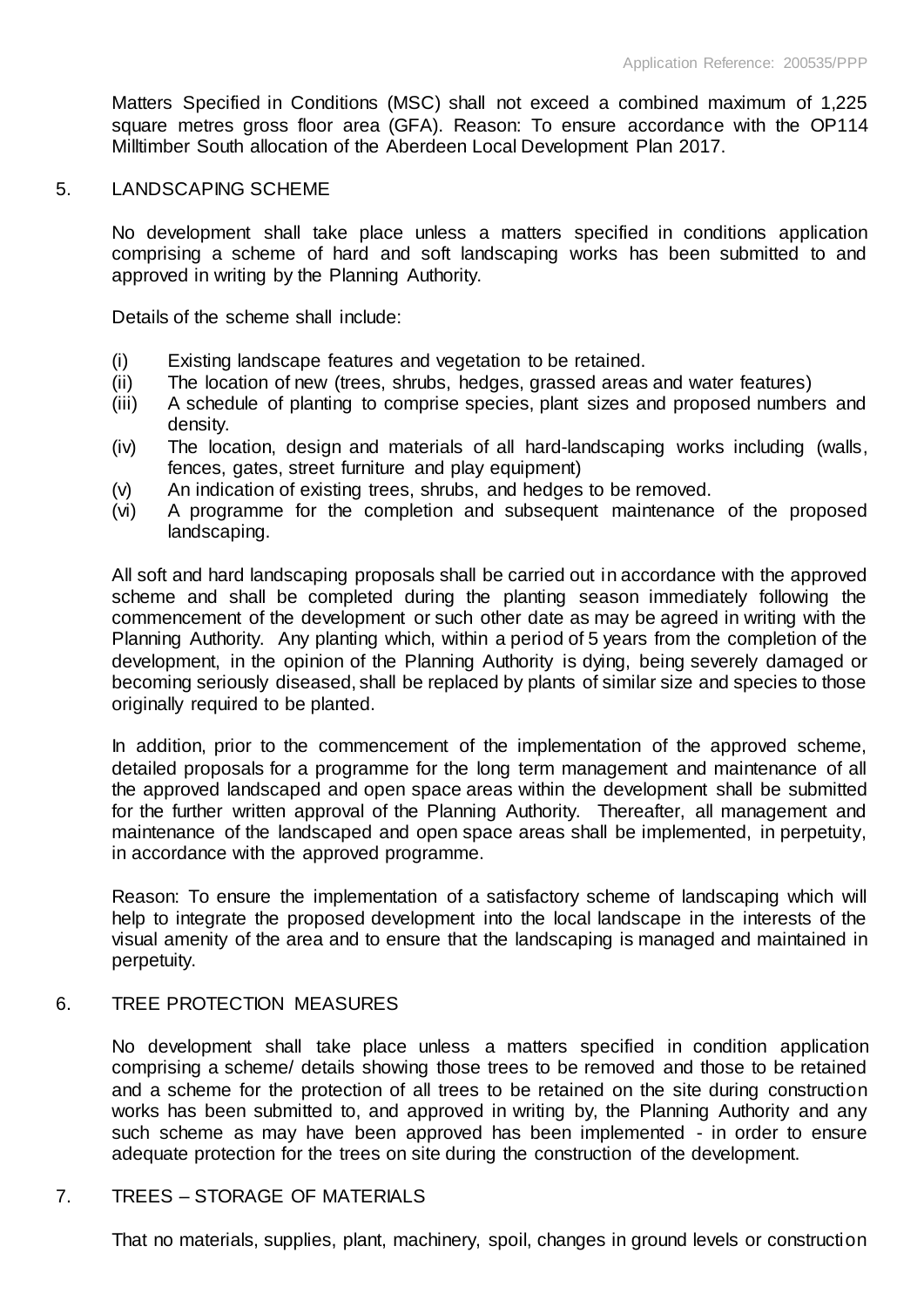activities shall be permitted within the protected areas specified in the aforementioned scheme of tree protection without the written consent of the Planning Authority and no fire shall be lit in a position where the flames could extend to within 5 metres of foliage, branches or trunks - in order to ensure. adequate protection for the trees on site during the construction of the development.

#### 8. CONSTRUCTION ENVIRONMENT MANAGEMENT PLAN

No development shall take place (including site stripping, service provision or establishment of site compounds) unless a matters specified in conditions application comprising a sitespecific Construction Environmental Management Plan(s) (the "CEMP") has been submitted to and approved in writing by the Planning Authority in consultation with SEPA. The CEMP must address the following issues (i) surface water management including construction phase SUDS; and (ii) site waste management including details of re-use on-site and off-site disposal of demolition materials. Thereafter development shall be undertaken in accordance with the approved CEMP. Reason - In order to minimise the impacts of necessary demolition / construction works on the environment.

#### 9. LOW AND ZERO CARBON

No development shall take place unless a matters specified in conditions application comprising a scheme detailing compliance with the Council's Resources for New Development Supplementary Guidance has been submitted to and approved in writing by the Planning Authority. Thereafter no units shall be occupied unless any recommended measures specified within that scheme for that unit for the reduction of carbon emissions have been implemented in full. Reason - to ensure that the development complies with requirements for reductions in carbon emissions specified in the City Council's relevant published Supplementary Guidance: Resources for New Development.

#### 10. NOISE ASSESSMENT

No development shall take place unless a matters specified in conditions application comprising a Noise Impact Assessment (NIA) has been submitted to and approved in writing by the Planning Authority. The NIA shall evaluate the impact on road traffic and quarrying operations on the development and shall be carried out in accordance with a methodology agreed with the Council's Environmental Health service. This assessment should:

- (i) Be in accordance with Planning Advice Note (PAN) 1/2011 Planning and Noise and its accompanying Technical Advice Note.
- (ii) Identify the existing sources of noise potentially impacting on the proposed development
- (iii)Detail the noise mitigation measures to reduce noise from the existing noise sources to an acceptable level to reasonably protect the amenity of the occupants of the proposed residences.
- (iv) The methodology for the noise assessment should be submitted and agreed in writing with the Environmental Protection Team in advance of the assessment.

Reason: in order to protect residents of the development from roads and quarrying noise.

#### 11. AIR QUALITY (DUST) RISK ASSESSMENT

No development shall take place (including site stripping or service provision) unless a matters specified in condition application comprising the submission of an Air Quality (Dust) Risk Assessment for the construction phase of development has been submitted to and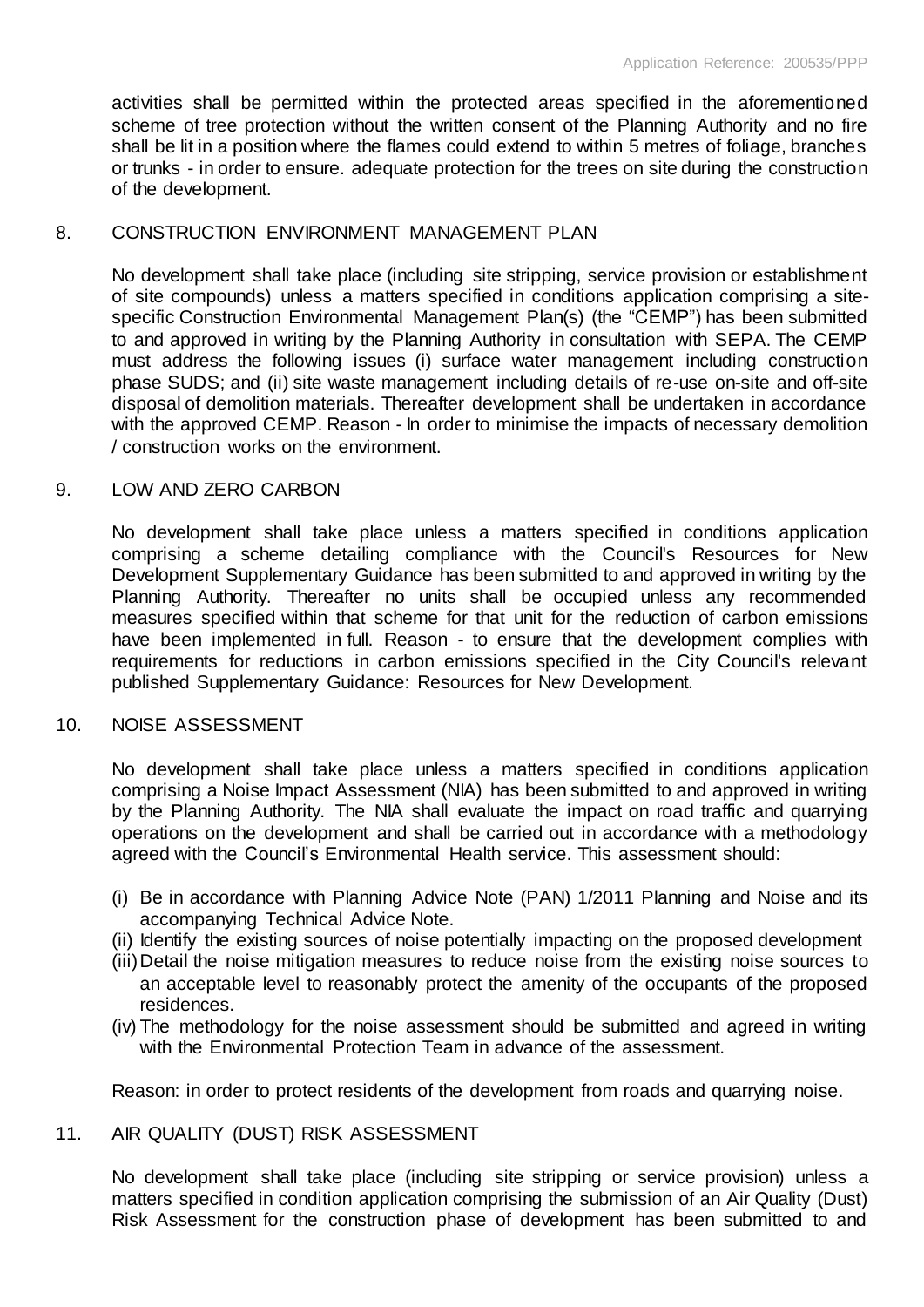approved in writing by the Planning Authority. Such risk assessment shall be carried out by a suitably qualified consultant in accordance with the Institute of Air Quality Management document "Guidance on the Assessment of Dust from Demolition and Construction 2014". Thereafter development shall be carried out in accordance with the approved plan. Reason: in order to control air pollution from dust associated with the development in accordance with Policy T4 – Air Quality.

#### 12. DUST MANAGEMENT PLAN

No development (including site stripping or service provision) shall take place unless a matters specified in condition application comprising the submission of a Dust Management Plan for the construction phase of development has been submitted to and approved in writing by the planning authority. Such management plan shall specify dust mitigation measures and controls, responsibilities, and any proposed monitoring regime. Thereafter development (including demolition) shall be undertaken in accordance with the approved plan. Reason - In order to control air pollution from dust associated with the construction of the development in accordance with Policy T4 - Air Quality.

#### 13. ROUTE OF WATERCOURSE

No development shall take place unless a matters specified in conditions application comprising the results of an investigation to prove the existence and route of the watercourse/drain through the eastern part of the site. Thereafter no development shall take place over any culverted watercourse/drain. Priority will be given to de-culverting any watercourse/drain and the creation of blue-green infrastructure along its route. Details of such an investigation shall be submitted to, and approved in writing by the Planning Authority, in consultation with SEPA Reason: In order to protect and enhance the water environment.

#### 14. ENHANCEMENT OF THE WATER ENVIRONMENT

No development shall take place unless a matters specified in conditions application comprising:

- a) An investigation of and where viable, detailed information relating to the realignment of any watercourses on site.
- b) Full details relating to any other proposed engineering activities in the water environment, including the location and type of any proposed watercourse crossings. Any proposed watercourse crossings shall be designed to accept the 1 in 200-year flow unless otherwise agreed with the Planning Authority in consultation with SEPA.

All works on site must be undertaken in accordance with the approved scheme unless otherwise agreed in writing with the Planning Authority. Reason: to improve and protect the water environment and to prevent an increase in flood risk.

#### 15. GREEN AND BLUE MEASURES

No development (including site stripping, service provision or establishment of site compounds) shall commence on site unless an application for approval of matters specified on conditions comprising a schedule of green measures. The schedule, detailing the measures that have been investigated and will be implemented on site, should be submitted prior to the commencement of development on site for the written approval of the Planning Authority, in consultation with SEPA and implemented in full. Reason: to ensure adequate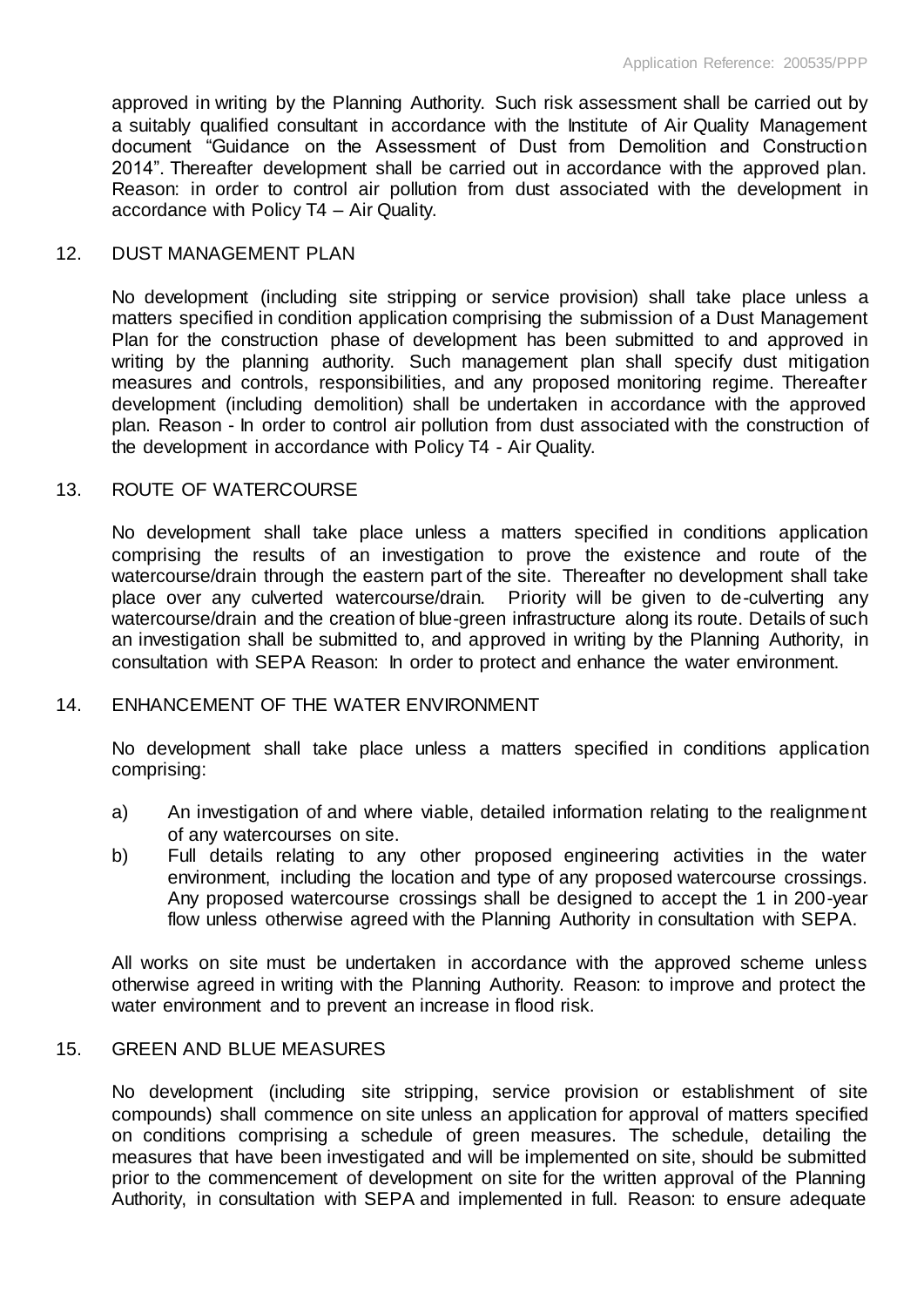protection of the water environment and contribute to and enhance the natural environment in accordance with Scottish Planning Policy.

#### 16. BIRD HAZARD MANAGEMENT PLAN

No development (including site stripping, service provision or establishment of site compounds) shall commence on site unless a matters specified in conditions application comprising a bird hazard management plan has been submitted to and approved in writing by the planning authority, in consultation with Aberdeen International Airport. The submitted plan shall include details of monitoring of any standing water within the site temporarily or permanently and management of any flat/ shallow/ pitched/ green roofs on buildings within the site which may be attractive to nesting, roosting and loafing birds. The management plan shall comply with Advice Note 8 "Potential Bird Hazards from Building Design" and thereafter the agreed measures shall be implemented in full - to avoid endangering the safe movement of aircraft and the operation of Aberdeen Airport through the attraction of birds.

#### 17. PROGRAMME OF ARCHAEOLOGICAL WORKS

No development shall take place unless a matters specified in conditions application comprising an archaeological written scheme of investigation (WSI) has been submitted to and approved in writing by the Planning Authority and a programme of archaeological works has been carried out in accordance with the approved WSI. The WSI shall include details of how the recording and recovery of archaeological resources found within the application site shall be undertaken, and how any updates, if required, to the written scheme of investigation will be provided throughout the implementation of the programme of archaeological works. Should the archaeological works reveal the need for post excavation analysis the development hereby approved shall not be occupied unless a post-excavation research design (PERD) for the analysis, publication and dissemination of results and archive deposition has been submitted to and approved in writing by the Planning Authority. The PERD shall be carried out in complete accordance with the approved details. Reason – to safeguard and record the archaeological potential in the area.

#### 18.BADGER PROTECTION PLAN

No development shall take place unless a matters specified in conditions application comprising a badger survey and badger protection plan for that area has been submitted to and approved in writing by the Planning Authority. The protection plan must include (i) the measures required to protect badgers during development and any licensable activities required to allow the development to proceed, (ii) appropriate buffer zones to be established around any known active setts in order to avoid disturbance and (iii) details of how badger habitat (including foraging areas and connectivity between identified setts) shall be retained and/ or created as part of the development. Any required mitigation measures to minimise disturbance to badgers must be identified and be in accordance with Scottish Natural Heritage best practice guidance. Reason – in order to mitigate any potential impact on protected species.

#### 19.SURFACE WATER DRAINAGE

No development within any particular block or area shall take place unless a matters specified in conditions application comprising a detailed scheme for surface water drainage for that particular block or area has been submitted to any approved in writing with the Planning Authority. The scheme shall (i) detail two levels of sustainable drainage (SUDS) treatment (or three levels for industrial hard standing areas) for all areas of roads/ hardstanding/ car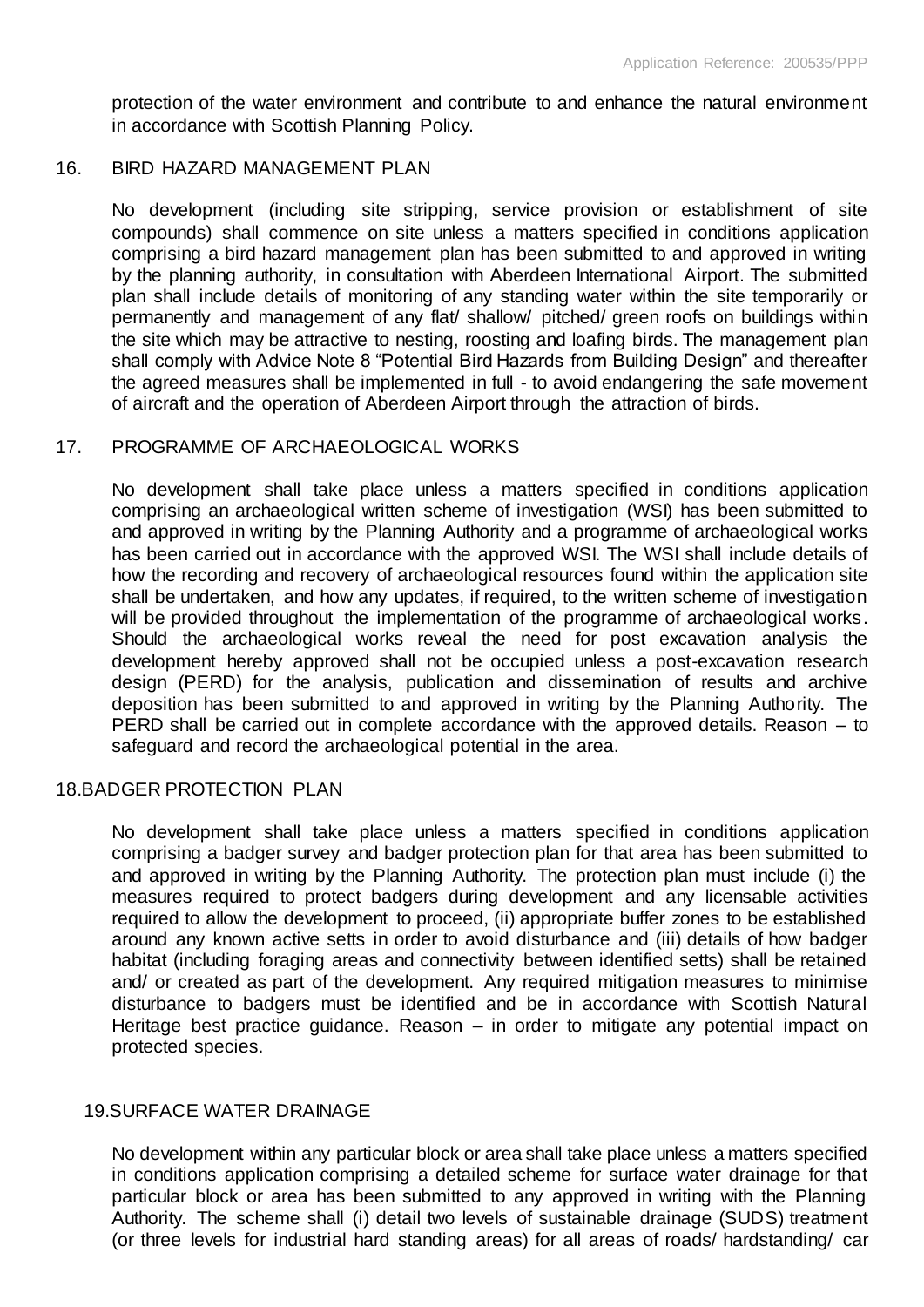parking and one level of SUDS treatment for roof run-off; (ii) include source control; and (iii) shall be development in accordance with the technical guidance contained in the SUDS manual. Thereafter development shall be implemented in accordance with the agreed scheme. Reason – in order to ensure adequate protection of the water environment from surface water run-off.

#### 20.WASTEWATER CONNECTIONS

No development within any particular block or areas shall take place unless a matters specified in conditions application comprising a scheme for the connection of buildings to the public waste water system for that particular block has been submitted to any approved in writing by the Planning Authority. The scheme shall include confirmation from Scottish Water that connections can be made and any necessary upgrades to the public wastewater system are in place. Thereafter, no building shall be occupied unless connection has been made to the pubic wastewater network in accordance with the approved details. Reason – in order to ensure the sewage is satisfactory treated and disposed of.

#### 21.RESIDENTIAL TRAVEL PACK/ GREEN TRAVEL PLAN

No development within any particular block shall take place unless a matters specified in conditions application comprising either a residential travel pack (in the case of residential development) or a green travel plan (in the case of commercial development) for that particular block has been submitted to and approved in writing by the Planning Authority. Each residential travel pack shall identify details of different travel options available in the area in order to discourage the use of the private car. The approved travel pack shall be supplied to the first occupants of every residential unit within that block on occupation. Each travel plan shall identify measures to be implemented in order to discourage the use of the private car as well as the duration of the plan, system of management, monitoring, review and reporting and thereafter shall be implemented as approved. Reason: in order to reduce dependency on the private car for travel.

# 22.COMPLIANCE WITH ECOLOGICAL REPORT

The development hereby approved shall be undertaken in complete accordance with the Updated Ecological Appraisal (Brindley Associates – October 2019 – Rev A) hereby approved unless the Planning Authority have provided written agreement on a variation to the approved scheme. Reason: to ensure that the development is carried out in accordance with the recommendations of the report.

#### 23.FULL FIBRE BROADBAND

No unit shall be occupied unless a matters specified in conditions application detailing a scheme for the provision of a full fibre broadband connection to each flat for that phase or block has been submitted to and approved in writing by the planning authority. Thereafter the scheme shall be implemented as approved and all flats provided with a full fibre broadband connection. Reason – in order to provide all flats with access to high-speed communications infrastructure, in accordance with the requirements of Policy CI1 (Digital Infrastructure) of the ALDP.

# **ADVISORY NOTES FOR APPLICANT**

# DETAILED PLANNING APPLICATIONS

It should be noted that detailed planning applications for the site are unlikely to be considered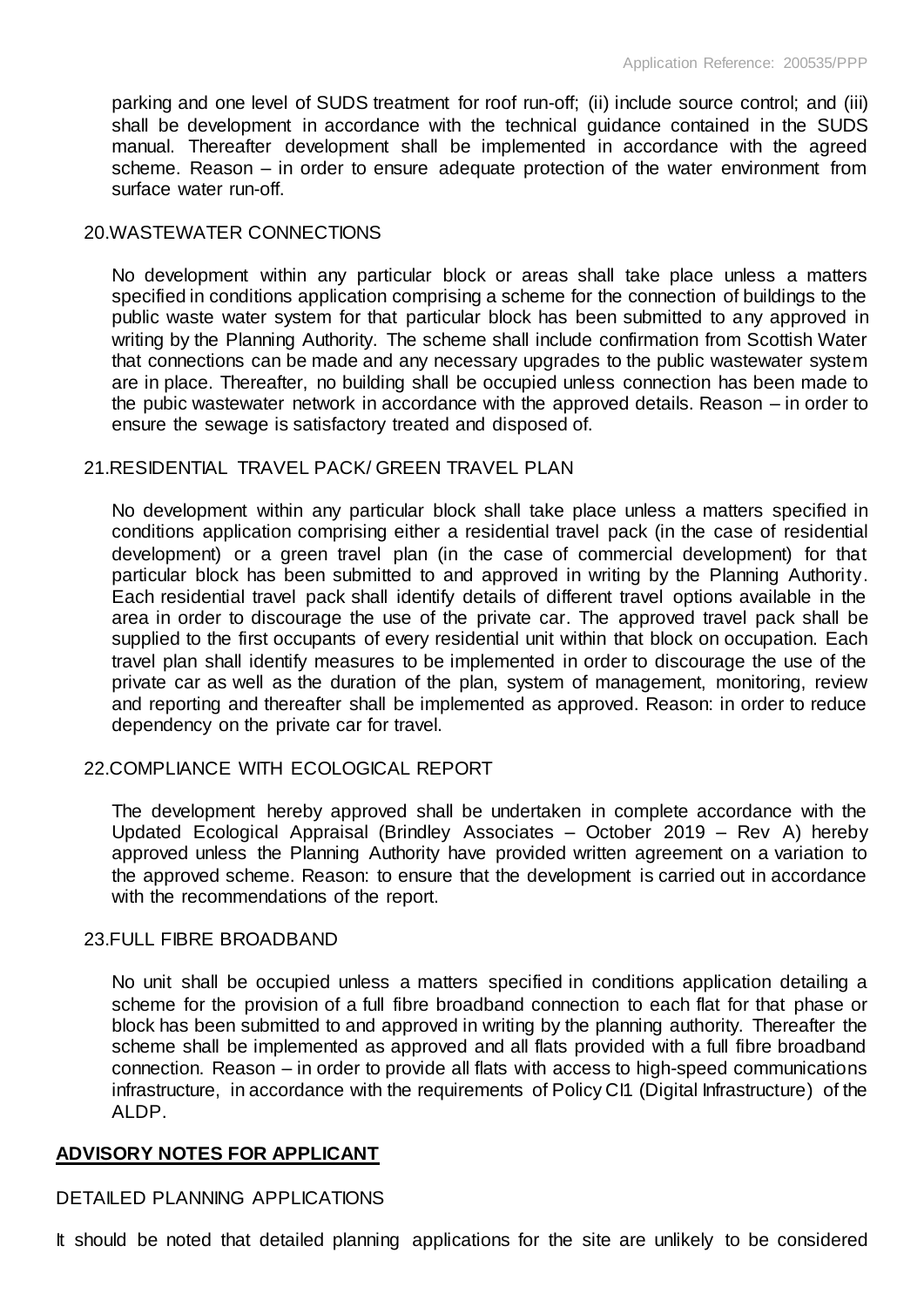acceptable in planning terms unless they comply with the framework established through this Planning Permission in Principle and ensure that the maximum thresholds of residential units and commercial space specified in the PPiP are adhered to.

#### WASTE MANAGEMENT REQUIREMENTS

Each new house will each be provided with: 1 x 180 litre wheeled bin for general waste; 1 x 240 litre co-mingled recycling bin for recycling and 1 x 240litre wheeled bin for food and garden waste (kitchen caddy, bioliners and associated information will be provided as well). The following costs will be charged to the developer: Each 1280l bin cost £413.60; each food waste container costs £514.49 and each 180l or 240l bins cost £35.00.

All the waste containers must be presented on the kerbside only on the collection day and must be removed from the kerbside as soon as possible. No containers should be permanently stored on the kerbside.

No excess should be stored out with the containment provided. Information for extra waste uplift is available to residents at either [www.aberdeencity.gov.uk/wasteaware](http://www.aberdeencity.gov.uk/wasteaware) or by phoning 03000 200 292.

Further information can be found in the Waste Supplementary Guidance available at: [https://www.aberdeencity.gov.uk/sites/aberdeen](https://www.aberdeencity.gov.uk/sites/aberdeen-cms/files/7.1.PolicySG.ResourcesForNewDevelopmentTC.P.4.8.9.12.13.pdf)[cms/files/7.1.PolicySG.ResourcesForNewDevelopmentTC.P.4.8.9.12.13.pdf](https://www.aberdeencity.gov.uk/sites/aberdeen-cms/files/7.1.PolicySG.ResourcesForNewDevelopmentTC.P.4.8.9.12.13.pdf)

Developers must contact Aberdeen City Council a minimum of one month before properties will be occupied. Bins MUST be on site prior to residents moving into properties. A Purchase Order should be raised with Aberdeen City Council using the above details and we will provide further guidance for purchasing the bins.

#### WASTE MANAGEMENT REQUIREMENTS – RETAIL ELEMENT

Business premises need to be provided with a bin store to allocate, within the property, the waste and recycling bins.

Commercial waste bins cannot be stored on the street any day of the week as per Council Policy 2009 (Obstructions- Commercial Waste Bins). Infringement on the Council Policy can lead to a fine of £500 per bin as adopted by the Enterprise, Strategic Planning and Infrastructure Committee on 29th August 2013

There are many waste contract collection providers operating in Aberdeen and each one provides different collection of waste and recycling services. For this reason, business premises need to liaise with their waste contract collection to ensure the correct management of their waste.

Business premises have a legal Duty of Care covering all the waste they produce. This means that it is the Business premises responsibility to manage and dispose of any waste correctly.

The Waste (Scotland) 2012 requires that all businesses from 1st January 2014 are required to separate paper, cardboard, glass, plastic and metals for recycling. Some businesses will additionally be required to separate their food waste (where food waste >5kg per week).

General tips for site and hopefully the chosen waste collection contractor will detail this but for access, the following is needed:

• An area of hard standing at storage and collections point(s)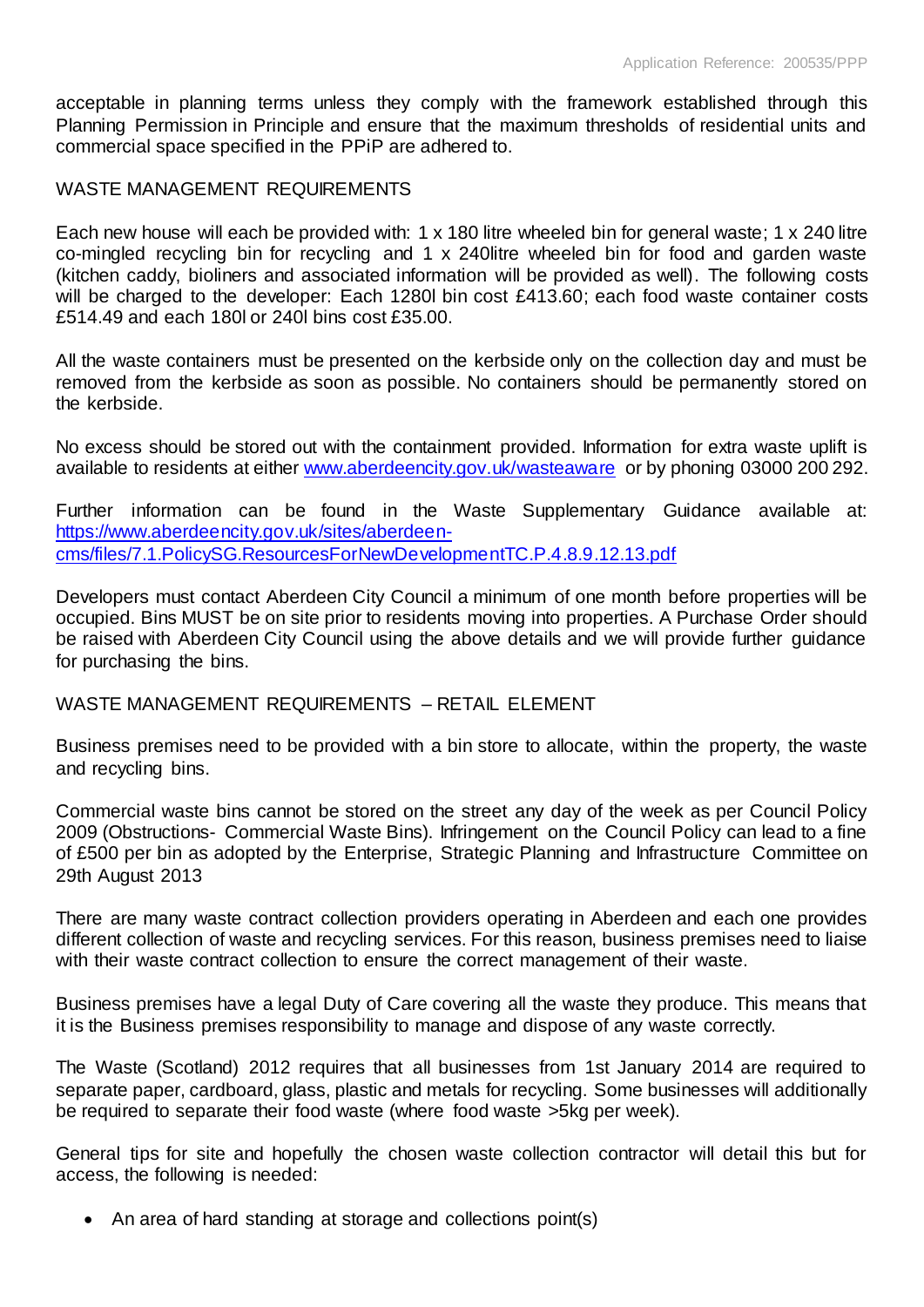- Dropped kerb at proposed bin collection point
- Yellow lines in front of bin collection point
- Bin storage areas to ideally be provided with a gulley and wash down facility for the interest of hygiene

For further independent guidance about waste and recycling provision, storage and collection please refer to the the following the following document: [http://www.lgcplus.com/Journals/3/Files/2010/7/14/ADEPTMakingspaceforwaste\\_000.pdf](http://www.lgcplus.com/Journals/3/Files/2010/7/14/ADEPTMakingspaceforwaste_000.pdf) and additional Trade Waste information can be found in the Waste Supplementary Guidance available at

[https://www.aberdeencity.gov.uk/sites/default/files/7.1.PolicySG.ResourcesForNewDevelopmentT](https://www.aberdeencity.gov.uk/sites/default/files/7.1.PolicySG.ResourcesForNewDevelopmentTC.P.4.8.9.12.13.pdf) [C.P.4.8.9.12.13.pdf](https://www.aberdeencity.gov.uk/sites/default/files/7.1.PolicySG.ResourcesForNewDevelopmentTC.P.4.8.9.12.13.pdf)

#### POLICE SCOTLAND

The developer should liaise with the Police Scotland Architectural Liaison Officer service at each stage of the development, for the purposes of designing out crime using the principles of Crime Prevention through Environmental Design (CEPTED). It is also encouraged that the applicant attain the 'Secured By Design' award and recommend that the development achieves the Police SBD accreditation as part of the planning conditions.

#### USE OF CRANES

Given the nature of the proposed development it is possible that a crane may be require during its construction. We would, therefore, draw the applicant's attention to the requirement within the British Standard Code of Practice for the safe use of Cranes, for crane operators to consult the aerodrome before erecting a crane in close proximity to an aerodrome. This is explained further in Advice Note 4 "Cranes and Other Construction Issues".

#### **HOUSING**

Social housing is in great demand across the city; therefore, the preference would be for on-site delivery of social housing. It is recommended that the developer enters into early discussions with a Registered Social Landlord (RSL) to secure the sale of these units. The developer should also contact the Housing Strategy Team to determine an appropriate mix of house size and types prior to the submission of any future Approval of Matters Specified in Conditions applications. The size and type should reflect the development as a whole.

#### HOURS OF CONSTRUCTION

In order to protect amenity of the occupants of the neighbouring residences from noise produced as a result of demolition, site/ground preparation works, and construction works, operations creating noise which is audible at the site boundary should not occur outside the hours of 07:00 to 19:00 Monday to Friday and 08:00 to 13:00 on Saturdays.

#### ROADS CONSTRUCTION CONSENT

The proposed road works shall be subject to a Section 21 Roads Construction Consent (RCC) procedure and require to be designed and constructed to Aberdeen City Council standards. The applicant shall require discussing this matter further with Colin Burnet on (01224) 522409.

#### BATS IN DEVELOPMENT